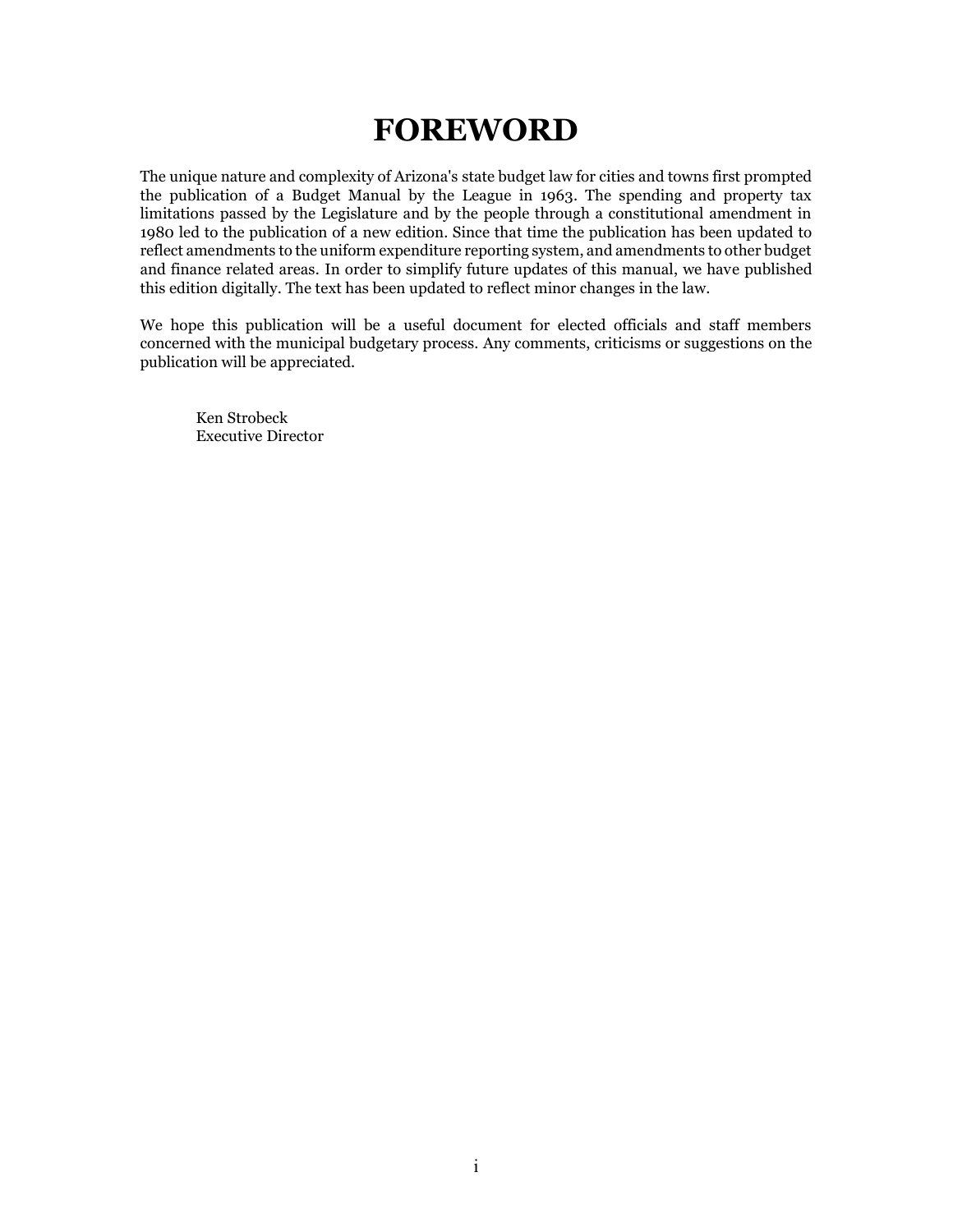# TABLE OF CONTENTS

| <b>CHAPTER I: REVENUE SOURCES &amp; PROPERTY TAX REQUIREMENTS  1-12</b>  |  |
|--------------------------------------------------------------------------|--|
|                                                                          |  |
|                                                                          |  |
|                                                                          |  |
|                                                                          |  |
|                                                                          |  |
|                                                                          |  |
|                                                                          |  |
|                                                                          |  |
|                                                                          |  |
|                                                                          |  |
| POPULATION REPORTING FOR STATE SHARED REVENUE PURPOSES (ANNEXATIONS)  11 |  |
|                                                                          |  |
| <b>CHAPTER II: BUDGET REQUIREMENTS AND ADOPTION  13-28</b>               |  |
|                                                                          |  |
|                                                                          |  |
|                                                                          |  |
|                                                                          |  |
|                                                                          |  |
| ALTERNATIVE EXPENDITURE LIMITATION (HOME RULE OPTION) 16-17              |  |
|                                                                          |  |
|                                                                          |  |
|                                                                          |  |
|                                                                          |  |
|                                                                          |  |
|                                                                          |  |
|                                                                          |  |
|                                                                          |  |
|                                                                          |  |
|                                                                          |  |
|                                                                          |  |
|                                                                          |  |
|                                                                          |  |
|                                                                          |  |
|                                                                          |  |
|                                                                          |  |
|                                                                          |  |
|                                                                          |  |
|                                                                          |  |
|                                                                          |  |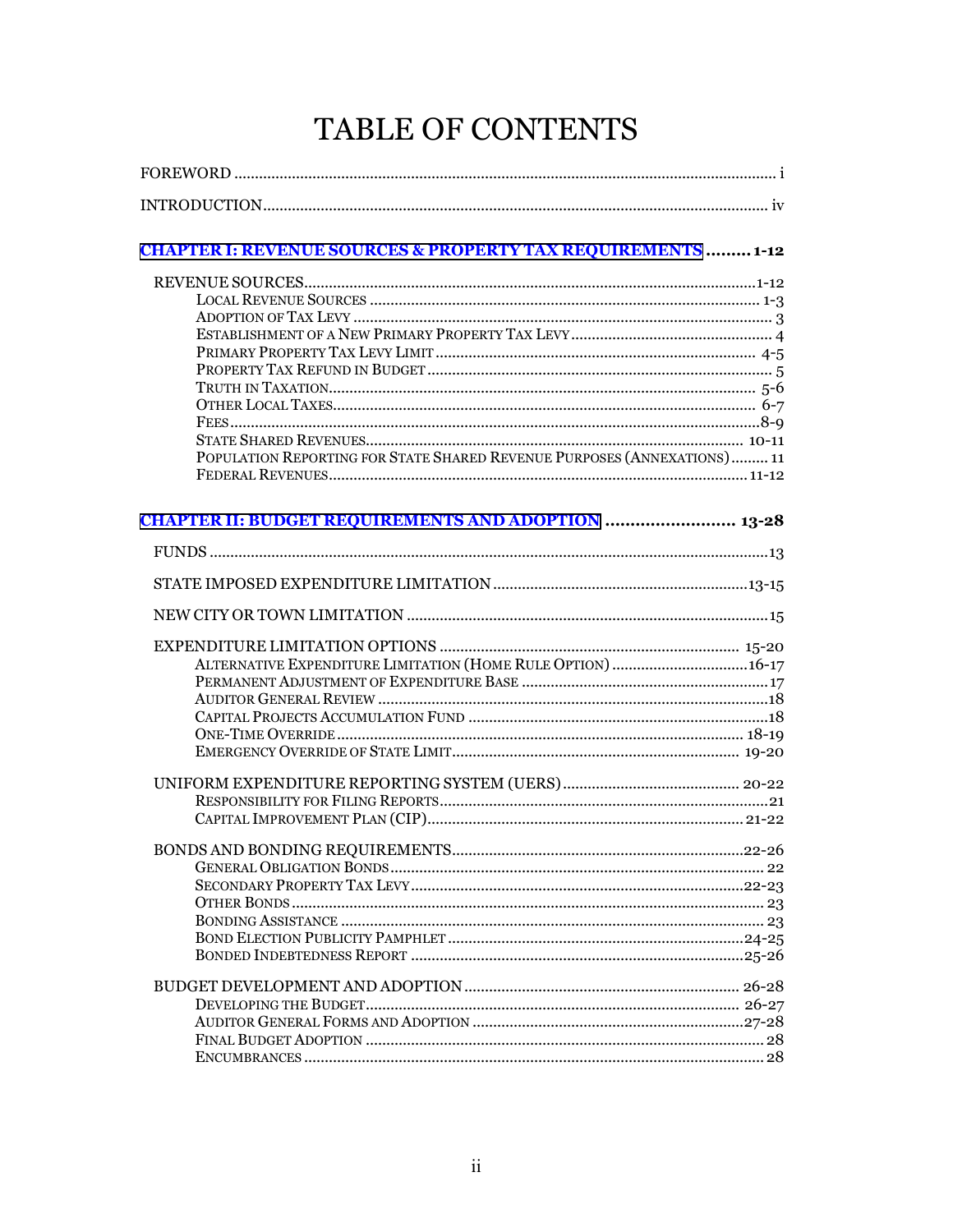| EXHIBIT A:        | ECONOMIC ESTIMATES COMMISSION APPEALS PROCEDURE                   |
|-------------------|-------------------------------------------------------------------|
|                   | EXHIBIT B: HOME RULE OPTION AND PERMANENT BASE ADJUSTMENT PACKETS |
| <b>EXHIBIT C:</b> | PUBLIC NOTICE; SAMPLE FORMS AND CALENDAR FOR ONE-TIME AND         |
|                   | <b>EMERGENCY OVERRIDES</b>                                        |
| <b>EXHIBIT D:</b> | <b>BUDGET CALENDAR</b>                                            |
| <b>EXHIBIT E:</b> | <b>BUDGET REPORT</b>                                              |
| <b>EXHIBIT F:</b> | <b>SAMPLE RESOLUTION FOR THE DEPOSIT OF FUNDS</b>                 |
| <b>EXHIBIT G:</b> | <b>GUIDE FOR AMENDING YOUR TAX CODE</b>                           |
| <b>EXHIBIT H:</b> | TRUTH IN TAXATION HEARING NOTICE                                  |
| <b>EXHIBIT I:</b> | <b>TIMELINE ESTABLISHING OR AMENDING IMPACT FEES</b>              |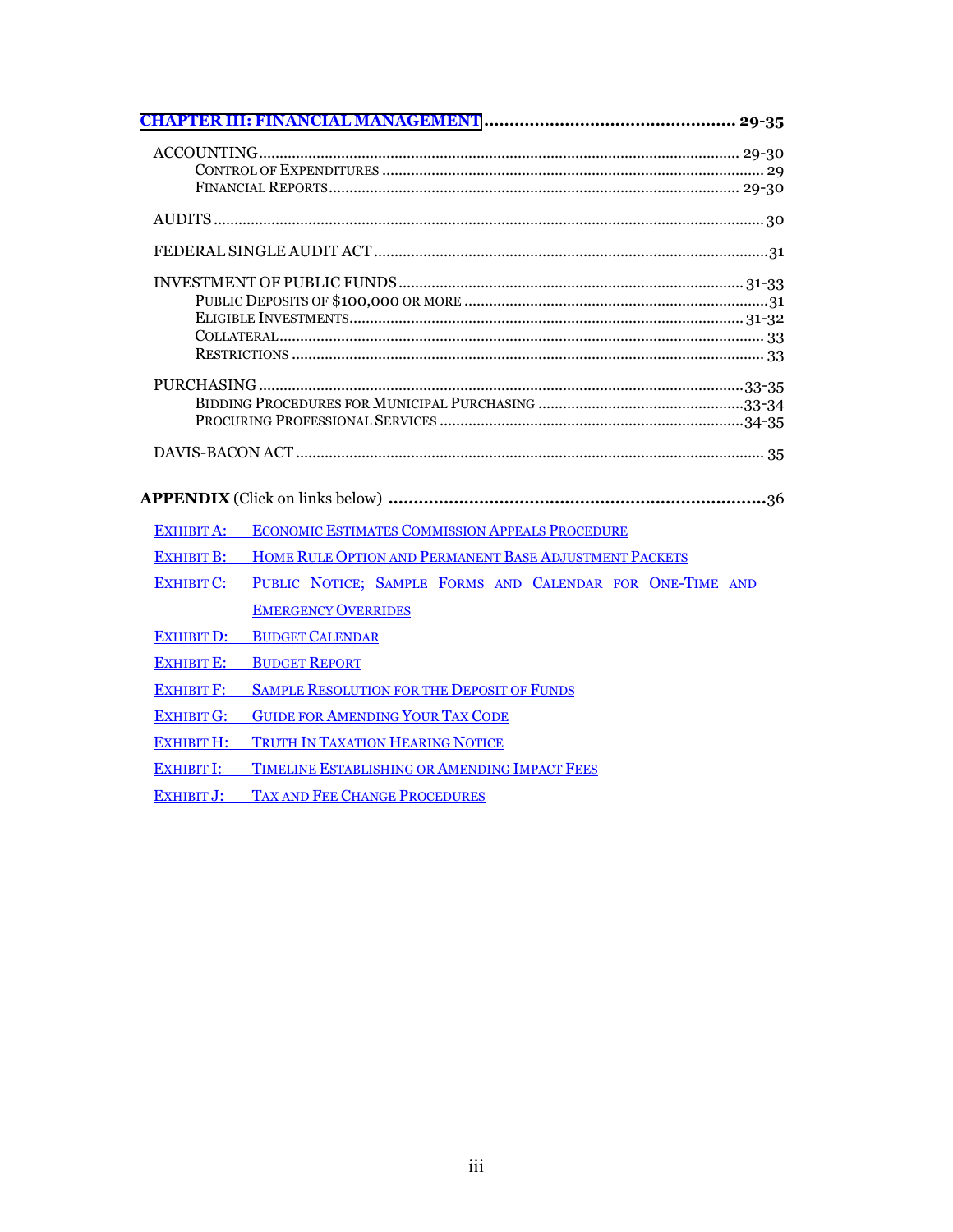# **INTRODUCTION**

<span id="page-3-0"></span>Municipal finance and the municipal budgetary process are, of necessity, central concerns for every city and town official. The mayor and council, as well as administrators, must have a basic understanding of these subject areas in order to govern and manage effectively and in compliance with state law.

A city or town budget should be more than a simple accounting mechanism. It is actually a policy statement outlining priorities for expenditure, needs of the citizens, proposed capital improvements, problem areas within the municipality, programs which will be initiated or abandoned and most importantly, the basic level of public services which the citizens will receive from their government.

The budget can and does express all of the above characteristics of a city or town, but in Arizona the state constitution and state law govern, to a large degree, the contents of the municipal budget and the methods for financing city operations.

This publication is designed to provide a basic outline of the budgetary process and general finance information for Arizona cities and towns. The manual is divided into three main areas covering the topics of budget preparation, state budget law requirements and financial management. The manual also contains an appendix with a number of documents helpful to the financial management of a city or town.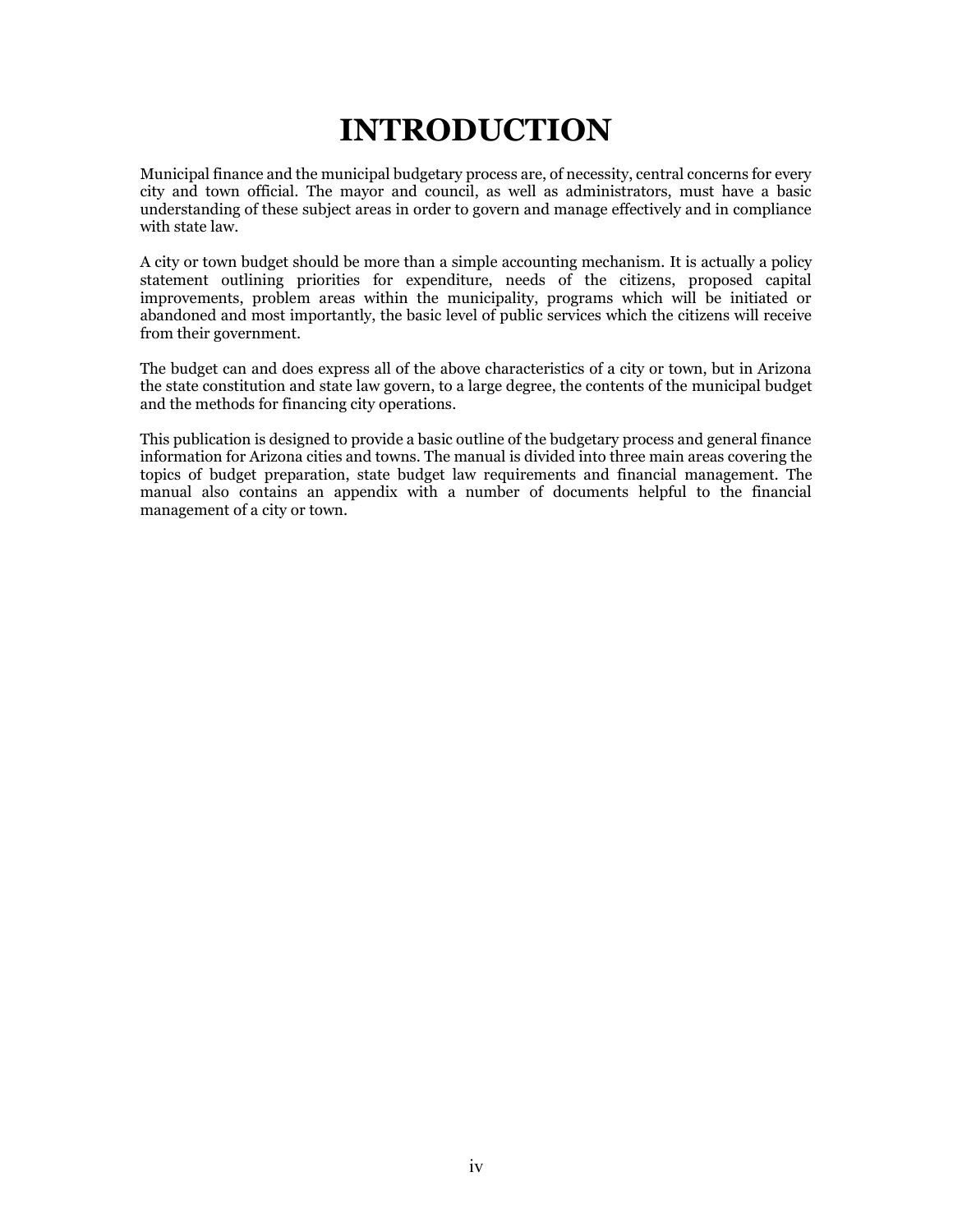## **CHAPTER ONE**

## <span id="page-4-0"></span>**REVENUE SOURCES AND PRIMARY PROPERTY TAX REQUIREMENTS**

The first section of this chapter will list and explain the main revenue sources available to city and town governments in Arizona. Secondly, the chapter will provide some suggestions about the preliminary groundwork necessary to prepare a municipal budget.

### **REVENUE SOURCES**

There are a variety of funding sources available to units of local government. This section is organized by sources: local revenues that can be raised by the local government itself, federal revenues, and state revenues shared with local governments.

#### **Local Revenue Sources**

Arizona's cities and towns under state law have the authority to establish certain taxes for revenue purposes. In addition to this power of taxation, there are a number of other fees and finance mechanisms available to cities and towns to support local services.

State law requires that cities and towns provide 60 days' notice on the home page of their websites prior to approving any new fee or tax or any increased fee or tax rate. This law also applies to a property tax rate increase, not a levy increase and it requires that cities and towns demonstrate that the new fee or tax or the increase in fee or tax was established in accordance with state statute. This requirement does not apply to impact fees.<sup>1</sup>

State law requires a municipality to prepare a schedule and written report if proposing to levy or assess any new or increased tax or fee, with specific exceptions for water and wastewater rates, registration based classes and programs, court fees established per law, fees for public housing, and other fees set by State or Federal law. The new law also requires the municipality to post the report on its website and utilize social media to advertise proposed changes. Sample schedules and reports can be found in **Exhibit J.**<sup>2</sup>

**Local Transaction Privilege Tax (Sales Tax).** In recent years, the local sales tax has become the predominant means of financing municipal services. All incorporated cities and towns presently have a local sales tax. As the name implies, this is a tax on retail sales and other activities such as contracting. The statewide average local sales tax rate is two and three-tenths percent. Rates range from one and one-half percent to four percent. The authority for a local sales tax is contained in state statute. <sup>3</sup> A city or town may establish a local sales tax through adoption of an ordinance. The initiation of this tax does not have to be submitted to a vote of the people; however, there are a number of charter cities with charter provisions requiring voter approval to increase the sales tax above a specified limit. Cities and towns adopting a local sales tax become part of the sales tax collection system administered by the Arizona Department of Revenue (ADOR) by entering into an intergovernmental agreement with ADOR. Under the system, the local sales tax is collected by ADOR at the same time the state sales tax is collected. The local sales tax collections are then returned to the city or town.

All of the cities and towns in the state that impose a local sales tax have adopted the Model City Tax Code, selecting various options for their municipality. In order to keep taxpayers up to date on what a particular city either taxes or exempts, the ADOR maintains a website at [http://modelcitytaxcode.az.gov.](http://modelcitytaxcode.az.gov/) It consists of a master version of the Model City Tax Code with both Model Options and Local Options displayed within the code, a chart displaying which options each particular city or town has chosen, and a "City Profile"

 $^{1}$  [A.R.S. §9-499.15](https://www.azleg.gov/viewdocument/?docName=https://www.azleg.gov/ars/9/00499-15.htm)

**<sup>2</sup>** [A.R.S. §9-499.15](https://www.azleg.gov/viewdocument/?docName=https://www.azleg.gov/ars/9/00499-15.htm)

<sup>3</sup> [A.R.S. §](https://www.azleg.gov/viewdocument/?docName=https://www.azleg.gov/ars/9/00240.htm) 9-240 (B)(18)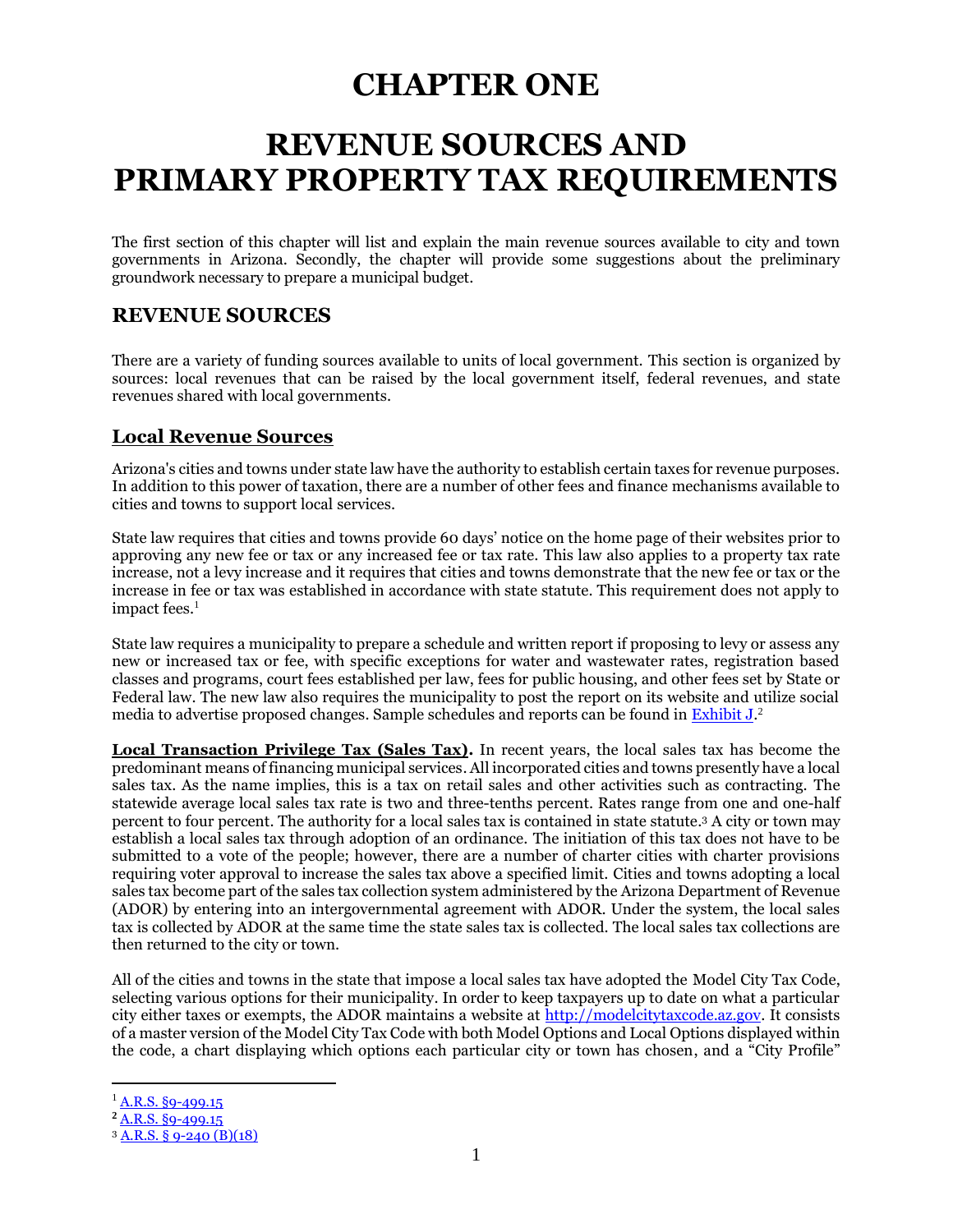section showing any code language that is unique to that city or town and other specific information pertaining to each city and town such as tax rates and contact information.

The Municipal Tax Code Commission was created by the state Legislature to act as a forum for discussion of all changes to the Model City Tax Code. <sup>4</sup> All changes to the code must be submitted to the commission at least 60 days prior to any city taking action to change their code. The commission can hold hearings and must approve any changes before any city or town is authorized to make changes to its code. Any changes approved by the commission must be adopted by every city or town council.<sup>5</sup> Changes in sales tax rates or adoption or elimination of existing Local or Model Options do not have to be reviewed, but **ALL ordinances making changes to a city or town tax code must be filed with the Commission and the ADOR within 10 days after council action or the council action is voided**. All correspondence with the Commission should be sent to: Cities Program Liaison, Arizona Department of Revenue, 1600 West Monroe Street, Phoenix, Arizona 85007.

**State statute prohibits municipalities from imposing or increasing transaction privilege taxes on rental of residential property, unless the increase is approved by the voters at a regular municipal election.** The law does not apply to health care facilities, long-term care facilities or hotel, motel or other transient lodging businesses.<sup>6</sup> "A Guide for Amending Your Sales Tax Code" has been prepared and appears in the appendix a[s Exhibit G.](http://leagueaz.org/publications/budg_fin/2015/EXHIBIT_G.pdf)

**Use Tax.** Another revenue source for cities and towns is the Use tax. Essentially, Use tax is an excise tax on the use or consumption of tangible personal property that is purchased without payment of a municipal tax to any city or town. In other words, it is a mechanism for taxing purchases made outside the boundaries of the municipality where the property is used. Imposing a Use tax has the effect of leveling the playing field for local businesses that are subject to the city or town TPT by eliminating the financial incentive of making purchases outside the municipality. The Use tax, if enacted, is part of the Model City Tax Code discussed above. Adopting a Use tax that matches the local Retail tax is highly recommended for all cities and towns as good tax policy promoting competitive fairness for all sellers.

**Bed Tax.** Most cities and towns have adopted a bed tax in addition to their local sales tax. A bed tax is a special excise tax on hotel and motel room rentals. Increases in the bed tax rate by cities are governed by state statute, which specifies how the proceeds from such increases must be used.<sup>7</sup> The imposition of this tax in most cities and towns comes under the Model City Tax Code discussed above.

**Property Tax.** Beginning with the 1980 tax year, property tax levies were divided into a primary property tax levy and a secondary property tax levy. A secondary property tax may only be levied to pay the principal and interest charges on bonds. The primary property tax levy is for all other purposes. There are no statutory limits on the amount of secondary property taxes, while there are strict limits placed on the primary property tax. <sup>8</sup> These limitations are discussed in detail [later in this manual.](#page-16-1)

Starting in Tax Year 2015, Proposition 117, A.R.S. § 42-11001, subsection 7 (b) now requires using the Limited Property Tax Value (Primary Net Value on February State Abstract Report) in determining and levying primary and secondary taxes on all property. This includes all municipal districts such as SLIDs, CFDs, MIDs, etc. "Limited property value" means the value determined pursuant to A.R.S. § 42-13301 and is the basis for a) computing levy limitations for counties, cities, towns and community college districts and, b) assessing, fixing, determining and levying primary and secondary property taxes on all property except property described in A.R.S § 42-13304.

The primary property tax has been a traditional means of financing city and town services. While the importance of the property tax has been decreasing in recent years due to the increased revenues from sales taxes, it still is a significant source of local revenue for many Arizona cities and towns. The property tax has also been one of the most stable sources of revenue, because it is not subject to the same fluctuations sometimes experienced with excise taxes.

Any city or town that wants to initiate a primary property tax must submit the proposed amount to be raised

 <sup>4</sup> [A.R.S. § 42-6052](https://www.azleg.gov/viewdocument/?docName=https://www.azleg.gov/ars/42/06052.htm)

<sup>5</sup> [A.R.S. § 42-6053](https://www.azleg.gov/viewdocument/?docName=https://www.azleg.gov/ars/42/06053.htm)

<sup>6</sup> A.R.S. [§ 42-6011](https://www.azleg.gov/viewdocument/?docName=https://www.azleg.gov/ars/42/06011.htm)

<sup>7</sup> [A.R.S. § 9-500.06](https://www.azleg.gov/viewdocument/?docName=https://www.azleg.gov/ars/9/00500-06.htm)

<sup>8</sup> [Article IX, Section 19, Arizona State Constitution](https://www.azleg.gov/viewDocument/?docName=http://www.azleg.gov/const/9/19.htm)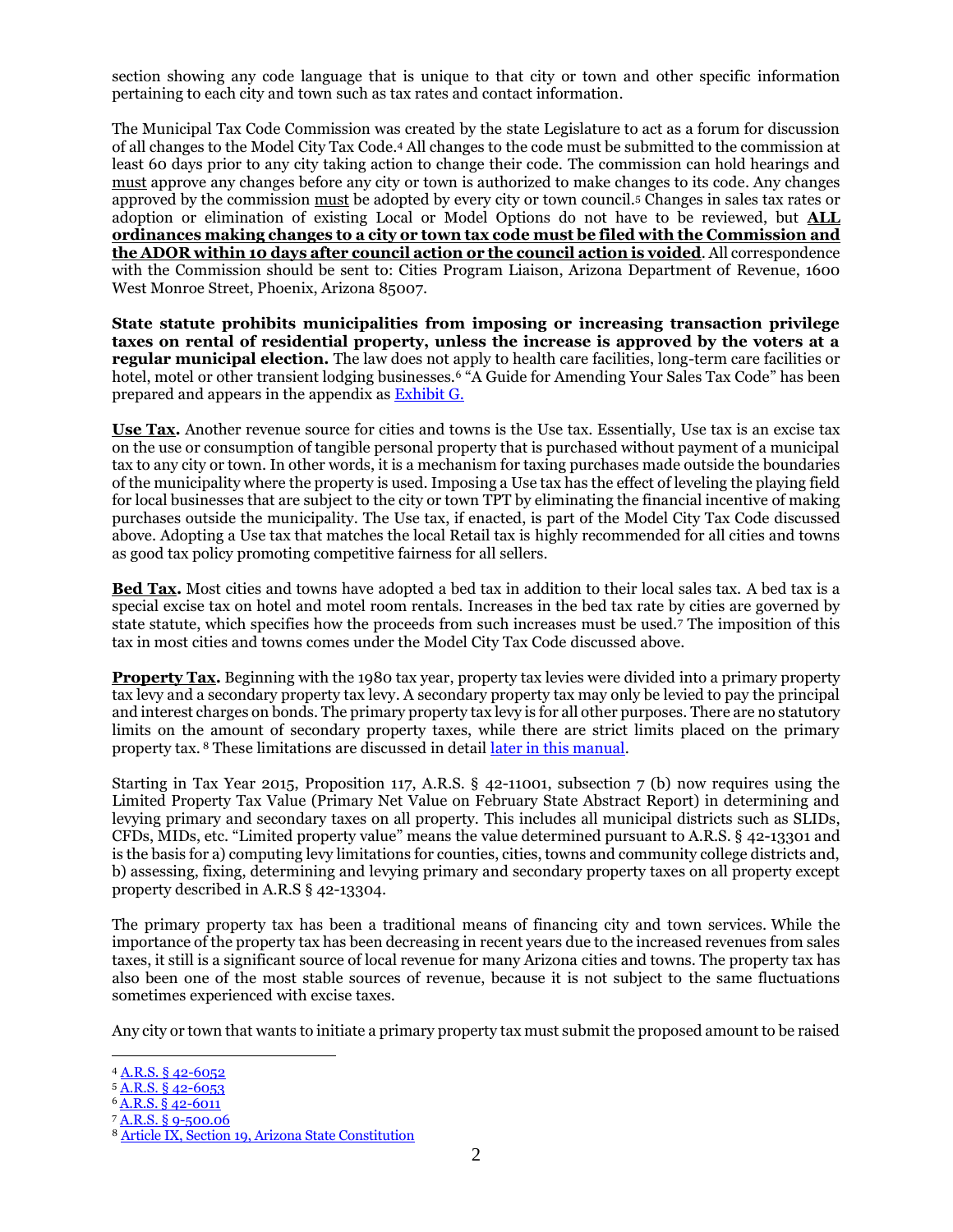from the tax to the voters at an election to be held on the third Tuesday in May.<sup>9</sup> The amount approved by the voters will constitute the base on which future limitations on levies will be determined. If the voters approve the levy, the city or town council may levy the tax in the fiscal year immediately following the election. The city or town, however, is not required to levy the entire amount approved by the voters in the first year. Caution should be exercised in establishing this base levy because not only will it be used as the base for future limitations but also cities currently have no authority to override the limit once it is established. Procedures for establishing a primary property tax are discussed in greater detail [later in this](#page-6-0)  [manual.](#page-6-0)

A city or town that incorporates or annexes land must give proper notice before levying a property tax in the next fiscal year. State law requires that notice must be given to the Department of Revenue and the appropriate county assessor. A map showing the boundaries of the newly incorporated or annexed area should be included along with the report. This notice must be given by November 1 of the year prior to the fiscal year when the tax will be levied.<sup>10</sup>

### **Adoption of Tax Levy**

Before adopting the property tax levy, the council must receive property value information from the county assessor. These values must be provided to the council on or before February 10 of the tax year.<sup>11</sup> These values must be made available for public inspection on or before February 15 of the tax year.<sup>12</sup> Along with the property values, the county assessor will transmit the final levy limit worksheet, and each city or town levying a property tax is required to notify the Property Tax Oversight Commission in writing within 10 days of its agreement or disagreement with the final levy limit. After adoption of the levy the Property Tax Oversight Commission will review the primary property tax levy to determine the adequacy of compliance.<sup>13</sup> Notice of any violation of the levy limit will be sent by September 15.<sup>14</sup> If a city or town disputes the findings of the commission it may request, on or before October 1, a hearing before the commission to attempt to resolve the dispute. If the city or town continues to dispute the findings of the commission after the hearing, it may appeal the matter to Superior Court within 30 days after the decision of the commission.<sup>15</sup> If the proposed tax levy will increase the tax rate, a 60-day notice prior to council action must be posted on the city/town website including the authority to raise the rate.

The tax levy for a city or town must be adopted on or before the third Monday in August. <sup>16</sup> Using the information provided by the county assessor, the council must specify the amount that will be levied in an ordinance that will become effective immediately.<sup>17</sup> The tax levy ordinance does not require a three-fourths vote or an supermajority vote to make the levy effective immediately because this is an administrative matter and not an act of legislation. This determination is based on a state Supreme Court decision that the state general appropriation bill was not legislation, but merely an administrative method of setting apart funds necessary for use and maintenance of state government.<sup>18</sup> This case also applies to the municipal budgetary process. The main dates and deadlines in the budgetary process are outlined in the budget calendar [\(Exhibit D\)](http://leagueaz.org/publications/budg_fin/2015/EXHIBIT_D.pdf).

Any money received in excess of the maximum allowable limit must be maintained in a separate fund and used to reduce the primary property tax levy in the following year. <sup>19</sup> However, additional amounts collected from escaped property and monies that are received from the payment of delinquent property taxes properly assessed in prior years are exempted from this requirement.<sup>20</sup> Escaped property are those parcels that did not appear on the assessment rolls for the tax year, but that would have appeared if they had been identified.

#### <span id="page-6-0"></span>**Establishment of a New Primary Property Tax Levy**

A number of cities and towns in Arizona currently do not impose a primary property tax. Therefore, a method

<sup>9</sup> [A.R.S.§ 42-17056](https://www.azleg.gov/viewdocument/?docName=https://www.azleg.gov/ars/42/17056.htm)

<sup>&</sup>lt;sup>10</sup> [A.R.S.§ 42-17257](https://www.azleg.gov/viewdocument/?docName=https://www.azleg.gov/ars/42/17257.htm) an[d A.R.S.§ 42-17003](https://www.azleg.gov/viewdocument/?docName=https://www.azleg.gov/ars/42/17003.htm)

<sup>&</sup>lt;sup>11</sup> [A.R.S. § 42-17052](https://www.azleg.gov/viewdocument/?docName=https://www.azleg.gov/ars/42/17052.htm) an[d A.R.S.§ 42-17003](https://www.azleg.gov/viewdocument/?docName=https://www.azleg.gov/ars/42/17003.htm)

<sup>&</sup>lt;sup>12</sup> [A.R.S. § 42-17055](https://www.azleg.gov/viewdocument/?docName=https://www.azleg.gov/ars/42/17055.htm)

<sup>13</sup> [A.R.S. § 42-17055](https://www.azleg.gov/viewdocument/?docName=https://www.azleg.gov/ars/42/17055.htm)

<sup>14</sup> [A.R.S. § 42-17005 \(D\)](https://www.azleg.gov/viewdocument/?docName=https://www.azleg.gov/ars/42/17005.htm)

<sup>15</sup> [A.R.S. § 42-17004 \(E\)](https://www.azleg.gov/viewdocument/?docName=https://www.azleg.gov/ars/42/17004.htm)

<sup>16</sup> [A.R.S. § 42-17151](https://www.azleg.gov/viewdocument/?docName=https://www.azleg.gov/ars/42/17151.htm)

<sup>&</sup>lt;sup>17</sup> [A.R.S. § 42-17151](https://www.azleg.gov/viewdocument/?docName=https://www.azleg.gov/ars/42/17151.htm)

<sup>18</sup> [Sellers v. Frohmiller, 42 Arizona 239, 24 Pac.](http://leagueaz.org/publications/budg_fin/2014/Sellers_v_Frohmiller.pdf) (2d) 666

<sup>19</sup> [A.R.S. § 42-17005 \(C\)](https://www.azleg.gov/viewdocument/?docName=https://www.azleg.gov/ars/42/17005.htm)

 $20$  [A.R.S. § 42-17051 \(B\)](https://www.azleg.gov/viewdocument/?docName=https://www.azleg.gov/ars/42/17051.htm)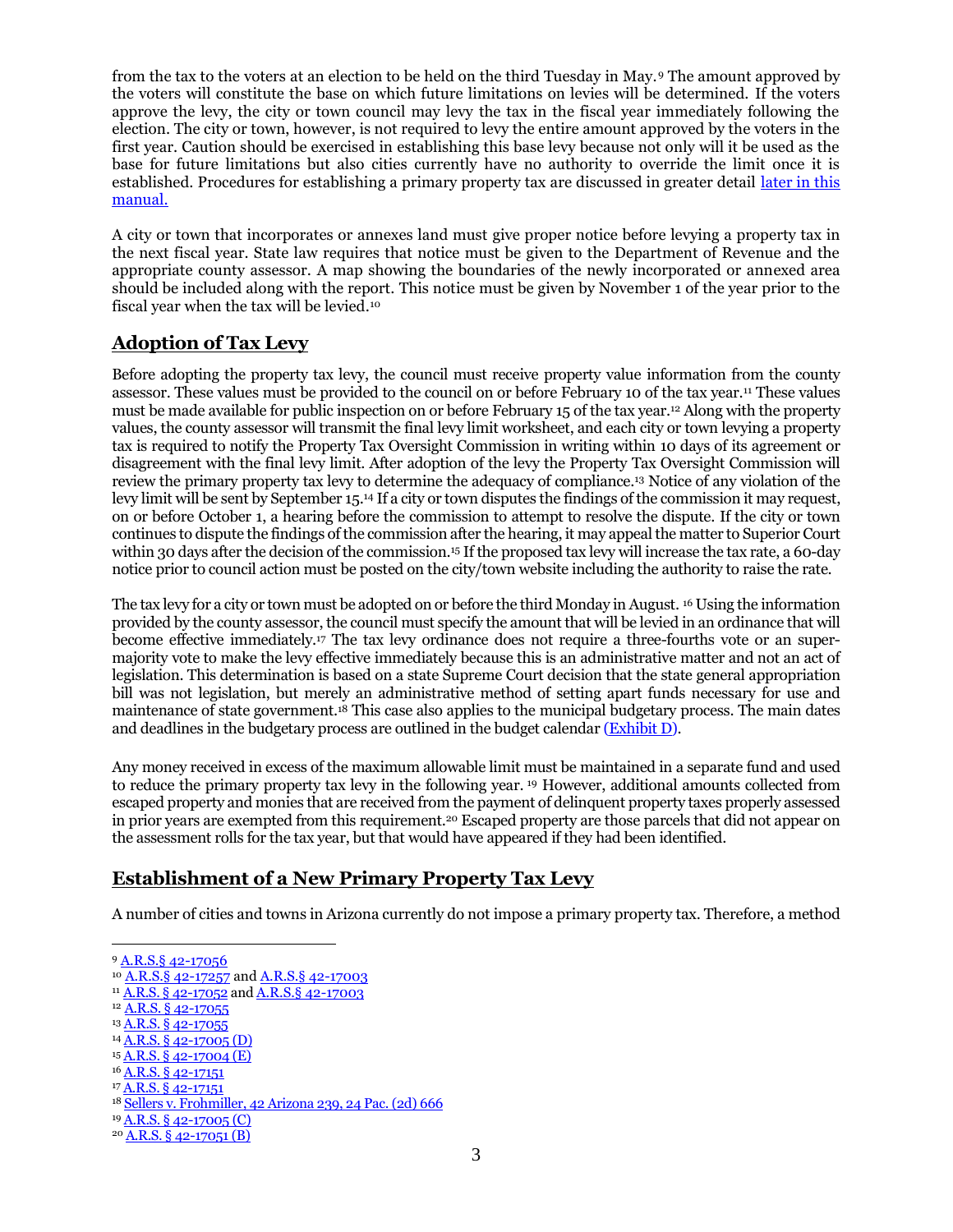to establish such a tax if the city or town desires to do so has been provided in state law.

To establish a primary property tax, a city or town must present the proposed levy to the voters at an election on the third Tuesday in May. The ballot must state that the amount on the ballot will be the base for determining levy limitations for the city or town in subsequent years.

These steps outline the process to initiate a primary property tax<sup>21</sup>:

- 1. The council passes a resolution calling the election to be held at the regular voting places. The call must state that the election is to establish a primary property tax. There is no longer a time requirement related to the call of election, but we suggest that it be done not less than 30 nor more than 150 days before the date of the election.<sup>22</sup>
- 2. Post a notice on the city/town website at least 60 days before the council votes to place the proposal to impose a property tax on the ballot and that the authority to impose the tax is specified in A.R.S. §42-  $17056.<sup>23</sup>$
- 3. The election conforms to the general election laws.<sup>24</sup>
- 4. The election is held on the third Tuesday in May.<sup>25</sup>
- 5. The returns are made to the council within 12 days after the election.<sup>26</sup>
- 6. The council holds a special meeting within 20 days of the election to canvass and certify the vote.<sup>27</sup>
- 7. A certificate is filed with the county recorder, giving the purpose of the election, the total number of votes cast and the total number of votes for and against establishing the primary property tax, and stating that the tax has been ordered by the council.<sup>28</sup>

#### **Primary Property Tax Levy Limit**

There is a strict limitation on how much a city or town can levy as a primary property tax. The primary tax levy is limited to an increase of two percent more than the previous year's maximum allowable primary levy plus an increased dollar amount due to a net gain in property not taxed the previous year.<sup>29</sup> In November 2006, voters elected to reset the "base year" from which annual levy increases are calculated from 1979-80 to 2005-06.<sup>30</sup>

Note that the two percent increase is based on a city or town's "maximum allowable levy" for the prior year. That is, even if you do not adopt the maximum allowable levy from year to year, the two percent allowable increase will be based on the prior year's "maximum allowable levy" anyway. Also, it should be pointed out that the "net new property" factor is included in the calculation to take into account all new construction and any additional property added to a community due to an annexation. There is an Attorney General's Opinion that has been interpreted to state that a city or town can levy in excess of its maximum allowable levy limit for involuntary tort judgments.<sup>31</sup>

The Property Tax Oversight Commission will recognize an involuntary tort judgment if:

- 1. The judgment is pursuant to a court order or settlement agreement; and
- 2. The judgment is approved for payment by the city or town council; and

- <sup>23</sup> [A.R.S. § 9-499.15](https://www.azleg.gov/viewdocument/?docName=https://www.azleg.gov/ars/9/00499-15.htm)
- <sup>24</sup> [A.R.S. § 35-453](https://www.azleg.gov/viewdocument/?docName=https://www.azleg.gov/ars/35/00453.htm)
- <sup>25</sup> [A.R.S. § 42-17056](https://www.azleg.gov/viewdocument/?docName=https://www.azleg.gov/ars/42/17056.htm)
- $26$  [A.R.S. § 35-454 \(B\)](https://www.azleg.gov/viewdocument/?docName=https://www.azleg.gov/ars/35/00454.htm)

<sup>29</sup> [A.R.S. § 42-17051](https://www.azleg.gov/viewdocument/?docName=https://www.azleg.gov/ars/42/17051.htm)

 <sup>21</sup> A.R.S. § [42-17056](https://www.azleg.gov/viewdocument/?docName=https://www.azleg.gov/ars/42/17056.htm)

 $22$  [A.R.S. § 35-453 \(C\)](https://www.azleg.gov/viewdocument/?docName=https://www.azleg.gov/ars/35/00453.htm)

 $27$  [A.R.S. § 35-454 \(E\)](https://www.azleg.gov/viewdocument/?docName=https://www.azleg.gov/ars/35/00454.htm)  $28$  [A.R.S. § 35-454 \(F\)](https://www.azleg.gov/viewdocument/?docName=https://www.azleg.gov/ars/35/00454.htm)

<sup>30</sup> [Article IX, Section 19, paragraph 4, Arizona State Constitution](https://www.azleg.gov/viewDocument/?docName=http://www.azleg.gov/const/9/19.htm)

<sup>31</sup> [Attorney General Opinion \(I86-031\)](http://leagueaz.org/publications/budg_fin/2015/R85-121.pdf)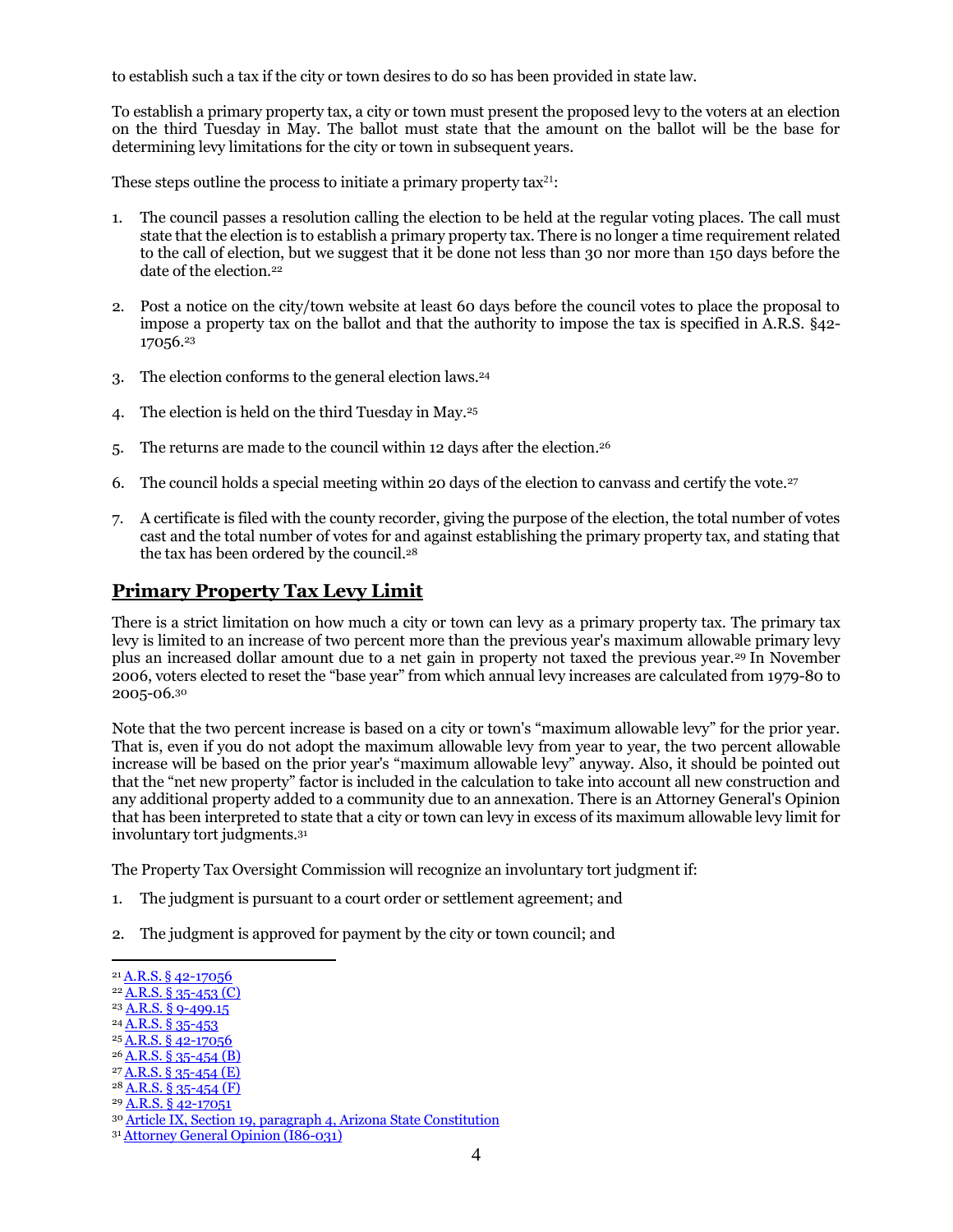- 3. The Attorney General certifies that the judgment is an involuntary tort judgment; and
- 4. The city or town submits copies of the court order or settlement agreement and the minutes of the meeting at which the council approved payment on or before the first Monday in July.

The primary property tax from all taxing jurisdictions for homeowners may not exceed 1 percent of their home's primary assessed value.<sup>32</sup> If the combined primary property tax (for the city or town, county, etc.) exceeds 1 percent of the primary assessed value of the home, the school districts will reduce their rate until the homeowners aggregate rate is equal to or less than the allowable one percent. The state will then subsidize the school district for the reduced revenue. Note that this one percent limitation only applies to primary property taxes and does not affect the secondary property tax levy.

#### **Property Tax Refund in Budget**

Any affected political subdivision, including cities and towns, must include in their budgets for the next fiscal year the proportional amount of any property tax refund for which they are liable when the refund is for overpayment as a result of a change in the tax roll pursuant to state statute authorizing such change.<sup>33</sup>

#### **Truth in Taxation**

It is required that the county assessor, on or before February 10 of each year, transmit to each city and town an estimate of the total net assessed valuation of the city or town, including new property added to the tax roll.<sup>34</sup> If the proposed primary tax levy, excluding amounts attributable to new construction, is greater than the amount levied by the city or town in the previous year the council must publish a notice that meets the following requirements:<sup>35</sup>

- 1. The notice has to be published twice in a newspaper of general circulation in the city or town. The first publication shall be at least 14 but not more than 20 days before the date on which the proposed levy is to be discussed. The second publication must be at least seven but not more than 10 days before the hearing.
- 2. The notice has to be published in a location other than the classified or legal advertising section of the newspaper.
- 3. The notice must be at least one-fourth page in size and shall be surrounded by a solid black border at least one-eighth inch in width.
- 4. The headline of the notice must read "Truth in Taxation Hearing Notification of Tax Increase" in at least 18-point type and the text must be in substantially the same form as the statute  $(Exhibit H)$ .
- 5. In addition to publishing the notice according to the above requirements, it is required that the city or town issue a press release with the same information included in the notice required above.<sup>36</sup>

The law does provide that in lieu of publishing the notice it may be mailed to all registered voters in the city or town at least 10 but not more than 20 days before the hearing on the proposed levy.<sup>37</sup> The hearing is to be held on or before adoption of the final city or town budget.<sup>38</sup> It also requires that a roll call vote be taken on the matter of adoption of the primary property tax levy if an increase is proposed.<sup>39</sup> State law requires that if the proposed primary property tax levy is increased by more than 15% over the previous year's levy, excluding increases due to new construction, the increase must be approved by a unanimous roll call vote of the council. **<sup>40</sup>** Following the public hearing, the city or town must, within three days of the hearing, mail a copy of the truth in taxation notice, a statement of its publication or mailing and the result of the council's vote to the Property Tax Oversight

- <sup>34</sup> [A.R.S. § 42-17107 \(A\)](https://www.azleg.gov/viewdocument/?docName=https://www.azleg.gov/ars/42/17107.htm)
- <sup>35</sup> [A.R.S. § 42-17107 \(A\)](https://www.azleg.gov/viewdocument/?docName=https://www.azleg.gov/ars/42/17107.htm)

- $36$  A,R,S, § 42-17107 (A)(3)
- <sup>37</sup> [A.R.S. § 42-17107 \(A\)\(2\)](https://www.azleg.gov/viewdocument/?docName=https://www.azleg.gov/ars/42/17107.htm) <sup>38</sup> [A.R.S. § 42-17107 \(A\)\(2\)](https://www.azleg.gov/viewdocument/?docName=https://www.azleg.gov/ars/42/17107.htm)

<sup>32</sup> [Article IX, Section 18, Arizona State Constitution](https://www.azleg.gov/viewDocument/?docName=http://www.azleg.gov/const/9/18.htm) an[d A.R.S. § 42-17152](https://www.azleg.gov/viewdocument/?docName=https://www.azleg.gov/ars/42/17152.htm)

<sup>33</sup> [A.R.S. § 42-18061 \(A\)\(4\)](https://www.azleg.gov/viewdocument/?docName=https://www.azleg.gov/ars/42/18061.htm)

<sup>39</sup> [A.R.S. § 42-17107 \(A\)\(4\)](https://www.azleg.gov/viewdocument/?docName=https://www.azleg.gov/ars/42/17107.htm)

**<sup>40</sup>** [A.R.S. § 42-17107 \(A\)\(4\)](https://www.azleg.gov/viewdocument/?docName=https://www.azleg.gov/ars/42/17107.htm)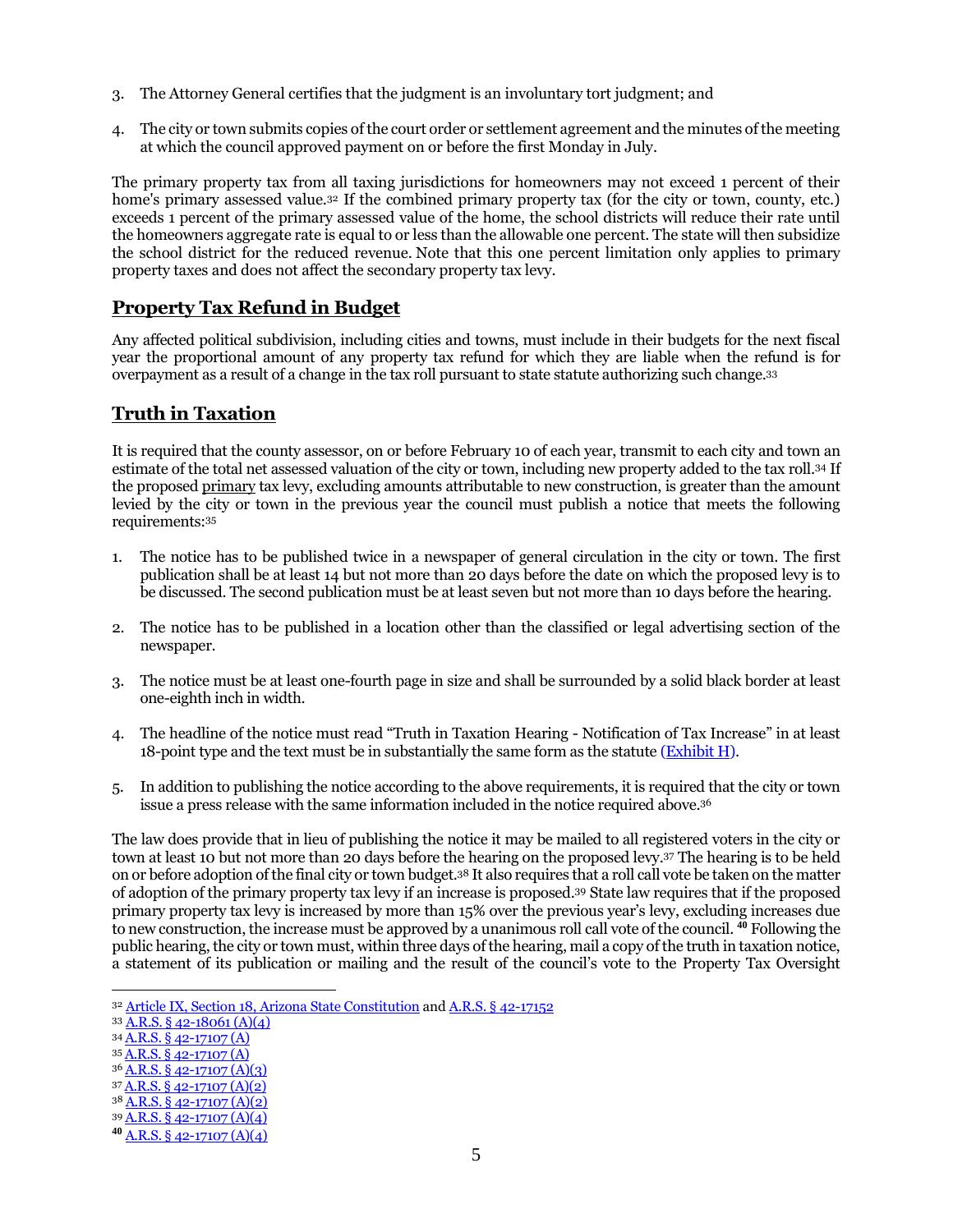Commission. <sup>41</sup> Both the hearing and the notice can be combined with the regular budget notices.<sup>42</sup>

The Legislature added a penalty to the truth in taxation law.If a city or town failed to comply with the notice and hearing requirements, then the next year the jurisdiction is prohibited from levying more than was levied in the prior year.<sup>43</sup>

### **Other Local Taxes**

**Business License Tax.** The general law authority for a city or town to initiate a local sales tax is the same authority that allows a municipality to place a business license tax on professions, occupations or businesses within the community. State law stipulates that a business license tax can only be issued for the period of one year and may not be less than \$10 nor more than \$5,000. <sup>44</sup> However, charter cities are not necessarily subject to this stipulation. Most cities and towns in Arizona have a business license tax structure of some type. Traditionally, there have been two means of levying these taxes on local businesses - a flat rate charge on an annual or quarterly basis or a flat rate charge based on the level of gross proceeds from sales. While most cities and towns have this type of tax, it has not been an important source of revenue. The tax has been used primarily as a means of regulating businesses within the community and collecting a minimum amount of information to provide a registry of businesses and their contacts.

It should be noted that there are several restrictions on a city or town's authority to require a business license, including:

- 1. A city or town may not require a business license of person who is defined as a "food producer", unless they engage in selling non-food or animal feed items or items they didn't grow or produce from their crops and livestock.<sup>45</sup>
- 2. A city or town is prohibited from requiring a business license as a condition for receiving a building permit. However, a contractor can be required to apply for a business license within 30 days of receiving a building permit.<sup>46</sup>
- 3. Licensed real estate brokers and salespersons are only subject to business licensing in the city or town where their office is located and cannot be required to secure a business license in any other city or town. 47
- 4. A city or town cannot increase business license taxes or fees on "hospitality industry businesses" without a corresponding equal dollar increase in the business license tax or fees imposed on all other businesses in the city or town. Also, a city or town may not increase the fees on hospitality businesses in any year by an amount that exceeds the amount of any increase in the consumer price index compared to the average of the last five years of consumer price indexes. "Hospitality industry businesses" means a restaurant, bar, hotel, motel, liquor store, grocery store, convenience store or recreational vehicle park. This definition was amended to include rental car companies located within a county stadium district which has imposed a car rental surcharge.<sup>48</sup>

<sup>41</sup> [A.R.S. § 42-17107 \(A\)\(5\)](https://www.azleg.gov/viewdocument/?docName=https://www.azleg.gov/ars/42/17107.htm) <sup>42</sup> [A.R.S. § 42-17103 \(C\)](https://www.azleg.gov/viewdocument/?docName=https://www.azleg.gov/ars/42/17103.htm)

<sup>43</sup> [A.R.S. § 42-17107 \(B\)](https://www.azleg.gov/viewdocument/?docName=https://www.azleg.gov/ars/42/17107.htm)

<sup>44</sup> [A.R.S. § 9-240 \(B\)\(19\)](https://www.azleg.gov/viewdocument/?docName=https://www.azleg.gov/ars/9/00240.htm)

<sup>45</sup> [A.R.S.](https://www.azleg.gov/viewdocument/?docName=https://www.azleg.gov/ars/3/00563.htm) § 3-563

 $46$  [A.R.S. § 9-467 \(B\)](https://www.azleg.gov/viewdocument/?docName=https://www.azleg.gov/ars/9/00467.htm)

<sup>47</sup> A.R.S. § [9-491.01](https://www.azleg.gov/viewdocument/?docName=https://www.azleg.gov/ars/9/00491-01.htm)

<sup>48</sup> A.R.S. § [48-4234](https://www.azleg.gov/viewdocument/?docName=https://www.azleg.gov/ars/48/04234.htm) and [A.R.S. § 9-500.06](https://www.azleg.gov/viewdocument/?docName=https://www.azleg.gov/ars/9/00500-06.htm)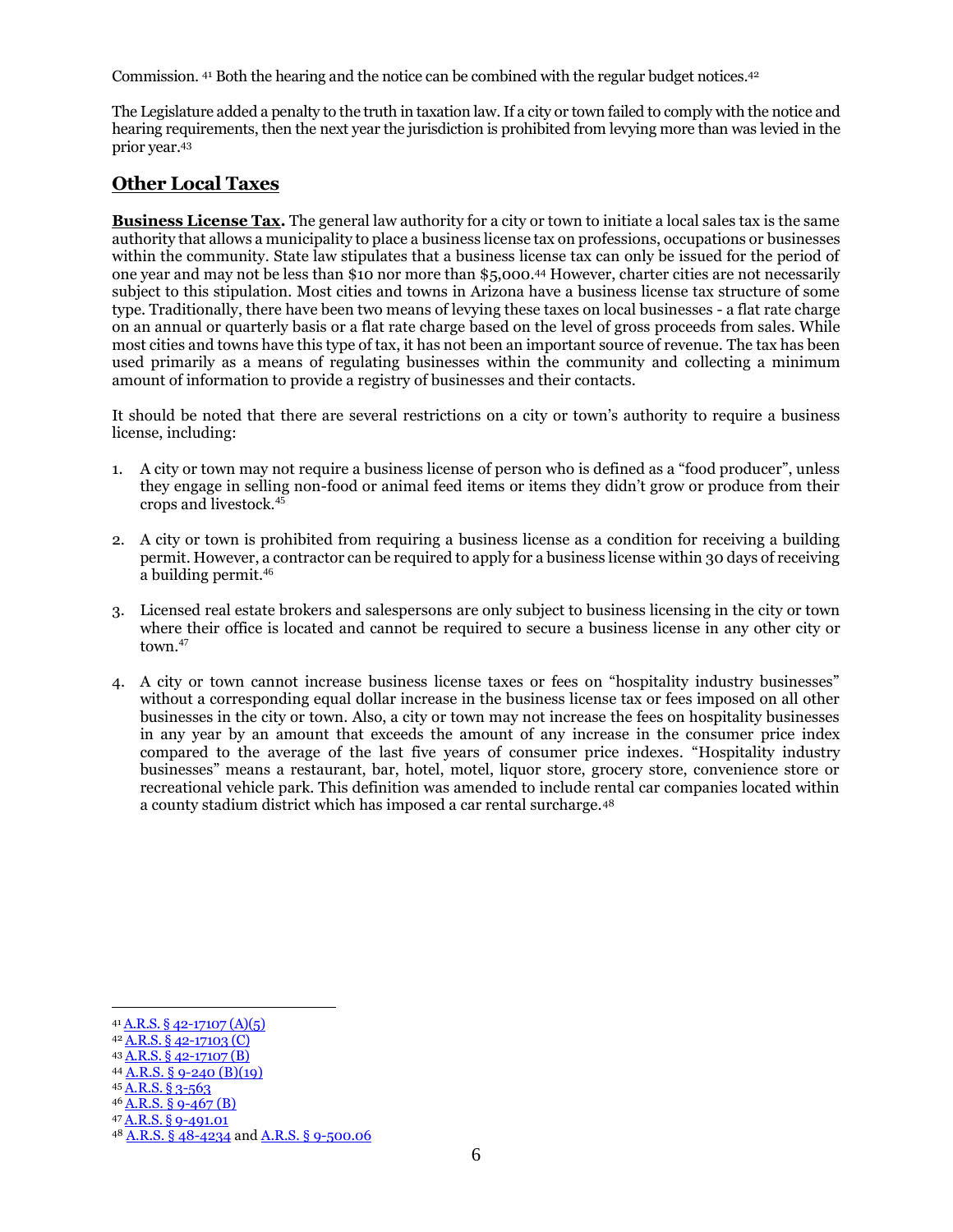**Franchise Tax.** Cities and towns in Arizona are given exclusive control over all rights-of-way dedicated to the municipality. This exclusive control enables the municipality to grant franchise agreements to utilities using the city or town's streets in the distribution of utility services. As an example, many cities and towns in Arizona have granted franchises to natural gas companies to place gas lines underground within the public right-of-way. In conjunction with this franchise, a franchise tax can be charged by the municipality. To grant a franchise, state law requires the municipality to place the question before the voters of the community for approval and limits the term of a franchise agreement to a maximum of 25 years when a new franchise agreement has to be approved by the voters. 49

**Government Property Lease Excise Tax.** State law provides an excise tax as the successor to the tax on possessory interests**.** <sup>50</sup> The law imposes an excise tax on buildings that are owned by a city or town, leased by a private party and occupied and used for commercial, residential rental or industrial purposes. The excise tax is assessed on a per-square-foot basis with different rates for different uses, which are annually adjusted by the Arizona Department of Revenue based on the producer price index. A city or town is allowed to abate the tax for a period of eight years, from the date that the certificate of occupancy was issued, for both existing and new projects within redevelopment areas that are part of a single central business district. The city or town must calculate the excise tax for each prime lessee and provide a copy of the return to the County Treasurer and the prime lessee. The County Treasurer of each county where a GPLET property is located acts as the collection agent for the tax, and distributes the revenues to the county, school district and community college district in that county. There are a number of exemptions including property used for airports, public housing, utility easements, convention and recreational facilities.

A city or town must record a memorandum of lease with the County Recorder and submit a copy of the lease to the respective County Treasurer, if the following conditions exist:

- The building is owned of record by the city or town.
- The building is leased in whole or part by a private party.
- The leased space is occupied for commercial, residential rental or industrial purposes.
- The duration of the lease is at least 30 days.
- The age of the building is less than 50 years.
- The abatement provisions in the law do not apply.
- The exemption provisions in the law do not apply.

State law now requires the city or town making the lease (instead of the Department of Revenue) to maintain a database of all its government property leases or post its lease agreements on its website. The city or town must also provide a current link to the database or postings to the Department of Revenue and notify the Department when the database no longer contains any active leases. The Department of Revenue shall place links to all of the government lessors' databases or postings with active leases on their website.

**Magistrate Court Fines/ Fees.** Another revenue source for Arizona cities and towns is the money from fines paid to the municipal magistrate court. Specifically, this revenue comes from traffic violations and other fines paid for the violation of municipal ordinances. The courts, counties, cities and towns have the authority to contract with the Motor Vehicle Division to require payment of traffic fines, sanctions and penalties prior to the renewal of automobile registrations.<sup>51</sup>

If a city or town operates a municipal court, the Arizona Supreme Court may provide it revenues from the Judicial Collection Enhancement Fund (JCEF) and the Fill the Gap Fund, to be used specifically by the municipal court for specified expenses. 52

<sup>49</sup> [A.R.S. §](https://www.azleg.gov/viewdocument/?docName=https://www.azleg.gov/ars/9/00502.htm) 9-502

<sup>50</sup> [A.R.S. § 42-6202](https://www.azleg.gov/viewdocument/?docName=https://www.azleg.gov/ars/42/06202.htm)

<sup>51</sup> [A.R.S. §28-1633](https://www.azleg.gov/viewdocument/?docName=https://www.azleg.gov/ars/28/01633.htm) and [A.R.S. §22-404](https://www.azleg.gov/viewdocument/?docName=https://www.azleg.gov/ars/22/00404.htm)

<sup>52</sup> A.R.S. [§12-113](https://www.azleg.gov/viewdocument/?docName=https://www.azleg.gov/ars/12/00113.htm) and A.R.S. § [41-2409](https://www.azleg.gov/viewdocument/?docName=https://www.azleg.gov/ars/41/02409.htm)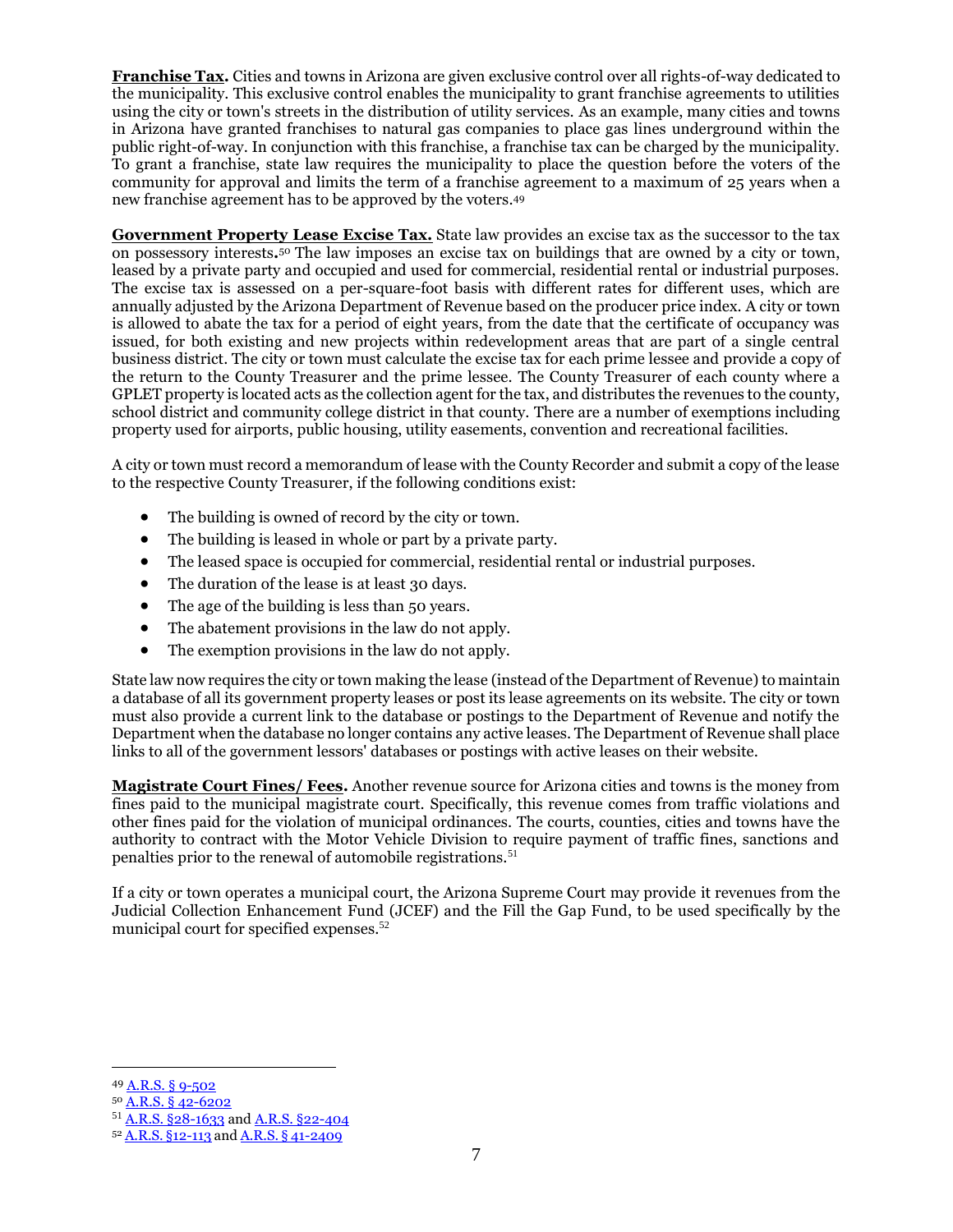### **Fees**

Municipalities are prohibited from levying or assessing a municipality-wide tax or fee against property owners based on the size or value of the real property or improvements for any public service provided by the municipality unless it was adopted in compliance with the statutes governing property taxes. Municipalities that adopted an ordinance before December 31, 2013 requiring property owners to obtain fire prevention and control services are grand-fathered.<sup>53</sup>

**Permit Fees.** Revenues from this source include the fees collected from building permits, zoning permits and a variety of other programs.

**User Fees.** User fees are collected from municipal residents for the use of certain city and town facilities or services. Examples of user fees would include the amounts charged to use lighting in city or town parks or fees charged for sanitation pickup, building or zoning permits, water or sewer.

In addition to the 60-day notice requirement for all tax and fee increases, cities and towns considering a rate increase for water and sewer service are required to prepare a written report or supply data, supporting the rate increase, give at least 60 day-notice of a rate increase and hold a public hearing on the proposal. The report must contain cash flow projections that indicate all anticipated revenues from residential and nonresidential customers and the overall expenses for providing water or wastewater service. A copy of the written report or data must be available to the public and must be filed in the clerk's office and posted on the city or town website at least 30 days before the public hearing. Also, a copy of the notice of intention must be published one time in a newspaper of general circulation within the city or town at least 30 days before the public hearing date. A rate increase may be adopted by ordinance or resolution and becomes effective 30 days after adoption. <sup>54</sup> There is a vague requirement that all rates and charges for water and wastewater service shall be "just and reasonable." <sup>55</sup> Because "just and reasonable" are not defined in the statute, it is difficult to say what this means.

Statute prohibits a municipality from assessing or collecting a fee on new water or wastewater service for the purpose of recovering the municipality's costs of acquiring, whether by purchase or by eminent domain, the utility plant, facilities, system or other property of a public service corporation or another municipality engaged in the business of providing water or wastewater service. The requirement does not apply to water or wastewater fees adopted before January 1, 2016 or to water or wastewater fees included in a notice of intent to adopt or increase water or wastewater rates and fees adopted before January 1, 2016.<sup>56</sup>

A municipality may not seek recovery of water and wastewater charges from anyone other than an individual who has contracted for the service and resides or has resided at the service address when the residential property contains four or fewer units. A property owner, an immediate family member of the person who does not reside at the property or any other entity, at its sole discretion, may contract for water and wastewater service with a municipality and shall provide payment for such services.<sup>57</sup>

Additionally, a city or town considering operating a public utility must, before construction, purchase, acquisition or lease of any plant or property or portion of plant or property devoted to the business of or services rendered by a public utility, must have authorization to do so by the affirmative vote of a majority of the qualified electors of the city or town voting at a general or special municipal election duly called and held for the purpose of voting on the question.<sup>58</sup>

**Development (Impact) Fees.** Cities and towns have the authority to impose fees that provide a direct benefit to a new development area for their proportionate share of items such as infrastructure,

<sup>53</sup> [A.R.S. §9-499.17](https://www.azleg.gov/viewdocument/?docName=https://www.azleg.gov/ars/9/00499-17.htm)

<sup>54</sup> [A.R.S. § 9-511.01 \(C\)](https://www.azleg.gov/viewdocument/?docName=https://www.azleg.gov/ars/9/00511-01.htm)

<sup>55</sup> [A.R.S. § 9-511.01 \(E\)](https://www.azleg.gov/viewdocument/?docName=https://www.azleg.gov/ars/9/00511-01.htm)

<sup>56</sup> [A.R.S. § 9-511.01 \(F\)](https://www.azleg.gov/viewdocument/?docName=https://www.azleg.gov/ars/9/00511-01.htm)

<sup>57</sup> [A.R.S. § 9-511.01 \(F\)](https://www.azleg.gov/viewdocument/?docName=https://www.azleg.gov/ars/9/00511-01.htm)

<sup>58</sup> [A.R.S.](https://www.azleg.gov/viewdocument/?docName=https://www.azleg.gov/ars/9/00514.htm) § 9-514; *Town of Marana v. Pima County*[, 230 Ariz. 142, 281 P.3d 1010 \(App. 2012\)](file://///files/shared/Everyone/Publications/ELECTION/2018%20League%20Manual/@4_Chapter/Marana_PimaCty_2012.pdf)(concluding the Town's ballot measure requesting general approval was inadequate because a municipality must obtain voter authority to acquire a *particular* plant or property).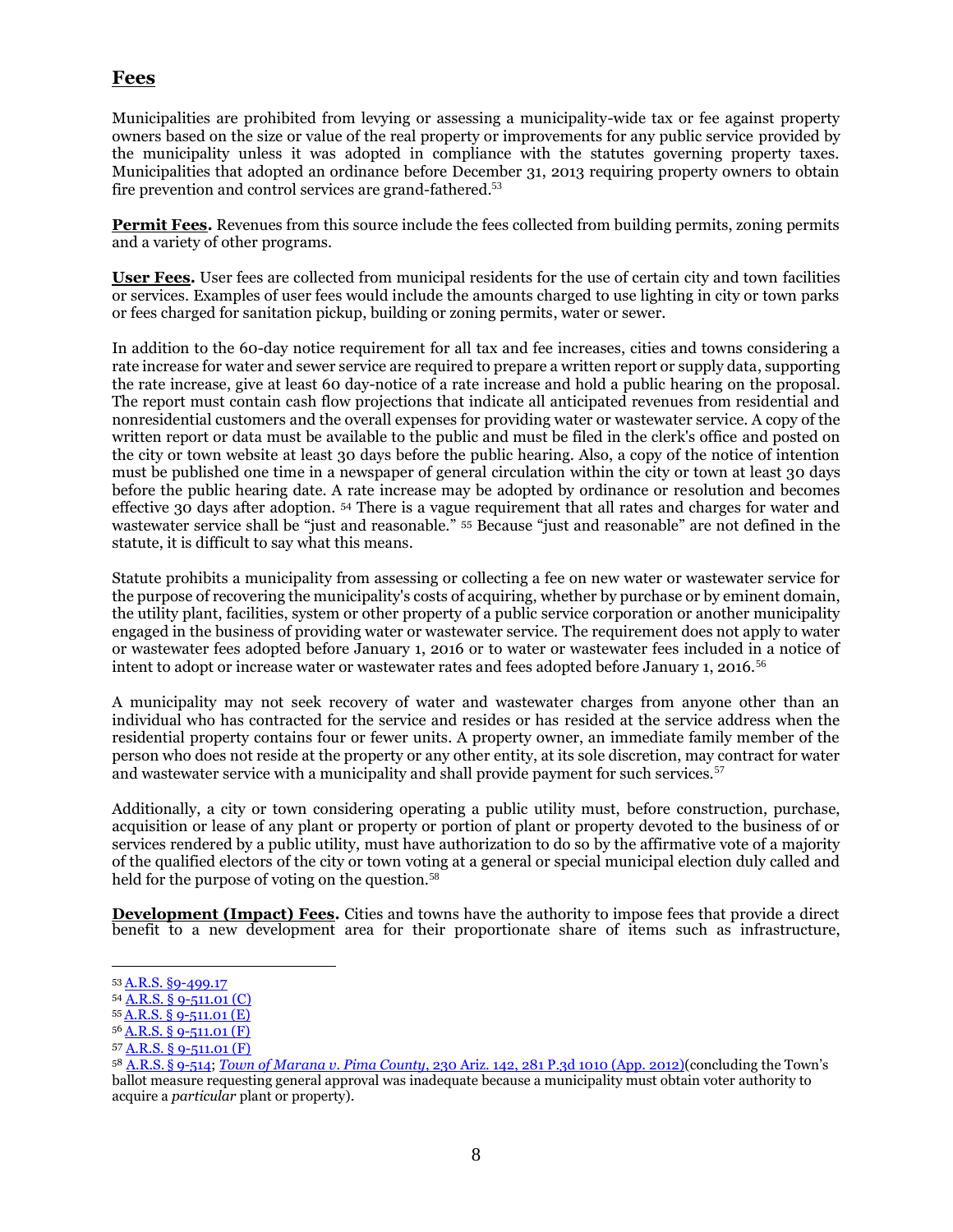improvements, real property, engineering and architectural services, financing and professional services for preparation of an impact fee plan, certain kinds of equipment and public safety vehicles. If a city or town has impact fees, they must be assessed on residential, commercial and industrial property, although there can be different rates for the different categories of property. There are specific requirements for the preparation and imposition of these fees and special attention must be paid to state statute.<sup>59</sup> The League has prepared a model ordinance for implementing this statute.<sup>60</sup>

Before impact fees may be adopted or amended, a city or town must update local land use assumptions, a new or modified Infrastructure Improvement Plan (IIP), and have "qualified professionals" develop an impact fee report that: identifies the methodology for calculating the amount of the fee, explains the relationship between the fee and the IIP and includes documentation that supports the assessment of a new or modified fee. A graphical representation of the timeline for establishing or amending impact fees and for development of your IIP is located in the appendix as **Exhibit I**.

Land use assumptions are projections of changes in land uses, densities, intensities, and population for a Service Area over a period of at least ten years as specified in the model ordinance.

An IIP is one or more written plans that individually or collectively identify each public service that is proposed to be the subject of a development fee and otherwise complies with the requirements of this section, and may be the municipality's capital improvement plan. As of January 1, 2012, there are certain types of infrastructure projects that may no longer be financed using developmental impact fees.

Each city and town imposing impact fees must develop an annual report to account for the collection and use of development fees. The report is due within 90 days of the end of each fiscal year and is required to be maintained and available upon request in the clerk's office and posted on the city or town's website. The law allows the report to contain financial information that has not been audited. Additionally, there is a requirement for a biennial audit of impact fees OR creation of an Advisory Committee.<sup>61</sup>

There are six specific areas that the Development (Impact) Fee annual report is required to address:

- 1. The amount of each type of development fee assessed by a city or town.
- 2. The balance of each fund at the beginning and end of the fiscal year maintained for each type of development fee.
- 3. The amount of interest or other earnings on monies in each fund as of the end of the fiscal year.
- 4. The amount of development fees used to repay either (a) bonds issued by the municipality to pay the cost of a capital improvement project for which the development fee was assessed or (b) monies advanced by the city or town from funds other than development fee funds to pay for a capital improvement project for which a development fee was assessed.
- 5. The amount of development fees spent on each capital improvement project for which a development fee was assessed and the physical location of each capital improvement project.
- 6. The amount of development fees spent for each purpose other than a capital improvement project for which a development fee was assessed.

Failing to comply with these reporting requirements will prohibit the municipality from collecting development fees until the report is filed.

Refunds are due to the property owner if infrastructure for which a fee has been collected is not completed within 10 years, or 15 years for water and wastewater facilities.

Effective August 1, 2014, if a city or town has a differential construction sales tax rate in addition to an impact fee program, the impact fees must be offset against the differential amount collected from the sales tax. 62

Please refer to A.R.S. § 9-463.05 and the League's model ordinance for specific definitions and details.

<sup>59</sup> [A.R.S. § 9-463.05](https://www.azleg.gov/viewdocument/?docName=https://www.azleg.gov/ars/9/00463-05.htm)

<sup>60</sup> [League Model Ordinance on Impact Fees](http://leagueaz.org/publications/budg_fin/2015/league_impact_fees.pdf)

<sup>61</sup> A.R.S. § [9-463.05](https://www.azleg.gov/viewdocument/?docName=https://www.azleg.gov/ars/9/00463-05.htm)

 $62$  A.R.S. § [9-463.05 \(B\) \(12\)](https://www.azleg.gov/viewdocument/?docName=https://www.azleg.gov/ars/9/00463-05.htm)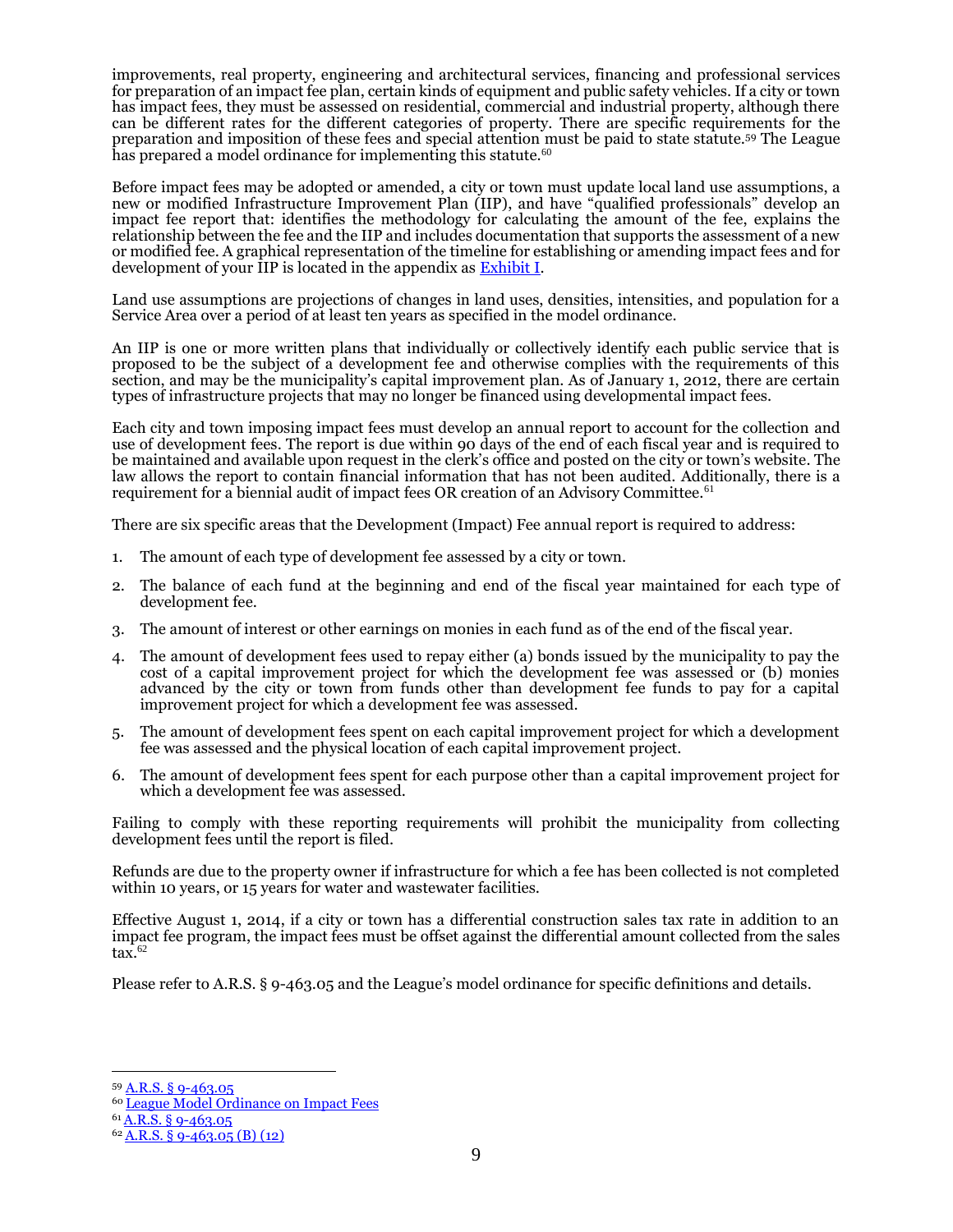#### **State Shared Revenues**

Cities and towns in Arizona are fortunate to be involved in a fairly progressive shared revenue program which passes through funds to Arizona municipalities from four state revenue sources. The TPT and income tax revenue sharing programs were enacted by statewide votes as a result of voter initiative measures proposed by the League. The following are sources of shared revenue.

**State Transaction Privilege Tax (TPT).** The current rate of the state sales tax is five and six-tenths percent (5.6 percent). Cities and towns share in a portion of the collection total. A municipality receives its share of the state shared sales tax based on the relation of its population to the total population of all incorporated cities and towns in the state according to the most recent decennial census or population estimates of the United States Census Bureau beginning on July 1 in the second year following the decennial census through June 30 of the year following the next decennial census. <sup>63</sup> This money may be expended for any municipal public purpose; outside of this stipulation, there is no restriction on the expenditure of these revenues. The state sales tax revenues are distributed on a semi-monthly basis.

**State Income Tax (URS).** Proposition 200 from 1972 provides that cities and towns receive a 15 percent share of the annual state income tax collections. This source of money is officially called Urban Revenue Sharing. This money is distributed to a city or town based on its population in relation to the total population of all incorporated cities and towns according to the decennial census or population estimates of the United States Census Bureau beginning on July 1 in the second year following the decennial census through June 30 of the year following the next decennial census.. <sup>64</sup> The annual amount of urban revenue sharing money distributed is based on income tax collections from two years prior to the fiscal year in which the city or town receives these funds. There is no restriction on the expenditure of urban revenue sharing funds, except that they must be expended for a municipal public purpose. Revenues from this source are distributed on a monthly basis.

**Highway User Revenue Fund (HURF).** This revenue source is commonly referred to as the gasoline tax; however, there are a number of additional transportation related fees including a portion of vehicle license taxes that are placed in the highway user revenue fund. Cities and towns receive 27.5 percent of the highway user revenues.<sup>65</sup> One-half of the monies that a city or town receives under this formula is distributed on the basis of the municipality's population in relation to the population of all incorporated cities and towns in the state according to the decennial census or population estimates of the United States Census Bureau beginning on July 1 in the second year following the decennial census through June 30 of the year following the next decennial census. <sup>66</sup> The remaining half of the highway user revenue monies is allocated on the basis of "county of origin" of gasoline sales and the relation of a municipality's population to the population of all incorporated cities and towns in the county. (The "county of origin" factor used in the formula is determined on the basis of the gasoline and other fuel sales in a county in relation to the sale of gasoline and other fuels in other counties in the state). The intent of the distribution formula is to spread a portion of the money across the state solely on the basis of population while the remaining money flows to those areas with the highest gasoline and other fuel sales. Three percent of the state portion of this fund is directed to cities with a population of more than 300,000.<sup>67</sup> Also, 12.6 percent of the state highway fund is allocated to certain projects in Maricopa and Pima counties.<sup>68</sup> These monies are distributed on a monthly basis.

There is a state constitutional restriction on the use of the highway user revenues, which requires that these funds be used solely for street and highway purposes. Eligible expenditures would include the cost of rightof-way acquisition, construction, reconstruction, maintenance, repair, roadside development of city and town roads, streets and bridges and payment of the interest and principal on highway and street bonds.<sup>69</sup>

<sup>63</sup> [A.R.S.§ 42-5029 \(D\) \(1\),](https://www.azleg.gov/viewdocument/?docName=https://www.azleg.gov/ars/42/05029.htm) [A.R.S. § 42-5033](https://www.azleg.gov/viewdocument/?docName=https://www.azleg.gov/ars/42/05033.htm) an[d A.R.S. § 42-5033.01](https://www.azleg.gov/viewdocument/?docName=https://www.azleg.gov/ars/42/05033-01.htm)

<sup>64</sup> [A.R.S.§ 43-206,](https://www.azleg.gov/viewdocument/?docName=https://www.azleg.gov/ars/43/00206.htm) [A.R.S. § 42-5033](https://www.azleg.gov/viewdocument/?docName=https://www.azleg.gov/ars/42/05033.htm) an[d A.R.S. § 42-5033.01](https://www.azleg.gov/viewdocument/?docName=https://www.azleg.gov/ars/42/05033-01.htm)

 $65$  A.R.S. § 28-6538 (A) (3)

<sup>66</sup> [A.R.S.§ 28-6532,](https://www.azleg.gov/viewdocument/?docName=https://www.azleg.gov/ars/28/06532.htm) [A.R.S. § 28-6540](https://www.azleg.gov/viewdocument/?docName=https://www.azleg.gov/ars/28/06540.htm) an[d A.R.S. § 42-5033.01](https://www.azleg.gov/viewdocument/?docName=https://www.azleg.gov/ars/42/05033-01.htm)

<sup>67</sup> [A.R.S.§ 28-6538 \(A\) \(4\)](https://www.azleg.gov/viewdocument/?docName=https://www.azleg.gov/ars/28/06538.htm)

<sup>68</sup> [A.R.S.§ 28-6538 \(B\) \(1\) & \(2\)](https://www.azleg.gov/viewdocument/?docName=https://www.azleg.gov/ars/28/06538.htm)

<sup>69</sup> [Article IX, Section 14, Arizona](https://www.azleg.gov/viewDocument/?docName=http://www.azleg.gov/const/9/14.htm) State Constitution an[d A.R.S. §](https://www.azleg.gov/viewdocument/?docName=https://www.azleg.gov/ars/28/06533.htm) 28-6533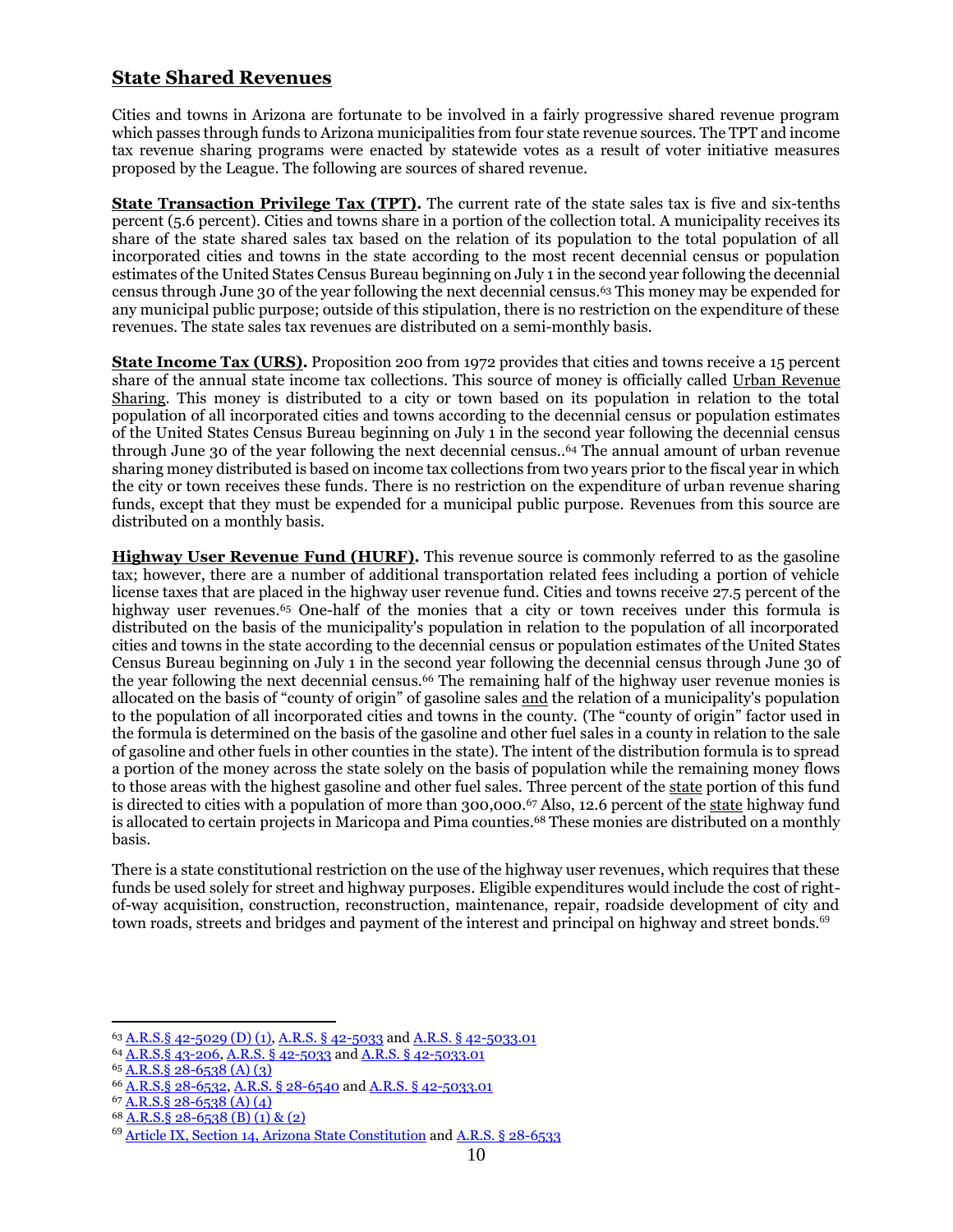It is the opinion of the League General Counsel that the use of these funds for street and highway purposes would include any construction or reconstruction occurring in the entire area defined as the public rightof-way.<sup>70</sup> This would include specific activities such as the paving of streets, construction of sidewalks, curbs, gutters, street lighting, and placement of traffic signs. State law specifically prohibits the use of highway user revenues for the enforcement of traffic laws or the administration of traffic safety programs.

The Auditor General, if requested by the joint legislative audit committee, may conduct performance audits of a city, town or county receiving highway user revenue fund monies to determine if the monies are being spent according to the constitutional and statutory provisions explained above.<sup>71</sup>

Some jurisdictions have experienced serious fluctuations in HURF distributions. These happen for various reasons; many times they are due to amended reports filed by gasoline distributors. The Arizona Department of Transportation (ADOT), as the collection and distribution agency, has the authority to adjust distributions as amended reports are filed. However, they can only take up to 25 percent of a jurisdiction's normal monthly allocation in a given month to make up the adjustment. For further information contact: Maria Mendez, Revenue Accounting Manager, Department of Transportation, Motor Vehicle Division, 1801 W. Jefferson St., Mail Drop 519M, Phoenix, AZ 85007. Phone: 602.712.8924. E-mail: [MMendez3@azdot.gov](mailto:MMendez3@azdot.gov)

**Vehicle License Tax (VLT).** Approximately 20 percent of the revenues collected for the licensing of motor vehicles are distributed to incorporated cities and towns.<sup>72</sup> (38 percent of the total revenues from this source are distributed to the highway user revenue fund and four percent to the state highway fund.) A city or town receives its share of the vehicle license tax collections based on its population in relation to the total incorporated population of the county. These monies are distributed on a monthly basis. There is no restriction on the expenditure of vehicle license tax revenues except they must be spent for a municipal public purpose.

## **Population Reporting for State Shared Revenue Purposes (Annexations)**

The US census bureau has a program to provide geographically updated population certifications so that jurisdictions can get credit for the additional population in annexed areas. When available, the program will involve a fee and an application process. The application and detailed information is available at the following website: [www.census.gov/mso/www/certification/.](http://www.census.gov/mso/www/certification/) These procedures affect the updating of populations for distribution of all types of state shared revenue. A copy of the request form is provided here: [\(GUPCP\) Request Form.](http://azleague.org/DocumentCenter/View/10308)

#### **Federal Revenues**

The federal government has curtailed a number of programs that had previously made revenues available for cities and towns. The amount of federal dollars, type of programs and the projects for which the money can be expended are constantly changing. Summarized below are the two general categories of federal revenue sources that remain.

**Block Grant Programs.** In theory, a block grant program is intended to fund various federal programs within a broadly defined area. An example of a block grant program is the Community Development Block Grant program (CDBG). This particular program is designed to fund a variety of housing, public works and physical construction projects.

A portion of the CDBG program is directed to smaller cities and towns. Under this portion of the program, the state allocates community development monies to cities and towns with populations of less than 50,000 persons. This is not an entitlement program, cities and towns must apply to receive these grants. In most areas, the council of governments receives the applications and determines the allocation from this program.

<sup>70</sup> [General Counsel Opinion 4-20-1987](http://leagueaz.org/publications/budg_fin/2015/GC_042087.pdf)

<sup>71</sup> [A.R.S. §28-6533](https://www.azleg.gov/viewdocument/?docName=https://www.azleg.gov/ars/28/06533.htm) and A.R.S. § [41-1279.03](https://www.azleg.gov/viewdocument/?docName=https://www.azleg.gov/ars/41/01279-03.htm)

 $72$  A.R.S. § [28-5808](https://www.azleg.gov/viewdocument/?docName=https://www.azleg.gov/ars/28/05808.htm)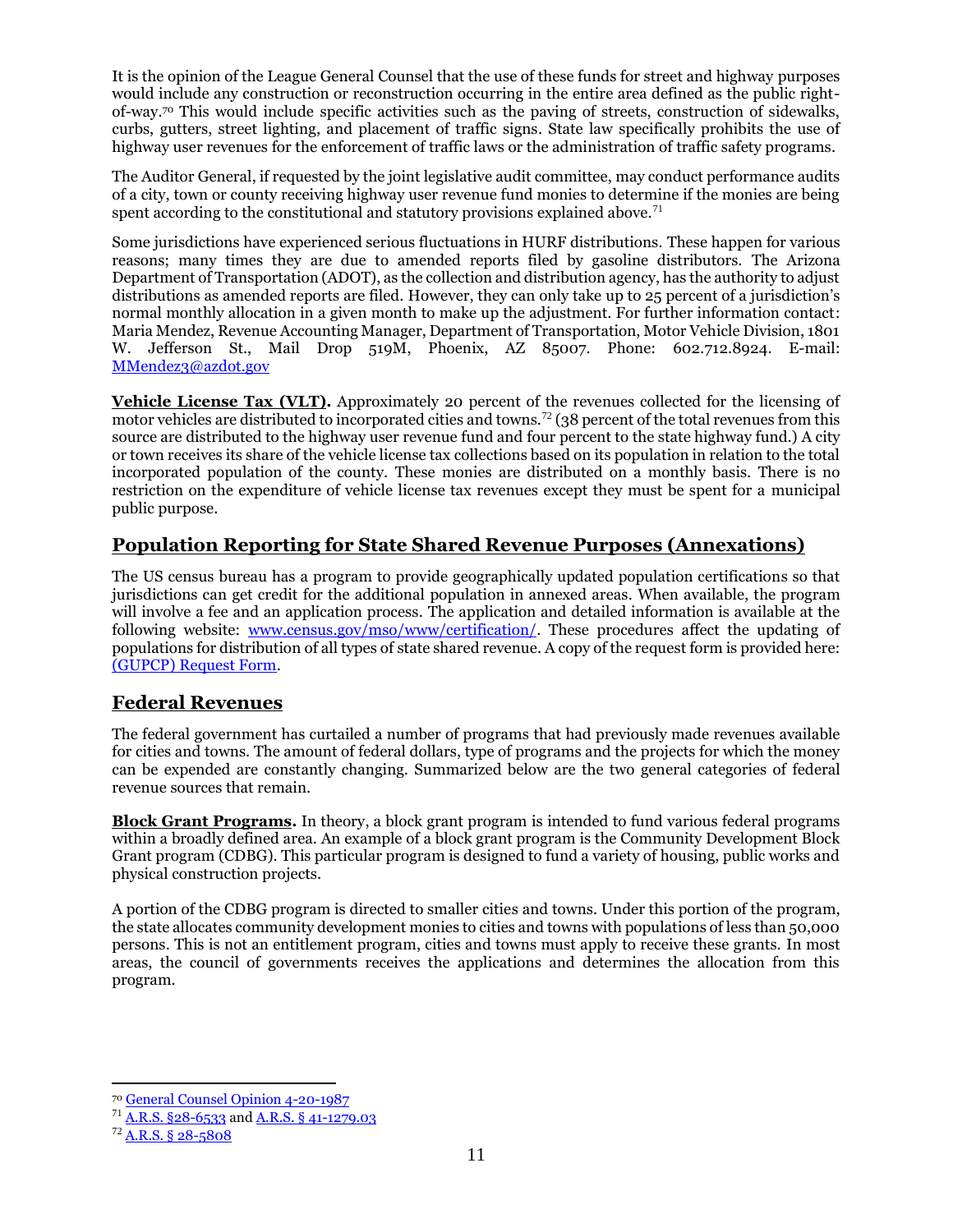**Categorical Grants.** Categorical grants are special federal appropriations of money to fund specific projects of a definite limitation and scope. For example, a federal grant to fund the construction of a wastewater treatment facility would be a categorical grant, since the construction of this facility would have the limited use and scope of "wastewater treatment." Categorical grants are usually awarded within a strict framework of federal guidelines governing this single purpose program. Cities and towns must meet specific guideline requirements to receive federal money. Securing a federal categorical grant also involves competition between various levels of government. At one point in time, categorical grants were more prevalent; however, this source of funding has become very limited in recent years.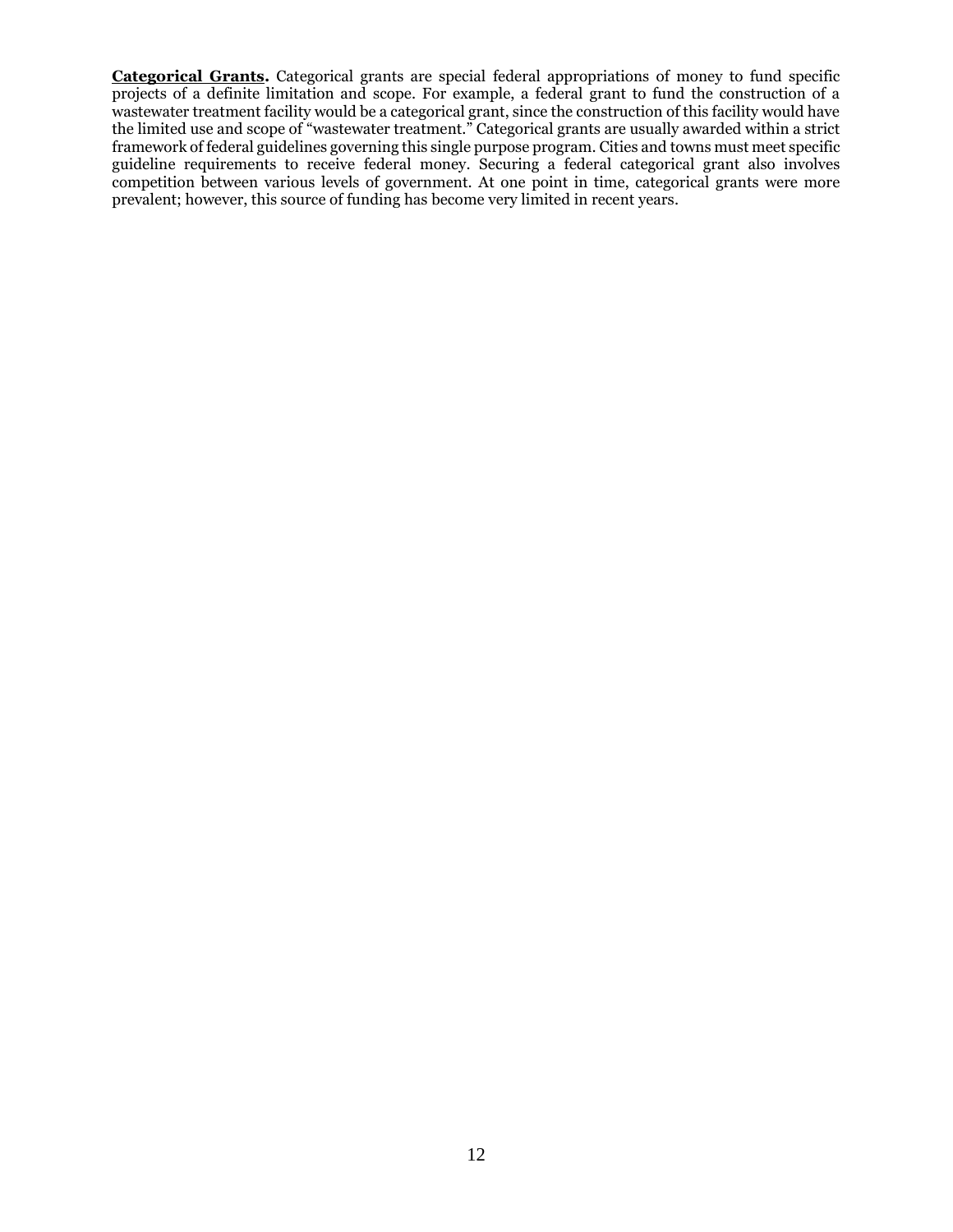## **CHAPTER TWO**

## <span id="page-16-0"></span>**BUDGET REQUIREMENTS AND ADOPTION**

To familiarize local officials with the state budget law, this chapter will cover the topics of funds, the state imposed expenditure limitation, alternatives to the state expenditure limitation, and budget development and deadlines.

### **FUNDS**

A fund within a municipal budget is a sum of money set aside as a separate and independent fiscal and accounting mechanism. Since a fund is only an accounting mechanism, a separate bank account is not required for each fund. State law refers to only two budgetary funds. However, as indicated later in this chapter, additional budgetary funds may be created.

First of all, cities and towns all have what is commonly called a "general fund." The term general fund is only a descriptive name, and there is no specific legal requirement to establish an account with this particular name. State statute stipulates that each city or town "prepare a full and complete statement of the financial affairs of such political subdivision for the preceding fiscal year and an estimate of the different amounts which will be required to meet the public expense of each such political subdivision for the current fiscal year." <sup>73</sup> Most of these expenses would be included in the general fund.

The second fund common to each city and town in Arizona is the Highway User Revenue Fund (HURF) which is considered a "special revenue" fund because the revenues are restricted by expenditures within the right of way. <sup>74</sup> State law requires that monies collected by the state from the tax on the sale of gasoline, sale of diesel fuels and other transportation related fees go into this fund. The state then passes a certain amount of this revenue on to cities and towns. As mentioned in [Chapter One,](#page-4-0) the expenditure of highway user revenues is limited to projects within the public right-of-way.<sup>75</sup> There are also a number of special revenue funds such as grants, excise transportation funds, etc. that many communities create to track the restricted nature of the revenues.

There are several national accounting standards that may be used as a guide of fund types you may wish to establish. For example, you may wish to establish a library or water or sewer fund. If bonds are outstanding, certain funds may be required by the bond resolution, and there are also special requirements for improvement districts.

## <span id="page-16-1"></span>**STATE IMPOSED EXPENDITURE LIMITATION**

Provisions of the state imposed expenditure limitation appear in both the Arizona Constitution and the Arizona Revised Statutes.<sup>76</sup> The constitution sets forth the framework in some detail for the expenditure limit and the remaining details are provided in state law.

The state imposed limitation uses actual payments of local revenues for FY 1979-80 as the base limit. The Economic Estimates Commission (EEC) has determined this base limit for every city and town based on information supplied by each community in 1980. This base consists of those expenditures "controlled" by the state limitation and does not include those revenues specifically exempted from the limitation. The Uniform Expenditure Reporting System clarifies that the expending of development/impact fees are not excludable expenditures. The Auditor General's Office has transitioned the Uniform Expenditure Reporting System (UERS) from a single manual to a series of FAQs and Annual Expenditure Limitation Report **[\(AELR\)](https://www.azauditor.gov/reports-publications/cities-and-towns/manuals-memorandums)** forms and instructions.

<sup>73</sup> [A.R.S. § 42-17101](https://www.azleg.gov/viewdocument/?docName=https://www.azleg.gov/ars/42/17101.htm)

<sup>74</sup> [A.R.S. § 28-6533](https://www.azleg.gov/viewdocument/?docName=https://www.azleg.gov/ars/28/06533.htm)

<sup>75</sup> [General Counsel Opinion 4-20-1987](http://leagueaz.org/publications/budg_fin/2015/GC_042087.pdf) an[d Article IX, Section 14, Arizona State Constitution](https://www.azleg.gov/viewDocument/?docName=http://www.azleg.gov/const/9/14.htm)

<sup>76</sup> [Article IX, Section 20, Arizona State Constitution](https://www.azleg.gov/viewDocument/?docName=http://www.azleg.gov/const/9/20.htm) and [A.R.S. § 41-563](https://www.azleg.gov/viewdocument/?docName=https://www.azleg.gov/ars/41/00563.htm)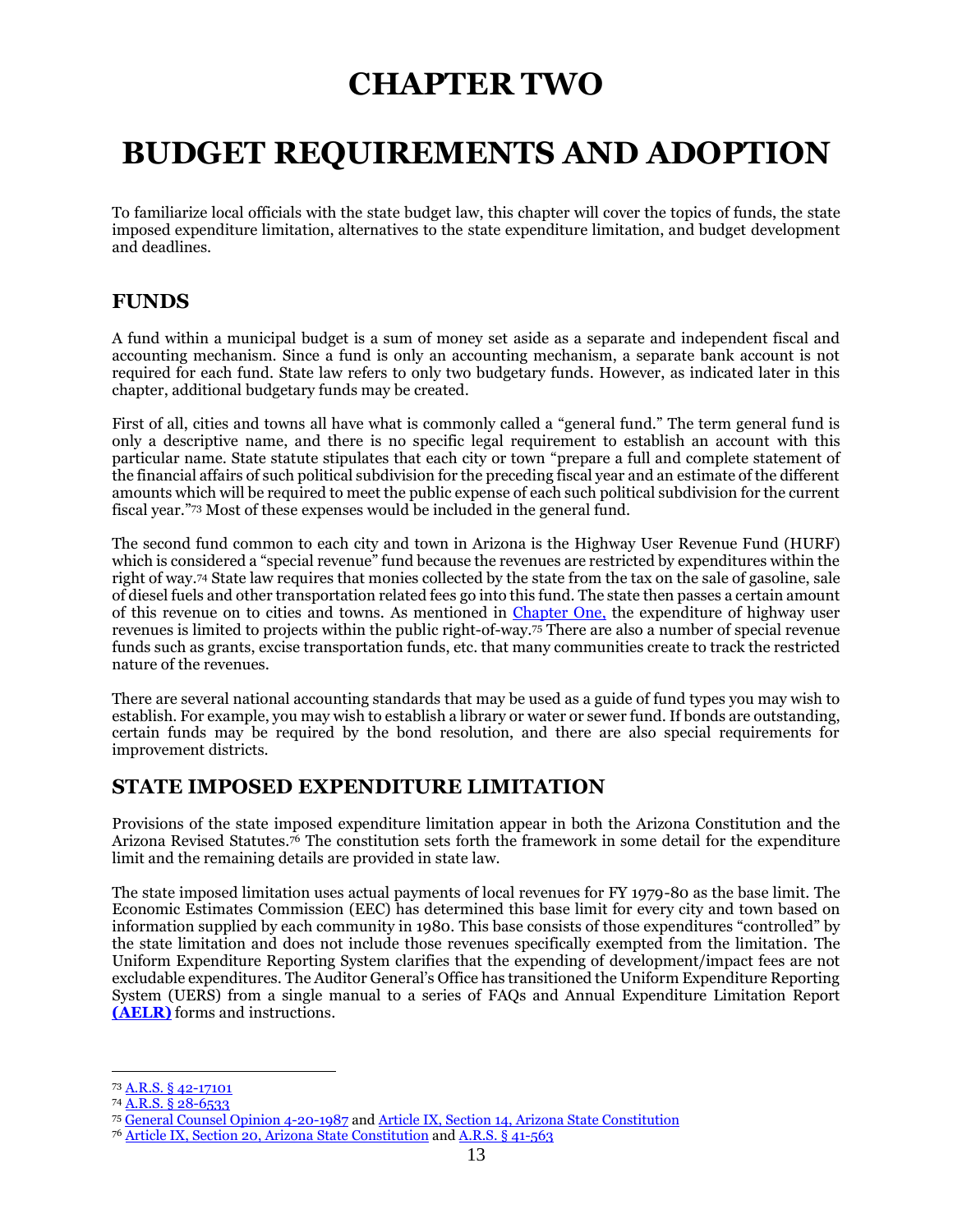As a blanket statement, everything not specifically excluded is included under the state imposed expenditure limitation. Consequently, only the following items are exempt from the state imposed expenditure limit:<sup>77</sup>

- 1. Revenues received from the issuance of bonds or other long-term obligations. Bond principal and interest payments are also exempt.
- 2. Revenues received as payment of dividends or interest.
- 3. Trust and agency accounts.
- 4. Federal grants and aid of any type.
- 5. Other grants, aid, contributions or gifts of any type.
- 6. Amounts received from the state that is included under the state's own appropriations limitation. (This does not exclude revenues received from regular state shared sources, but it does exempt such things as flood control money appropriated by the state that is distributed to a particular city.)
- 7. Interagency or interdepartmental transfers that are funded with monies already subject to the expenditure limit. (This means that you won't have to double count expenditures within the limit.)
- 8. Amounts or property accumulated for the purchase of land, buildings or improvements or for constructing buildings or improvements if the voters have approved such accumulation and purpose. This is a voter approved public works reserve fund for limited purposes.
- 9. Amounts received from the HURF over and above that received in FY 1979-80.
- 10. Revenues received from another political subdivision pursuant to an intergovernmental contract as long as the other entity includes the payments under their expenditure limit, if applicable. "Political subdivision" as used for this exemption includes a city or town, county, school district or community college district. Intergovernmental contracts with the state are also exempt under this provision.
- 11. Amounts expended for the construction, reconstruction, operation or maintenance of a hospital financially supported by a city or town prior to January 1, 1980.
- 12. Amounts to pay off warrants issued prior to July 1, 1979.
- 13. Refunds, reimbursements or other recoveries of amounts expended that were already included once under the expenditure limit or otherwise excluded from the limit.
- 14. Capital improvements from utility revenues and/or from excise taxes levied for a specific purpose.<sup>78</sup>

In addition to the constitutionally specified exemptions from the expenditure limit, involuntary tort judgments are not subject to the expenditure limitation.<sup>79</sup> It is important to note that a city or town can adopt a budget higher than the state imposed expenditure limitation only if it includes the specific exemptions listed above.

The EEC will determine each year how much each city and town under the state imposed limit can increase its budget for the next fiscal year. This determination will be made on the basis of a standard increase in inflation and the population growth of your particular community.<sup>80</sup> The inflation increase is to be measured by an index called the GDP implicit price deflator, which is a U.S. Department of Commerce statistic. Population figures to be used in the calculation will be supplied by the ADOA. State law requires that the EEC provide each city and town with a preliminary estimated expenditure limit for the coming fiscal year by February 1, and a final expenditure limit figure by April 1. If the estimate received by February 1 is felt to be inaccurate for any reason, the city or town may appeal to the EEC for an adjustment through

 <sup>77</sup> [Article IX, Section 20, subsection 3 D, Arizona State Constitution](https://www.azleg.gov/viewDocument/?docName=http://www.azleg.gov/const/9/20.htm)

<sup>78</sup> [A.R.S. § 41-1279.07 \(I\)](https://www.azleg.gov/viewdocument/?docName=https://www.azleg.gov/ars/41/01279-07.htm)

<sup>79</sup> [Attorney General Opinion \(I86-031\)](http://leagueaz.org/publications/budg_fin/2015/R85-121.pdf)

<sup>80</sup> [A.R.S. § 41-563](https://www.azleg.gov/viewdocument/?docName=https://www.azleg.gov/ars/41/00563.htm)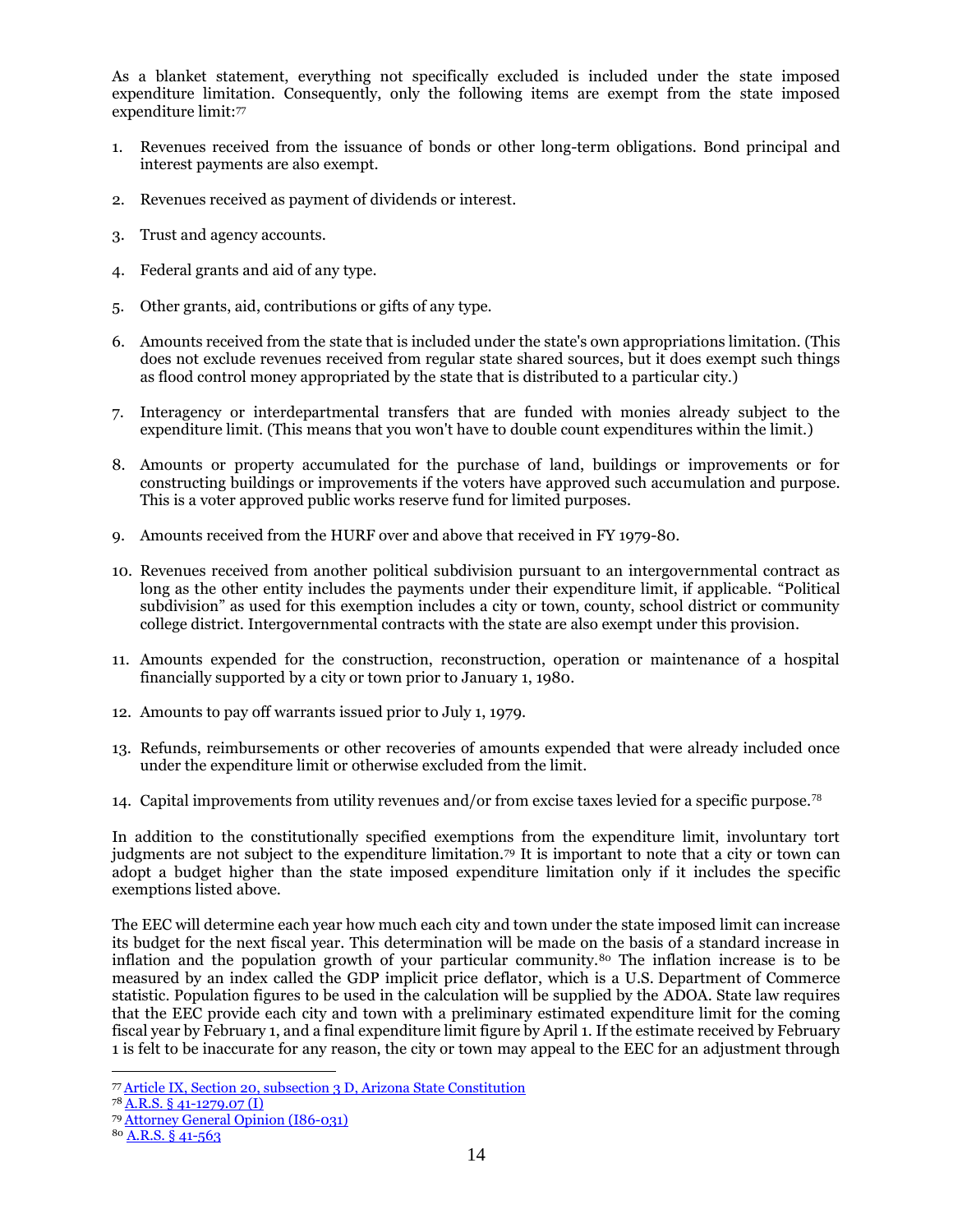a process detailed in  $\frac{Exhibit A}{A}$  in the appendix.

In addition, cities and towns should report all annexations to the Population Statistics Unit at ADOA, the Department of Revenue (ADOR) and your local council of governments (COG). The population in the annexed area will be considered when developing the population estimate which is used in determining the expenditure limitations by the EEC.

Annexations occurring after the EEC determines your expenditure limit (on or before April 1) but before the beginning of the fiscal year can also be used to adjust your population estimate for that year if they are submitted in time for both ADOR and the EEC to act. The EEC requires that requests for such adjustments be provided to them at least three weeks prior to the adoption of that city's tentative budget. Also, prior to action by the EEC, ADOA must review the requested population increase. The necessary materials should be provided to ADOA with sufficient lead time for their review.

If, on the other hand, the estimated state imposed limit appears to be correct but does not allow for the expenditure of sufficient funds to meet local needs, the constitution provides five alternative expenditure options to potentially solve this problem:

- 1. Alternative Expenditure Limitation (Home Rule Option). 81
- 2. Permanent Base Adjustment. 82
- 3. Capital Projects Accumulation Fund. 83
- 4. One-time Override. 84
- 5. Emergency Override<sup>85</sup>

All of these options require voter approval and, therefore, entail a certain amount of risk. If the voters say "no," then the city or town will be under or subject to the state imposed limitation. Procedures required to seek each of these options are detailed later in this chapter.

It is critical to note that a city or town cannot use its resources, including monies, personnel, equipment, materials, buildings or other things of value to influence the outcome of any election, and employees cannot use the authority of their position to influence the vote or political activities of a subordinate. 86

## **NEW CITY OR TOWN LIMITATION**

The Economic Estimates Commission by law must determine the base limit of a newly incorporated city or town. This will be accomplished by calculating the average amount of actual FY 1979-80 per capita payments of local revenues for all cities and towns within the county in which the new city or town is located. This average per capita figure will then be multiplied by the population of the new city or town resulting in the base limit for such community.<sup>87</sup>

## **EXPENDITURE LIMITATION OPTIONS**

Any city or town can adopt its own expenditure limitation that allow expenditures to exceed the state imposed expenditure limitation if a majority of the qualified electors voting on the issue at a city or town regular election vote in favor of the alternative limitation option. An alternative limitation may be referred to the city or town voters for approval. <sup>88</sup>

## **1. Alternative Expenditure Limitation (Home Rule Option)**

 <sup>81</sup> [Article IX, Section 20, subsection](https://www.azleg.gov/viewDocument/?docName=http://www.azleg.gov/const/9/20.htm) 9, Arizona State Constitution

<sup>82</sup> [Article IX, Section 20, subsection 6, Arizona State Constitution](https://www.azleg.gov/viewDocument/?docName=http://www.azleg.gov/const/9/20.htm)

<sup>83</sup> [Article IX, Section 20, subsection 3 d viii, Arizona State Constitution.](https://www.azleg.gov/viewDocument/?docName=http://www.azleg.gov/const/9/20.htm) This option is now obsolete.

<sup>84</sup> [Article IX, Section 20, subsection 2, paragraph c, Arizona State Constitution](https://www.azleg.gov/viewDocument/?docName=http://www.azleg.gov/const/9/20.htm)

<sup>85</sup> [Article IX, Section 20, subsection 2, paragraph](https://www.azleg.gov/viewDocument/?docName=http://www.azleg.gov/const/9/20.htm) a, Arizona State Constitution

<sup>86</sup> A.R.S. § [9-500.14](https://www.azleg.gov/viewdocument/?docName=https://www.azleg.gov/ars/9/00500-14.htm)

<sup>87</sup> [A.R.S. §](https://www.azleg.gov/viewdocument/?docName=https://www.azleg.gov/ars/41/00563.htm) 41-563 (A) (6)

<sup>88</sup> [Article IX, Section 20, Arizona State Constitution](https://www.azleg.gov/viewDocument/?docName=http://www.azleg.gov/const/9/20.htm)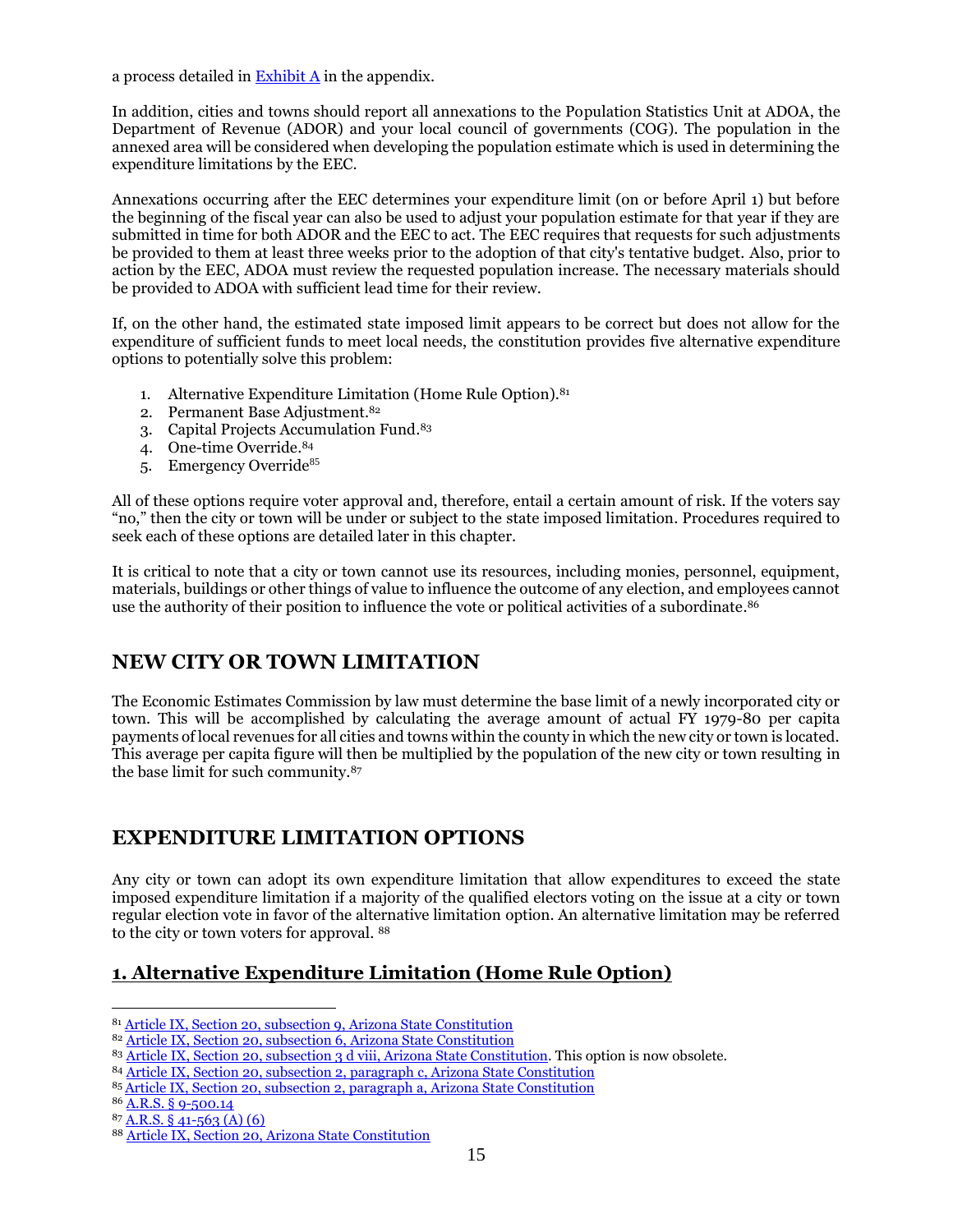The Alternative Expenditure Limitation (Home Rule Option) is free from any ties to the state imposed expenditure limitation if a majority of the qualified electors voting on the issue at a city or town regular election vote in favor of the Home Rule Option. A Home Rule Option may be referred to the city or town voters by an affirmative vote of two-thirds of the members of the city or town council or qualified electors of the city or town may offer a Home Rule Option through the initiative process.<sup>89</sup> In other words, the annual adopted budget becomes the alternative expenditure limitation for the city or town.

The city or town council contemplating the adoption of a Home Rule Option must hold two public hearings on the proposed action. Notice of these hearings must be published once a week for at least two consecutive weeks in a newspaper of general circulation within the city or town. Immediately following the second hearing, the city or town council must convene in a special meeting and vote on the proposed Home Rule Option. A record of the vote and, if approved, the amount of expenditure in excess of the state limitation and purposes for the excess expenditure must be published in a newspaper of general circulation within the city or town [\(Exhibit B\)](http://azleague.org/DocumentCenter/View/10292).  $^{90}$ 

Before moving forward with any such election cities and towns should consult with their respective county elections department.

Arguments supporting or opposing the alternative expenditure limitation, if any, must be filed with the city or town clerk not less than 90 days before the election.<sup>91</sup>

At least 60 days prior to the city or town election, the council or a person or group using the initiative process proposing the alternative expenditure limitation must submit a detailed and summary analyses of the alternative to the Auditor General for review. The Auditor General may request additional information necessary to clarify or correct the submitted materials. Within 15 working days of receiving these reports, the Auditor General must correct any errors or deficiencies in the detailed and summary analyses and provide the city or town council with a copy of their reports. No revisions of the detailed and summary analyses can be made after the Auditor General review is complete.<sup>92</sup> [Exhibit B](http://azleague.org/DocumentCenter/View/10292) contains a sample detailed analysis and summary analysis.

Not less than 10 nor more than 30 days prior to the election, the city or town council must provide a publicity pamphlet that includes the summary analysis of the alternative (as received from the Auditor General) to each household within the city or town containing a registered voter.<sup>93</sup> A copy of the printed publicity pamphlet must also be provided to the Auditor General prior to the election. In addition to the summary, the pamphlet must contain several items ranging from the date of the election to a section comparing the proposed alternative limitation to the state imposed limitation (**Exhibit B**).<sup>94</sup> Also, the detailed analysis of the alternative must be made available to registered voters upon voter request.

The ballot used for the election must contain a section comparing the proposed Home Rule Option to the state imposed limitation. If the Home Rule Option is offered to the voters, the ballot should be in the form used for initiatives and referendums [\(Exhibit B\).](http://azleague.org/DocumentCenter/View/10292)<sup>95</sup> The city or town clerk must notify the Auditor General and the Economic Estimates Commission of the results of the election.<sup>96</sup>

When a Home Rule Option is adopted it remains in effect for four years. Following the fourth year the alternative must be reapproved or a new alternative may be proposed. In other words, the entire detailed procedure involving the Auditor General, publications, election, etc. must be repeated every four years to reaffirm a previously approved Home Rule Option or adopt a new one. In the event the home rule election is defeated, a new Home Rule Option or Permanent Base Adjustment cannot be submitted to voters for at least two years, and the city or town is subject to the state limitation during that time. 97

See  $\frac{Exhibit}{B}$  for a chronology of events that must occur when seeking the home rule option.

<sup>94</sup> [A.R.S. § 41-563.03 \(B\) and \(C\)](https://www.azleg.gov/viewdocument/?docName=https://www.azleg.gov/ars/41/00563-03.htm)

 <sup>89</sup> [Article IX, Section 20, subsection 9, Arizona State Constitution](https://www.azleg.gov/viewDocument/?docName=http://www.azleg.gov/const/9/20.htm)

<sup>90</sup> A.R.S. § [41-563.01](https://www.azleg.gov/viewdocument/?docName=https://www.azleg.gov/ars/41/00563-01.htm)

<sup>91</sup> [A.R.S. § 19-141 \(C\)](https://www.azleg.gov/viewdocument/?docName=https://www.azleg.gov/ars/19/00141.htm)

<sup>92</sup> [A.R.S. § 41-563.03 \(E\)](https://www.azleg.gov/viewdocument/?docName=https://www.azleg.gov/ars/41/00563-03.htm)

<sup>93</sup> [A.R.S. § 19-141 \(B\)](https://www.azleg.gov/viewdocument/?docName=https://www.azleg.gov/ars/19/00141.htm)

<sup>95</sup> [A.R.S. § 19-125](https://www.azleg.gov/viewdocument/?docName=https://www.azleg.gov/ars/19/00125.htm) an[d A.R.S. § 41-563.03 \(C\)](https://www.azleg.gov/viewdocument/?docName=https://www.azleg.gov/ars/41/00563-03.htm)

<sup>96</sup> [A.R.S. § 41-563.03 \(F\)](https://www.azleg.gov/viewdocument/?docName=https://www.azleg.gov/ars/41/00563-03.htm)

<sup>97</sup> [Article IX, Section 20, subsection 9, Arizona State Constitution](https://www.azleg.gov/viewDocument/?docName=http://www.azleg.gov/const/9/20.htm)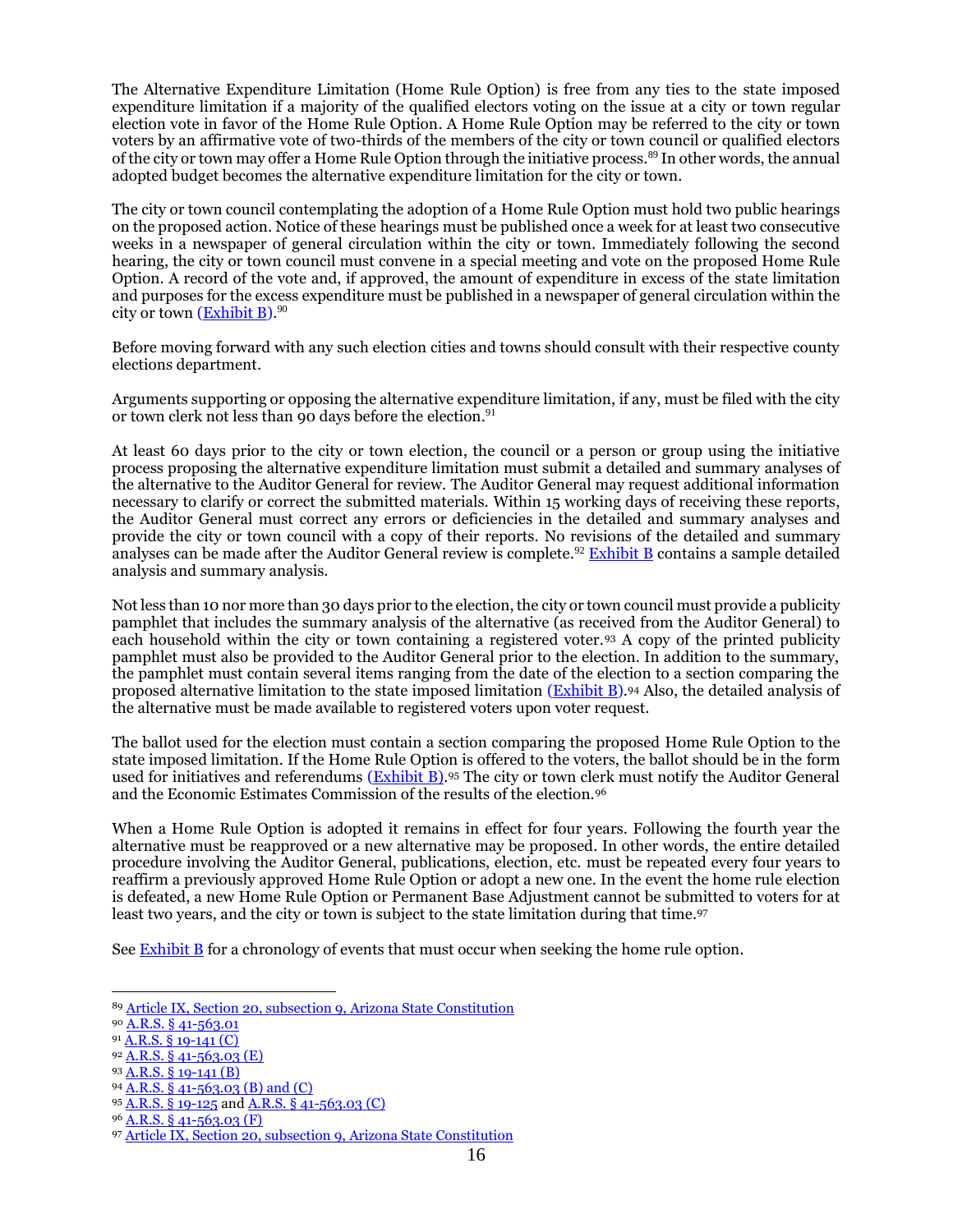## **2. Permanent Adjustment of Expenditure Base**

Another expenditure limitation option is the permanent adjustment of the expenditure base. Any city or town can permanently adjust its state imposed expenditure limitation base if a majority of the qualified electors voting on the issue at a regular city or town election vote in favor of the adjustment. The issue can also be placed on a state general election ballot. A base adjustment may be referred to the voters by an affirmative vote of two-thirds of the members of the city or town council, or qualified electors of the city or town may propose an adjustment through the initiative process.<sup>98</sup> If the Permanent Base Adjustment is defeated by a majority of the qualified electors, no new Home Rule Option or Permanent Base Adjustment may be submitted to the voters for at least two years, and the city or town will be subject to the state limitation.

Formerly, a city or town council contemplating the adoption of a permanent base adjustment was required to hold two public hearings on the proposed action, and to publish a record of the vote on the proposed permanent base adjustment. The Auditor General's office has issued an interpretation stating that A.R.S. § 41-563.01 does not apply to permanent base adjustment elections and thus the requirements for hearings and publications in that section are not applicable. However, the city or town council is still required to pass a resolution on the proposed permanent base adjustment in an open meeting, but no record of that vote needs to be published [\(Exhibit B\)](http://azleague.org/DocumentCenter/View/10292).

Arguments supporting or opposing the proposed base adjustment, if any, must be filed with the city or town clerk not less than 90 days before the election.<sup>99</sup>

At least 60 days prior to a regular election, the council or a person (including municipal staff) or group using the initiative process proposing the base adjustment must submit a detailed and summary analyses of the adjustment to the Auditor General for review. Within 15 working days of receiving these reports, the Auditor General must correct any errors or deficiencies in the detailed and summary analyses and provide the city or town council with a copy of each report. No revisions of a detailed and summary analysis can be made after the Auditor General Review is complete (<u>Exhibit B)</u>.100

Not less than 10 nor more than 30 days prior to the election, the city or town council must provide a publicity pamphlet that includes the summary analysis of the adjustment (as received from the Auditor General) to each household within the city or town containing a registered voter.  $101 A$  copy of the printed publicity pamphlet must also be provided to the Auditor General prior to the election. In addition to the summary analysis, the pamphlet must contain several items ranging from the date of the election to a section stating the impact of the base modification [\(Exhibit B\).](http://azleague.org/DocumentCenter/View/10292)<sup>102</sup> The detailed analysis of the base adjustment must also be made available to registered voters by the city or town clerk upon request.

The ballot used for the election must contain a section stating the impact of the modification. If only one proposed adjustment is offered to the voters, the ballot should be in the form used for initiatives and referendums (**Exhibit B**).<sup>103</sup> If there is more than one proposed adjustment, the ballot must be in a form that allows electors the opportunity to vote on each base limitation adjustment.<sup>104</sup>

Any approved permanent base limitation adjustment must be used in determining a city or town's expenditure limitation beginning with the fiscal year immediately following the approval and every year thereafter or until the city or town again adopts a new base.<sup>105</sup>

## **Auditor General Review**

 <sup>98</sup> [Article IX, Section 20, subsection 6, Arizona State Constitution](https://www.azleg.gov/viewDocument/?docName=http://www.azleg.gov/const/9/20.htm)

<sup>99</sup> [A.R.S. § 19-141 \(C\)](https://www.azleg.gov/viewdocument/?docName=https://www.azleg.gov/ars/19/00141.htm)

<sup>100</sup> [A.R.S. § 41-563.03 \(D\)](https://www.azleg.gov/viewdocument/?docName=https://www.azleg.gov/ars/41/00563-03.htm)

 $^{101}$  [A.R.S. § 19-141 \(B\)](https://www.azleg.gov/viewdocument/?docName=https://www.azleg.gov/ars/19/00141.htm) and [A.R.S. § 41-563.03 \(B\)](https://www.azleg.gov/viewdocument/?docName=https://www.azleg.gov/ars/41/00563-03.htm)

 $102$  [A.R.S. § 41-563.03 \(B\)](https://www.azleg.gov/viewdocument/?docName=https://www.azleg.gov/ars/41/00563-03.htm)

<sup>103</sup> [A.R.S. § 19-125](https://www.azleg.gov/viewdocument/?docName=https://www.azleg.gov/ars/19/00125.htm) and [A.R.S. § 41-563.03 \(C\)](https://www.azleg.gov/viewdocument/?docName=https://www.azleg.gov/ars/41/00563-03.htm)

<sup>104</sup> [A.R.S. § 41-563.03 \(G\)](https://www.azleg.gov/viewdocument/?docName=https://www.azleg.gov/ars/41/00563-03.htm)

<sup>105</sup> [Article IX, Section 20, subsection 6, Arizona State Constitution](https://www.azleg.gov/viewDocument/?docName=http://www.azleg.gov/const/9/20.htm)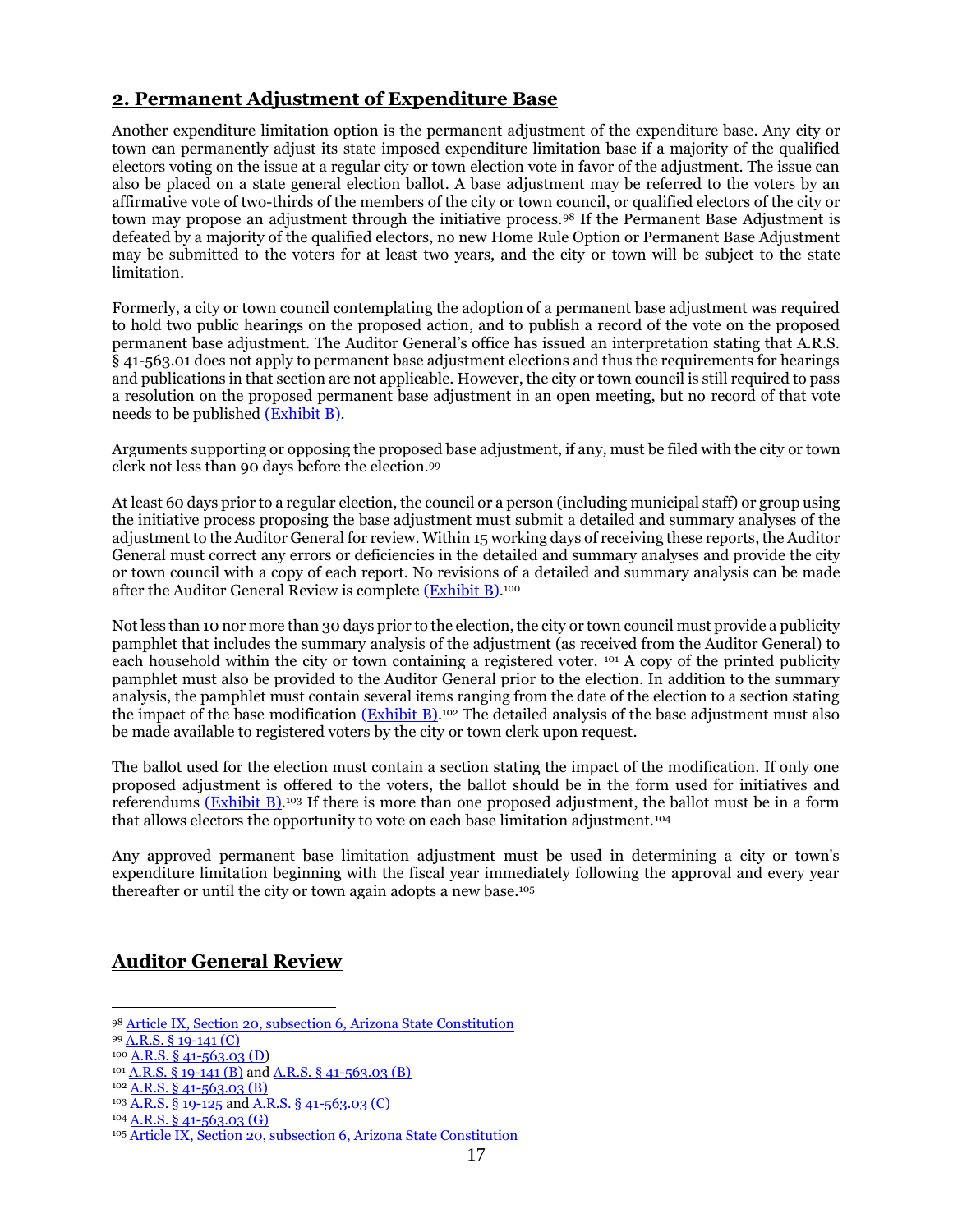As mentioned previously, the Auditor General must review the detailed and summary analysis for both the home rule option and permanent base adjustment. The Auditor General must correct any errors or deficiencies in a detailed and summary analysis and provide the city or town council with a copy of each report within 15 working days of receiving the reports. The Auditor General's staff will use the following procedures in the review:

- 1. Review of the financial information contained in the analyses submitted to determine if they comply with the requirements set forth in state statute.<sup>106</sup>
- 2. Determine if assumptions, factors or derived amounts are internally consistent.
- 3. Determine the mathematical accuracy of calculations and totals.
- 4. Compare the amounts in the detailed analysis to the summary analysis.
- 5. Determine if historical or independently determined data such as the base limit agree with the indicated sources.

If the Auditor General's staff finds any error or has any questions on the report, staff will contact the city or town for corrections. The Auditor General may request additional information necessary to clarify or correct the submitted materials. After the Auditor General has completed the review, staff will notify the city or town of acceptance of the report.

As a final note, the mailing address, fax number and email address of the Accounting Services Division of the Auditor General is 2910 North 44th Street, Suite 410, Phoenix, Arizona 85018; (602) 553-0051; and [asd@azauditor.gov.](mailto:asd@azauditor.gov) Reports must be delivered to one of these addresses so that they arrive at the Auditor General at least 60 days prior to the election.

If there is more than one alternative limitation option proposed, the ballot must be in a form that allows electors the opportunity to vote on each proposed alternative expenditure limitation. <sup>107</sup> For example, a ballot can contain both a Home Rule Option and Permanent Base Adjustment Option for voters to consider. If more than one alternative is approved, the limitation option receiving the highest number of votes will apply to the city or town.

## **3. Capital Projects Accumulation Fund**

A capital projects accumulation fund is another option under the state imposed expenditure limitation. However, no cities or towns have the Capitol Projects Accumulation Fund as an expenditure limitation option. This is because the Home Rule Option and Permanent Base Adjustment can include capital project expenditures.

## **4. One-Time Override**

Any city or town may exceed its state imposed expenditure limitation by a voter approved one-time override. This override is effective for one year only and has no effect on your expenditure limitation base or any subsequent fiscal year expenditure limitation.

The one-time override can be sought if two-thirds of the members of the city or town council vote to present the proposed override to the qualified electors of the city or town. A majority of qualified electors voting at either a special election (to be held the third Tuesday in May) or at a regular election in the fiscal year prior to the fiscal year in which the excess is to occur must give their approval in order to expend the additional amount. <sup>108</sup>

A city or town council contemplating a one-time override must hold two public hearings on the proposed action. Notice of these hearings must be published once a week for at least two consecutive weeks in a newspaper of general circulation within the city or town [\(Exhibit C\)](http://leagueaz.org/publications/budg_fin/2015/EXHIBIT_C.pdf). Immediately following the second

 <sup>106</sup> <u>[A.R.S. § 41-563.03 \(D\)](https://www.azleg.gov/viewdocument/?docName=https://www.azleg.gov/ars/41/00563-03.htm)</u>

<sup>107</sup> [A.R.S. § 41-563.03 \(G\)](https://www.azleg.gov/viewdocument/?docName=https://www.azleg.gov/ars/41/00563-03.htm)

<sup>108</sup> [Article IX, Section 20, subsection 2, paragraph](https://www.azleg.gov/viewDocument/?docName=http://www.azleg.gov/const/9/20.htm) C, Arizona State Constitution an[d A.R.S. § 41-563.02](https://www.azleg.gov/viewdocument/?docName=https://www.azleg.gov/ars/41/00563-02.htm)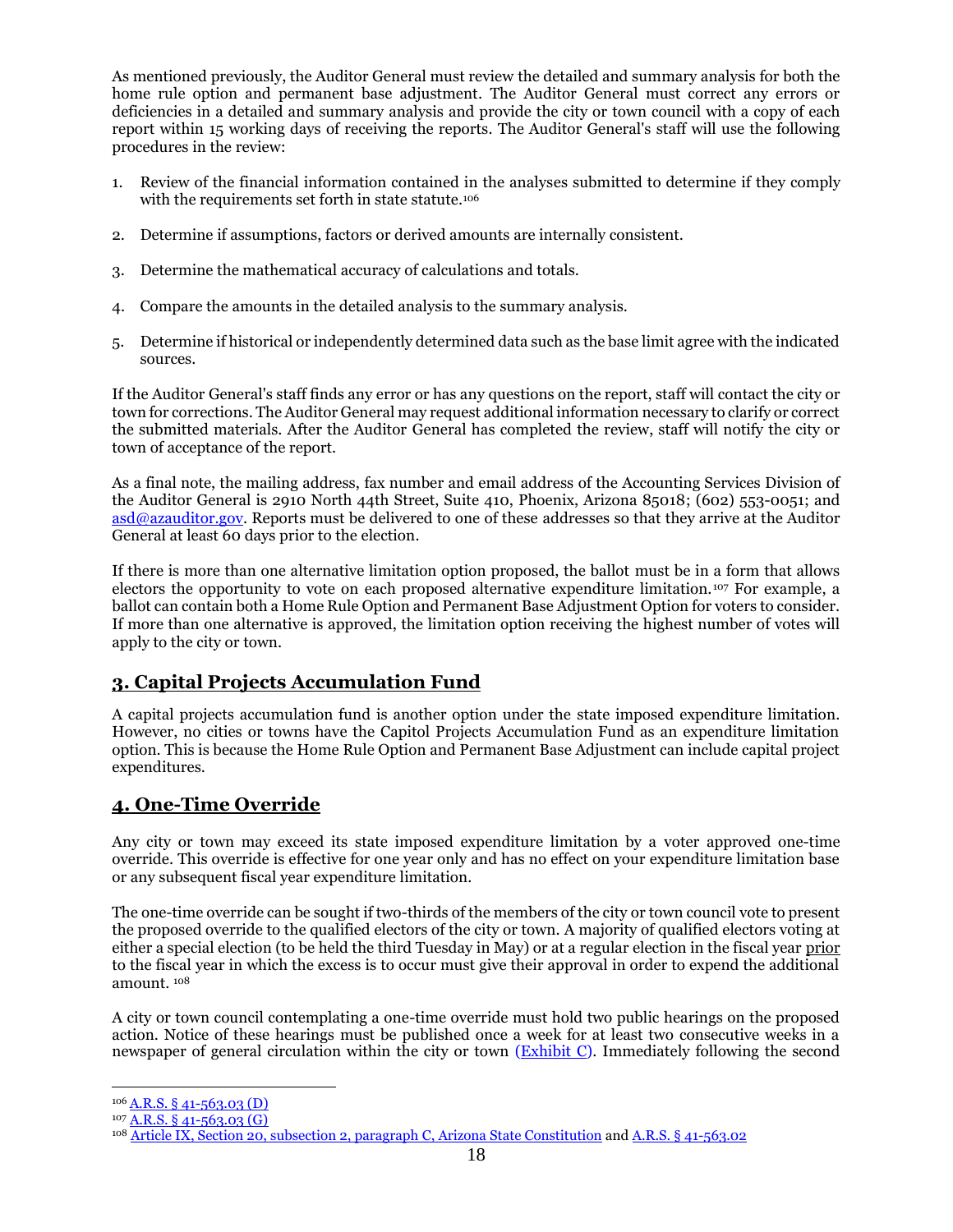public hearing, the city or town council must convene in a special meeting and vote on the proposed excess expenditure. A record of the vote and, if approved, the purposes for the excess expenditure must be published in a newspaper of general circulation within the city or town [\(Exhibit C\)](http://leagueaz.org/publications/budg_fin/2015/EXHIBIT_C.pdf).109

The city or town council seeking a one-time override shall provide arguments in support of the excess expenditure and shall receive override arguments at least 30 days prior to the election.<sup>110</sup> These arguments must be included in the publicity pamphlet concerning the override that must be distributed to each household within the city or town containing a registered voter not less than 10 days nor more than 30 days before the election.<sup>111</sup> In addition to the arguments, the publicity pamphlet must contain several items ranging from the date of the election to a statement of the purpose or purposes for the excess amount to be expended.<sup>112</sup>

State law requires that expenditures for amounts authorized by an override election can only be made for purposes stated in the publicity pamphlet for such an election. Expenditures approved pursuant to a onetime override election have to be budgeted separately by the city or town. Although the Auditor General's office is not required by law to review the materials for the one-time override, submitting them to their office can be helpful in making sure the materials are prepared properly.

#### **5. Emergency Overrides of State Limit**

The budget law provides for emergency overrides of the state imposed expenditure limitation in two situations:

- 1. In the case of a governor-declared emergency.<sup>113</sup>
- 2. In the case of a local governing board-declared emergency not declared by the governor.<sup>114</sup>

A city or town faced with a governor-declared man-made or natural disaster can exceed its expenditure limitation by an amount necessitated by the disaster if two-thirds of the members of the city or town council vote in favor of the excess. However, prior to a vote of the council to authorize such an emergency override, the council must hold two public hearings on the proposed action. Notice of these hearings must be published once a week for at least two consecutive weeks in a newspaper of general circulation within the city or town [\(Exhibit C\)](http://leagueaz.org/publications/budg_fin/2015/EXHIBIT_C.pdf). Immediately following the second public hearing, the council must convene in a special meeting and vote on the proposed excess expenditure necessitated by the disaster. A record of the vote and, if approved, the amount of excess above the city or town's expenditure limitation and purposes for the excess expenditure must be published in a newspaper of general circulation within the city or town  $(Exhibit C)$ .<sup>115</sup> If the governor declares the disaster, you do not need to take the emergency override to the people for a vote.<sup>116</sup>

A city or town faced with a natural or man-made disaster that is not declared by the governor needs an affirmative vote of 70 percent of the members of the council to exceed its expenditure limitation by an amount necessitated by the disaster. Again, prior to a vote of the council to authorize such an override, the council must hold two public hearings on the proposed action. Notice of these hearings must be published once a week for at least two consecutive weeks in a newspaper of general circulation within the city or town [\(Exhibit C\)](http://leagueaz.org/publications/budg_fin/2015/EXHIBIT_C.pdf). Immediately following the second public hearing, the council must convene in a special meeting and vote on the proposed excess expenditure necessitated by the disaster. A record of the vote and, if approved, the amount of excess above the city or town's expenditure limitation and purposes for the excess expenditure must be published in a newspaper of general circulation within the city or town (*Exhibit C*).<sup>117</sup>

If the council does not want to reduce the budget the year following the disaster by the amount of money expended on the disaster, they must seek voter approval for their authorization to expend the funds, after the fact. A majority of the qualified electors voting at either a special election (to be held on the third Tuesday in May) or at the city or town's next regular election following the disaster must approve the emergency override. It should be emphasized that if the council does not present the issue of the emergency

<sup>109</sup> [A.R.S. § 41-563.01](https://www.azleg.gov/viewdocument/?docName=https://www.azleg.gov/ars/41/00563-01.htm)

 $110$   $\underline{A.R.S.}$   $\overline{8}$   $41 - 563.02$  (B) (8)

 $111 \overline{A.R.S. \S 41 - 563.02(A)}$ 

 $112$  [A.R.S. § 41-563.02 \(B\)](https://www.azleg.gov/viewdocument/?docName=https://www.azleg.gov/ars/41/00563-02.htm)

<sup>113</sup> [Article IX, Section 20, subsection 2, paragraph](https://www.azleg.gov/viewDocument/?docName=http://www.azleg.gov/const/9/20.htm) a, Arizona State Constitution

<sup>114</sup> Article [IX, Section 20, subsection 2, paragraph b, Arizona State Constitution](https://www.azleg.gov/viewDocument/?docName=http://www.azleg.gov/const/9/20.htm)

<sup>115</sup> [A.R.S. § 41-563.01](https://www.azleg.gov/viewdocument/?docName=https://www.azleg.gov/ars/41/00563-01.htm)

<sup>&</sup>lt;sup>116</sup> [Article IX, Section 20, subsection 2, paragraph a, Arizona State Constitution](https://www.azleg.gov/viewDocument/?docName=http://www.azleg.gov/const/9/20.htm)

<sup>117</sup> [A.R.S. § 41-563.01](https://www.azleg.gov/viewdocument/?docName=https://www.azleg.gov/ars/41/00563-01.htm)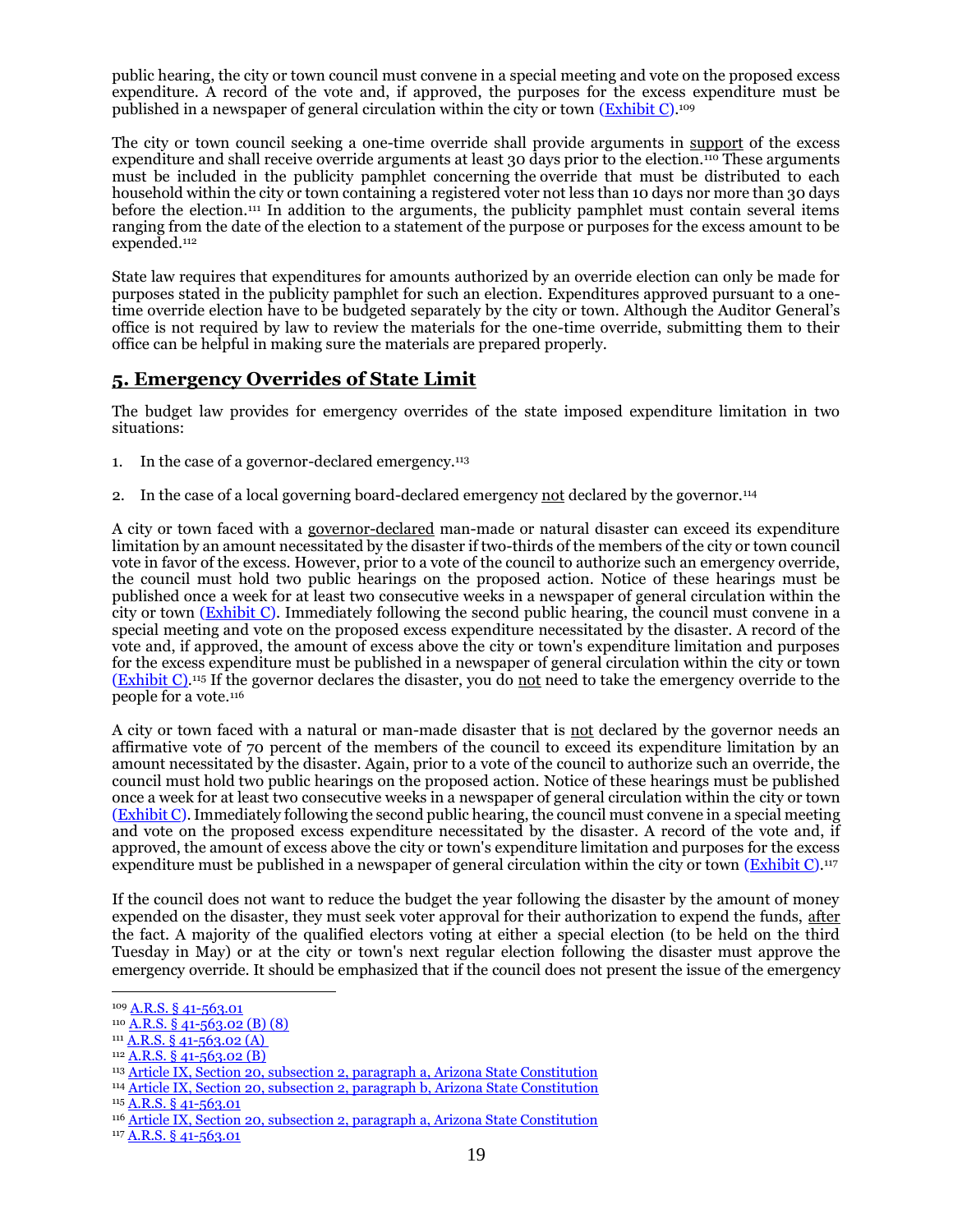override to the voters or if the voters do not approve the override at the election, the city or town must reduce its budget in the fiscal year following the disaster by the amount of excess funds expended due to the disaster.<sup>118</sup>

Should a natural or man-made disaster not declared by the governor resulting in excess expenditures occur within 90 days of the third Tuesday in May or within 90 days of the city or town regular election, such expenditures cannot be put to a vote of the people until the next subsequent regular or special election.<sup>119</sup> A council seeking voter approval for excess expenditures due to an emergency not declared by the governor must provide publicity pamphlets concerning the excess to each household within the city or town containing a registered voter not less than 10 days or more than 30 days before the election.<sup>120</sup>

It should be emphasized that if the voters do not approve the excess expenditures, necessitated by a disaster not declared by the governor, the city or town must reduce its budget in the fiscal year following the disaster by the amount of excess expended due to the disaster.

## **UNIFORM EXPENDITURE REPORTING SYSTEM (UERS)**

To ensure compliance with the state imposed expenditure limitation, the Office of the Auditor General has been directed to develop forms and procedures for a uniform expenditure reporting system (UERS).<sup>121</sup> The report must be filed by all cities and towns even if the community has adopted an alternative to the state imposed expenditure limit.

Specifically, the uniform reporting system establishes the following reporting requirements for cities and towns:

- 1. Annual expenditure limitation report,
- 2. Financial statements prepared in conformity with generally accepted accounting principles, and
- 3. Reconciliation of total expenditures from the financial statements to total expenditures on the expenditure limitation report for cities and towns.

Annual expenditure limitation reports, together with audited financial statements and the reconciliation report are to be submitted by cities and towns to the Auditor General within nine months after the close of the fiscal year.<sup>122</sup> All cities and towns are required to publish all reports in a prominent location on their official website within seven days of filing them with the Auditor General and the reports must be maintained for not less than five years on the website.<sup>123</sup> Since the deadline to file was lengthened to nine months, the Auditor General's Office is no longer authorized to grant extensions.<sup>124</sup>

Figures used in these reports are to be audited figures. If financial statements are not filed on time, the city or town is required to post a form prescribed by the Auditor General stating the financial statements are pending, the reasons for the delay, and the estimated date of completion. This form must also be filed with the Auditor General, The Speaker of the State House of Representatives and the President of the State Senate.<sup>125</sup> To meet the nine month filing deadline you should contact your auditor soon after the close of the fiscal year.

Examples of the required forms and instructions for completing them are contained in a manual prepared by the Auditor General entitled the "Uniform Expenditure Reporting System" (UERS). The Auditor General's Office has transitioned the Uniform Expenditure Reporting System (UERS) from a single manual to a series of FAQs and Annual Expenditure Limitation Report (**[AELR](https://www.azauditor.gov/reports-publications/cities-and-towns/manuals-memorandums)**) forms and instructions. Total expenditures must be detailed by fund on the third form. Cities and towns that have adopted an alternative expenditure limitation are only required to fill out lines A and C of this form. Again, the expenditure limitation report must be filed

<sup>118</sup> [Article IX, Section 20, subsection 2, paragraph b, Arizona State Constitution](https://www.azleg.gov/viewDocument/?docName=http://www.azleg.gov/const/9/20.htm)

<sup>119</sup> A.R.S. § [41-563.02 \(E\)](https://www.azleg.gov/viewdocument/?docName=https://www.azleg.gov/ars/41/00563-02.htm)

<sup>120</sup> A.R.S. § [41-563.02 \(A\)](https://www.azleg.gov/viewdocument/?docName=https://www.azleg.gov/ars/41/00563-02.htm)

<sup>121</sup> A.R.S. § [41-1279.07](https://www.azleg.gov/viewdocument/?docName=https://www.azleg.gov/ars/41/01279-07.htm)

<sup>122</sup> A.R.S. § [41-1279.07](https://www.azleg.gov/viewdocument/?docName=https://www.azleg.gov/ars/41/01279-07.htm) (C)

<sup>123</sup> [A.R.S. § 9-481 \(E\)](https://www.azleg.gov/viewdocument/?docName=https://www.azleg.gov/ars/9/00481.htm)

<sup>124</sup> A.R.S. § [41-1279.07](https://www.azleg.gov/viewdocument/?docName=https://www.azleg.gov/ars/41/01279-07.htm) (C)

 $125$  [A.R.S. § 9-481 \(G\)](https://www.azleg.gov/viewdocument/?docName=https://www.azleg.gov/ars/9/00481.htm)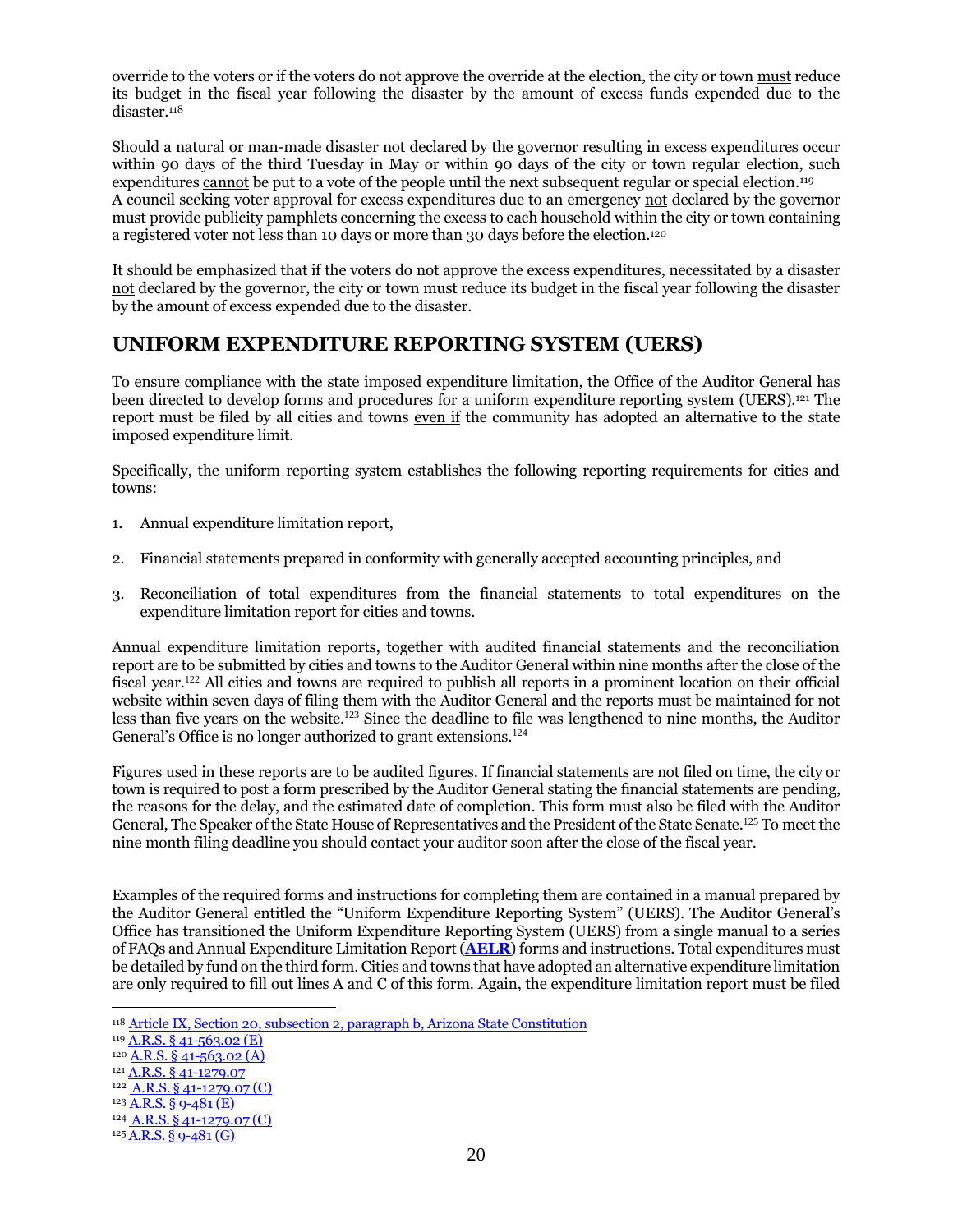annually by the March deadline.

#### **Responsibility for Filing Reports**

The chief fiscal officer designated by the city or town council as responsible for submitting the annual expenditure limitation report, financial statements and reconciliation report must certify to the accuracy of the reports. The designated chief fiscal officer's name needs to be provided to the Auditor General annually by July 31.

Additionally, state law directs that the uniform reporting system include sanctions and penalties for violating such provisions.<sup>126</sup> The sanctions and penalties provided in the uniform reporting system are specified by law. The designated chief fiscal officer who refuses to file reports within the prescribed time, or who intentionally files erroneous reports, will be guilty of a class 1 misdemeanor. A city or town exceeding its expenditure limitation without authorization will have a portion of its allocation of state income tax withheld and redistributed to the other incorporated communities in the state. This penalty will be imposed in the fiscal year subsequent to the hearing held by the Auditor General on such a violation.<sup>127</sup> The amount of state income tax to be withheld for exceeding the expenditure limitation will be determined as follows:

- 1. If the excess expenditures are less than five percent of the limitation, an amount equal to the excess expenditures will be withheld.
- 2. If the excess expenditures are equal to or greater than five percent but less than 10 percent of the limitation, an amount equal to triple the excess expenditures will be withheld.
- 3. If the excess expenditures are less than five percent of the limitation but it is at least the second consecutive instance of excess expenditures for the city or town, an amount equal to triple the excess expenditures will be withheld.
- 4. If the excess expenditures are equal to or greater than 10 percent of the limitation, an amount equal to five times the excess expenditures or one-third of the allocation of a city or town's state income tax will be withheld, whichever is less.

## **Capital Improvement Plan (CIP)**

Capital planning is performed by many municipalities to prioritize their capital needs for one to multiple years while integrating this plan into their community's economic development and strategic plans. A CIP can address capital needs by identifying infrastructure, major equipment, major maintenance repairs and replacement, funding options and operating budget impacts to meet demands for services.

State statute does not require municipalities to have a CIP, but it is a recommended best practice to have one. However, if a city or town does have a CIP, state statute requires the CIP to be posted on its website. Furthermore, a utility is entitled to receive, upon request, copies of the CIP, along with information on any new or accelerated projects.<sup>128</sup>

One funding mechanism for capital projects is bonds. Once bonds are issued and revenue secured, a commitment is required from the municipality to repay the debt on the bonds. Revenues generated from bond sales must be spent only for the purposes specified. Also, after satisfying the purposes of a bond issue, unexpended monies can only be used to retire the bonded indebtedness. There are a number of different types of bonds that are discussed below.

## **BONDS AND BONDING REQUIREMENTS**

## **General Obligation Bonds**

General obligation bonds are perhaps the most common method used to raise revenues for large scale municipal projects. The bonds are referred to as general obligation or full faith and credit bonds because

<sup>126 &</sup>lt;u>[A.R.S. § 41-1279.07 \(G\) and \(H\)](https://www.azleg.gov/viewdocument/?docName=https://www.azleg.gov/ars/41/01279-07.htm)</u>

 $127$  [A.R.S. § 41-1279.07 \(G\) and \(H\)](https://www.azleg.gov/viewdocument/?docName=https://www.azleg.gov/ars/41/01279-07.htm)

<sup>128</sup> [A.R.S. § 9-461.14](https://www.azleg.gov/viewdocument/?docName=https://www.azleg.gov/ars/9/00461-14.htm)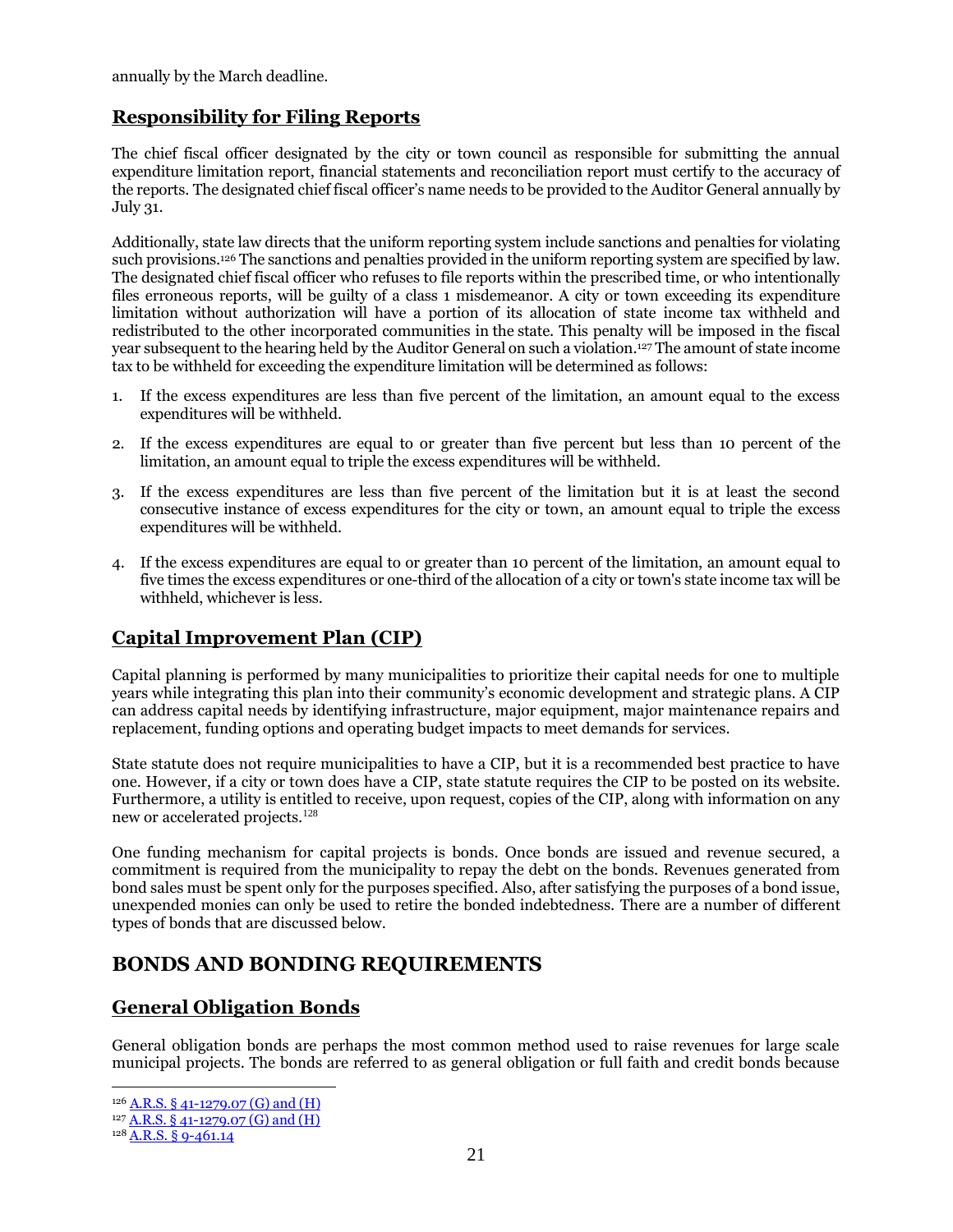they are guaranteed by the full taxing power of the city or town. These bonds are retired from secondary property tax funds. The amount of indebtedness that a city or town can incur through the issuance of general obligation bonds is limited in the state constitution. The constitution states that for general municipal purposes a municipality cannot incur a debt exceeding 6 percent of the assessed valuation of taxable property in the city or town. Additional bonds amounting to 20 percent of the assessed valuation of taxable property can be issued for supplying such specific city and town projects as water, artificial light, sewers, and for the acquisition and development of land for open space preserves, parks, playgrounds and recreational facilities. The Arizona Constitution allows projects concerning public safety, law enforcement, fire and emergency service facilities and streets and transportation facilities to be included in this 20 percent category.<sup>129</sup> In other words, a total of 26 percent of the assessed valuation can be bonded for these latter projects. Because the full taxing power of a municipality is pledged, general obligation bonds are considered more secure than other bonds. This tends to give them lower interest rates in comparison to other bonds. The issuance of general obligation bonds must be submitted to the voters for approval. Please refer to the discussion of the bond election publicity pamphlet found later in this chapter.

#### **Secondary Property Tax Levy**

The secondary property tax allows a city or town to levy a property tax for the purpose of retiring the principal and interest on general obligation bonded indebtedness. This levy is referred to as the "unlimited" levy. In other words, this property tax may be levied in an amount necessary to retire the bonded indebtedness of a city or town as is deemed necessary by the city or town.<sup>130</sup>

The annual secondary tax levy cannot exceed 10% of the annual payment of principal and interest in the current fiscal year. (If a city or town has an existing balance in excess of the 10% requirement, it must come into compliance by the end of fiscal year 2018-2019.) State statute also allows the levy to include a reasonable tax delinquency factor, an amount necessary to correct prior year errors or shortages in the levy, if applicable, any expenses and fees required in conjunction with the authorization, and, as part of the levy, projected payments of principal and interest on new debt planned for the ensuing year.<sup>131</sup> State law requires the Property Tax Oversight Commission to revenue the secondary property tax levy to identify violations of constitutional and statutory requirements. If the commission determines that a secondary property tax levy is in violation of law ( i.e. the tax was levied with no voter authorization), the commission is required to notify the affected entity and the Attorney General by December 31. Monies derived from the levy of the tax when collected shall constitute a fund for payment of principal and interest on the bonds. The fund shall be kept separately and shall be known as the "interest fund" and the "redemption fund" or the two funds may be combined into a single "interest and redemption fund."

The bottom line on the secondary property tax system is that a city or town can levy the amount necessary to pay off its debt service.

**Revenue Bonds.** This type of bond is used to finance a revenue producing facility such as a public utility or airport. The bonds are usually secured from revenues produced by the facility for which they were issued. Thus, if these revenues are insufficient to cover the repayment of the bonds, the city or town is not obligated to provide tax funds for repayment. Because these bonds are not secured by taxing authority, they represent a somewhat greater risk for the investor; therefore, revenue bonds usually have a higher interest rate than do general obligation securities. Revenue bonds may be issued for such utility undertakings as electric light or power, water, sewer, gas, common carrier of passengers, garbage or rubbish plant or system, buildings, incinerators, dams and reservoirs, airport buildings or other airport facilities or buildings or structures to provide off-street parking of motor vehicles and such recreational facilities as swimming pools, parks, playgrounds, municipal golf courses and ballparks. Revenue bonds are not subject to the debt limitation in the state constitution. However, it is unclear whether they must be submitted to the voters of the community for approval. Check with bond counsel when considering the use of revenue bonds.

#### **OTHER BONDS**

**Street and Highway Improvement Bonds.** Arizona cities and towns may also issue bonds for constructing streets and highways within the municipality. To pay the principal and interest on this type of

<sup>&</sup>lt;sup>129</sup> [Article IX, Section 8, paragraph 1, Arizona State Constitution](https://www.azleg.gov/viewDocument/?docName=http://www.azleg.gov/const/9/8.htm)

<sup>130</sup> [Article IX, Section 19, subsection 2, paragraph a, Arizona State Constitution](https://www.azleg.gov/viewDocument/?docName=http://www.azleg.gov/const/9/19.htm)

<sup>131</sup> [A.R.S. § 35-458](https://www.azleg.gov/viewdocument/?docName=https://www.azleg.gov/ars/35/00458.htm)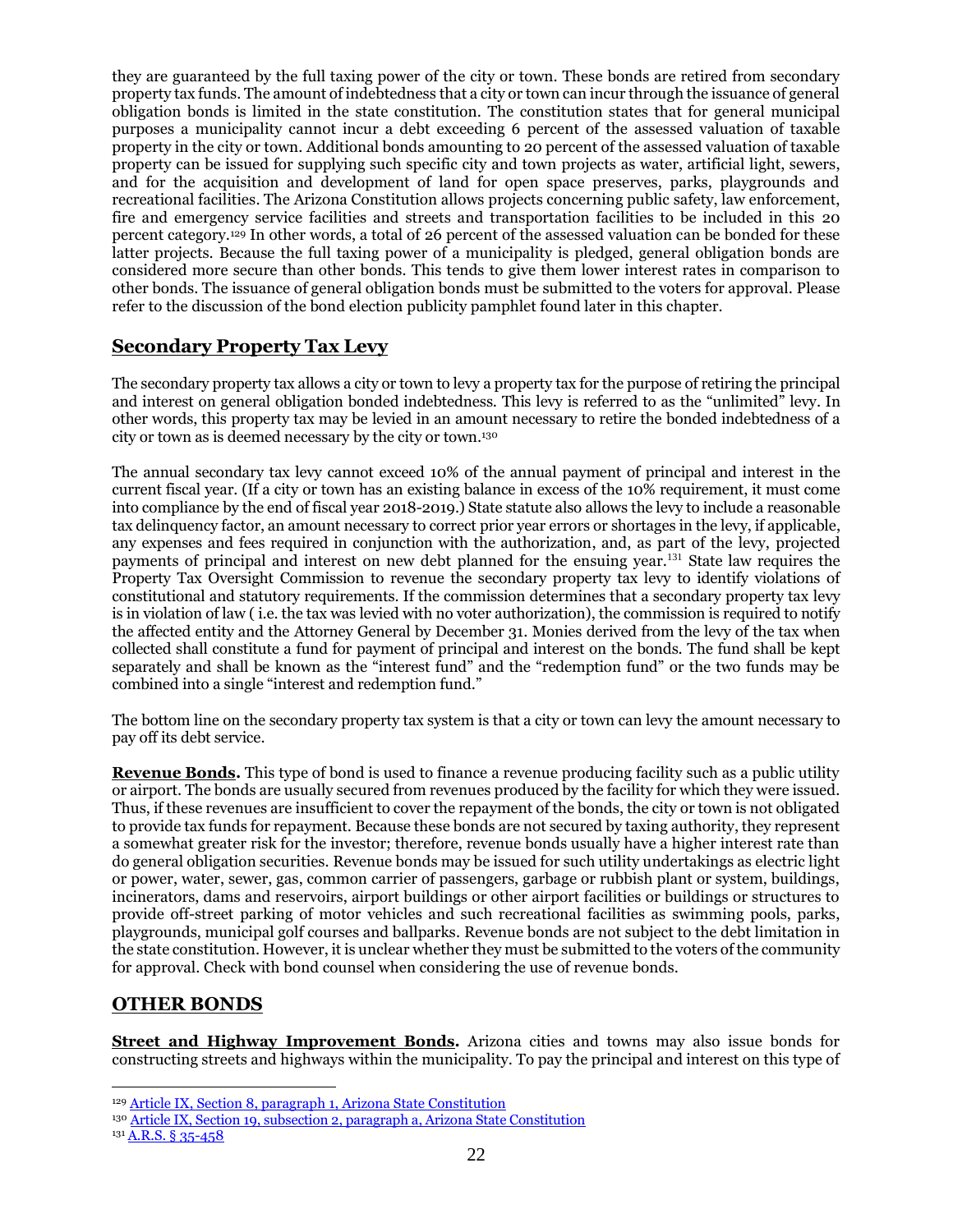bond, the municipality may use its share of highway user revenues. There are limitations on the issuance of these bonds for which HURF revenues are pledged for repayment depending on the bond rating. These bonds are not subject to the debt limitation in the state constitution; however, to issue the bonds, the voters first must approve them. Street improvements may also be financed through general obligation bonds.<sup>132</sup>

**Special Improvement District Bonds.** Special improvement district bonds can be issued by a city or town to finance improvements in specific areas of the municipality. The property owners benefiting from the improvements to the area are assessed to cover the cost of retiring the bonds. This type of finance mechanism has been used generally on such projects as paving streets, placement of sidewalks, extension of sewer and water lines and similar projects. State law permits a city or town by resolution to combine two or more municipal improvement district projects. The law also allows the construction of the improvements to be under one contract and allows for one series of improvement bonds. State law allows a reserve fund to be created for improvement district bonds. For information on Community Facilities Districts (CFDs) and Street Light Improvement Districts (SLIDs) contact your financial advisor and/or bond counsel.

**Municipal Property Corporation.** There are a number of ways that municipal property corporations (MPCs) can be used to finance a local government project. In some instances, a municipal property corporation has been formed and bonds issued to complete a revenue producing project. The revenue that is collected from the project is then used to retire the interest and principal on the bonds. When the bonds are retired, the title to the facility is then turned over to the city or town. In other instances, excise taxes have been pledged to finance non-revenue producing projects. Citizens of the community do not have to vote on this means of financing nor are the bonds subject to the constitutional debt limitation.

## **Bonding Assistance**

There are two state agencies that have specific programs that can improve a city or town's ability to use bonding as a revenue source. [The Greater Arizona Development Authority \(GADA\)](http://www.azgada.gov/) and the [Water](http://www.azwifa.gov/)  [Infrastructure Finance Authority \(WIFA\)](http://www.azwifa.gov/) have statutory charges to help smaller to medium-sized communities pool their bond issues together to help lower the costs of issuing debt. They also have monies set aside to help secure the debt and allow the bonds to be issued at the lowest interest rate possible. WIFA's charge is specifically with water and wastewater projects. GADA's charge is broader to include public infrastructure projects.

The Arizona Department of Transportation (ADOT) established a loan program called the **Highway** [Extension and Expansion Loan Program \(HELP\)](http://azdot.gov/about/FinancialManagementServices/transportation-funding/highway-expansion-and-extension-loan-program) at or below market interest rates to accelerate state highway projects. This program utilizes the new federally authorized concept of state infrastructure bank to assist communities in completing needed highway projects. **Currently, the funding for HELP is so low as to make it non-viable.**

## **Bond Election Publicity Pamphlet**

Any election to authorize bonded indebtedness through the use of secondary property taxes must be held at the November general election. Along with other bond election requirements, state law requires the preparation and dissemination to all voters of an informational pamphlet not less than 35 days prior to a general obligation bond election. It is not clear whether this requirement applies to utility revenue bond elections. We suggest that you consult your bond attorney on this issue.

The pamphlet must contain information on the:

1. Amount of the bond authorization.

- 2. Maximum interest rate of the bonds.
- 3. Estimated debt retirement schedules for the proposed bond authorization and the current amount of bonds outstanding, showing both principal and interest payments, the current net assessed valuation as reported by the Arizona Department of Revenue and the current adopted and estimated tax rates, including the estimated average annual tax rate for the proposed bond authorization. In preparing this

<sup>132</sup> [A.R.S. § 48-681;](https://www.azleg.gov/viewdocument/?docName=https://www.azleg.gov/ars/48/00681.htm) [A.R.S. § 48-682](https://www.azleg.gov/viewdocument/?docName=https://www.azleg.gov/ars/48/00682.htm) and [A.R.S. § 48-691](https://www.azleg.gov/viewdocument/?docName=https://www.azleg.gov/ars/48/00691.htm)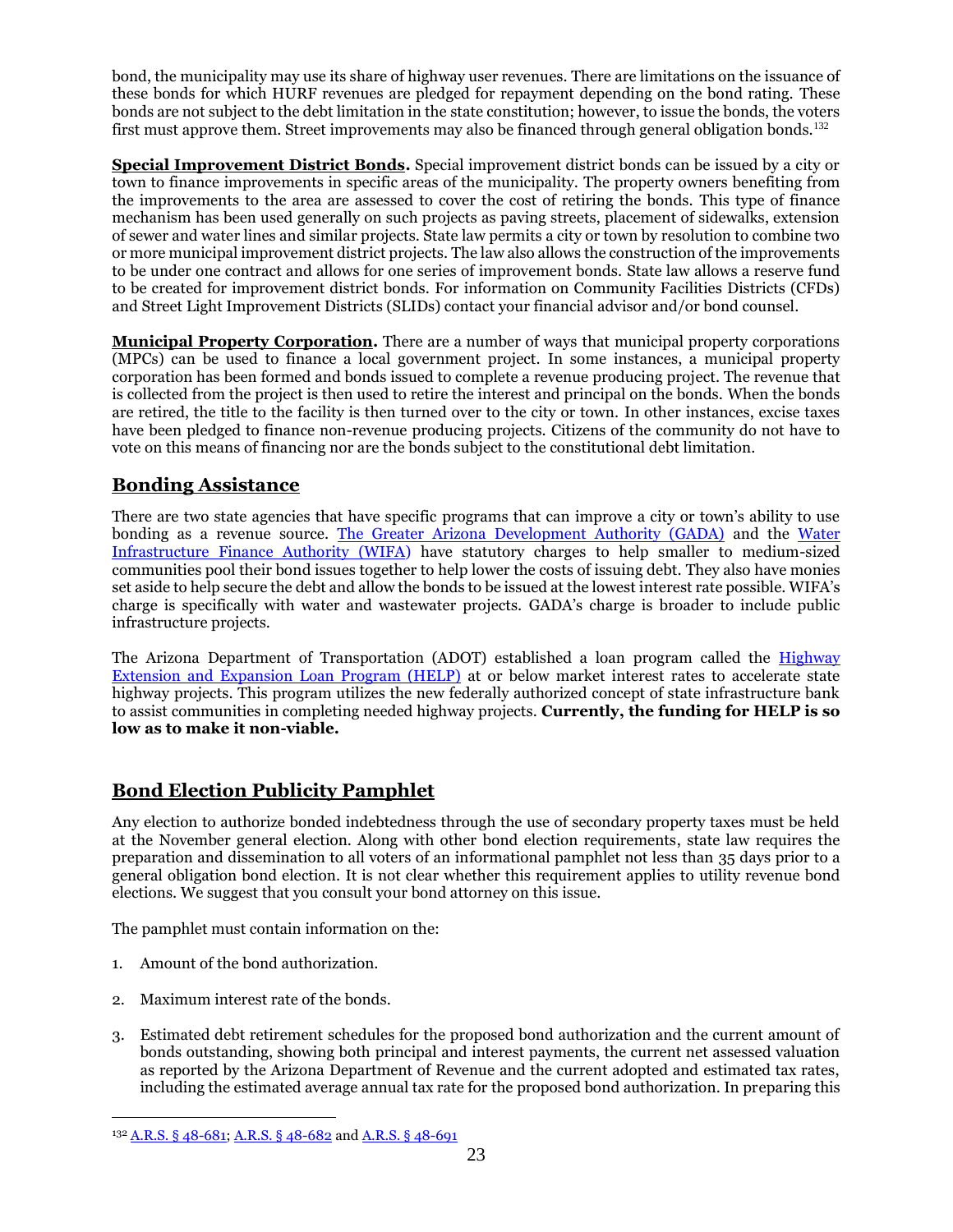information, the projected total increase in secondary assessed valuation for any future year shall not exceed:

- (a) For the first five years of the estimated debt retirement schedule, the average of the annual percentage growth for the previous ten years in the net assessed valuation of the political subdivision.
- (b) For the remaining years of the estimated debt retirement schedule, 20% of the average of the annual percentage growth for the previous ten years in the net assessed valuation of the city or town.
- 4. Source of repayment.
- 5. Estimated issuance costs.
- 6. Estimated tax impact of debt service on class three owner-occupied residence, class one commercial property, and on class two agricultural or vacant property for the current year in the political subdivision, assuming the net assessed valuation of the property increases annually at the lesser of five percent or 50 percent of the projected total annual increase in net assessed valuation over the term of the bonds using the average annual tax rate determined in no. 3 above. (Any written information provided by the political subdivision pertaining to the bond election shall include financial information showing the estimated average tax rate for the proposed bond authorization.) The tax impact shall be shown for an owner-occupied residence with a full cash value of \$250,000; a commercial property valued at \$1 million and an agricultural property valued at \$100,000. The tax impact shall show the projected average annual cost of the proposed bond authorization, including principal and interest, over the life of the proposed bond authorization. The information on estimated tax impact shall be set forth in substantially the form found in A.R.S. § 35-454 using a table for each type of property.<sup>133</sup>
- 7. In bold-faced type, estimated total cost of the proposed bond authorization, including principal and interest.
- 8. Current outstanding general obligation debt and constitutional debt limitation.
- 9. Purpose for which the bonds are to be issued and, if applicable, in bold-faced type, that the amount of the proposed bond authorization combined with the current outstanding debt exceeds the political subdivision's constitutional debt limit.
- 10. Polling location for the addressee.
- 11. Hours during the day when the polls will be open.
- 12. Arguments for or against the authorization for one or more of the bond propositions. (State law passed in 2012 requires a city or town that is holding a bond authorization election to set a deadline to submit arguments for and against the authorization of one or more of the bond propositions at a public meeting. That deadline must be published in a newspaper of general circulation in the city or town.)

A copy of the informational pamphlet must be submitted to the Department of Revenue within 30 days after the bond election. The Department of Revenue will maintain copies of the pamphlets. Failure of any one or more electors to receive the informational pamphlet will not be grounds to invalidate the election. Variations between the estimates are required to be in the pamphlet and the actual debt retirement schedule, issuance costs and tax rates will not invalidate the election or the bonds.

For any proposed general obligation bond authorization where the principal and interest will be paid by a levy of property taxes, the ballot shall contain the phrase "the issuance of these bonds will result in a property tax increase sufficient to pay the annual debt service on bonds." If the bonds are to be repaid with secondary property taxes, the ballot must contain the phrase, "bond approval, yes" and "bond approval, no" and a statement that a "yes" vote with authorize the governing body to issue and sell the bonds and that a "no" vote will not authorize the governing body to issue and sell the bonds. Any written information provided by the political subdivision pertaining to the bond election shall include financial information showing the estimated average tax rate for the proposed bond authorization.<sup>134</sup>

<sup>133</sup> [A.R.S. § 35-454](https://www.azleg.gov/viewdocument/?docName=https://www.azleg.gov/ars/35/00454.htm)

<sup>134</sup> A.R.S. § [35-454 \(C\)](https://www.azleg.gov/viewdocument/?docName=https://www.azleg.gov/ars/35/00454.htm)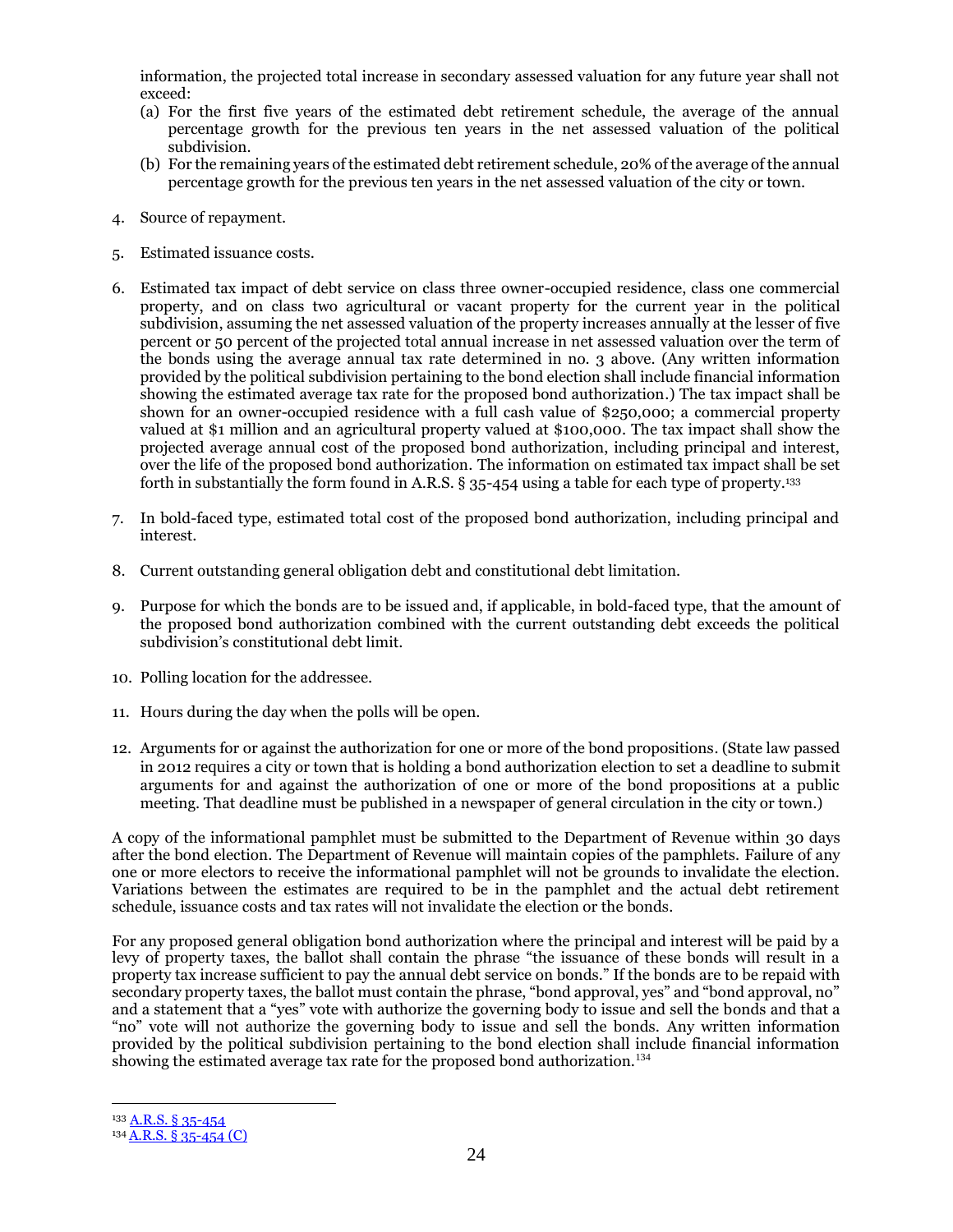**It is critical to note that a city or town cannot use its resources, including monies, personnel, equipment, materials, buildings or other things of value to influence the outcome of any election, and employees cannot use the authority of their position to influence the vote or political activities of a subordinate.** <sup>135</sup>

Publicity pamphlets for elections to approve a bond, sales tax or property tax are required to include an estimate of the annual levy of property taxes sufficient to pay the debt on any bond measure; the amount of the tax increase for an election on sales tax; and for a property tax levy an estimate of the impact of the tax on a single family residence valued at \$100,000, commercial property valued at \$250,000, and vacant land valued at \$100,000.

#### **Bonded Indebtedness Report**

The Arizona Department of Administration requires municipalities to produce a yearly bonded indebtedness report that includes information concerning the date of issuance, amount, denomination, rates of interest, maturity, dates of the bonds, certificates of participation or securities and other information the department requires.<sup>136</sup> Municipal property corporation debt must be reported. State law requires cities and towns to report to the Treasurer, within 60 days of issuance of bonds and securities, a report containing the following information:

- 1. The par amount of the bonds or securities.
- 2. The interest rate, by maturity of the bonds or securities.
- 3. The repayment schedule, showing both principal and interest for the issue.
- 4. The sources of repayment.
- 5. The original issue price and any premium or discount, by maturity, for the issue.
- 6. A detailed listing of all issuance costs, regardless of source of payment, including underwriter's compensation, bond counsel fees, financial advisor fees, verification agent fees, placement agent fees, investment securities brokerage fees, registrar fees, trustee fees, credit enhancement fees, rating agency fees, printing costs, registration fees, transfer and recording fees and any other costs directly or indirectly earned or paid as a result of the issuance of the bonds or securities, as determined by the department.
- 7. The total amount of parity bonds or securities outstanding, including the issue, at the time of issuance.
- 8. The total amount of any bonds or securities, senior or subordinate to the issue outstanding at the time of issuance.
- 9. The amount of any constitutional or statutory limitation on the issuance of bonds or securities of the type issued.
- 10. The remaining amount of bonds or securities that may be issued within the constitutional and statutory limitations.
- 11. The amount of any constitutional or statutory voter authorization applicable to the issuance of bonds or securities of the type issued.
- 12. The remaining amount of bonds or securities that may be issued within the constitutional and statutory authorization.
- 13. Any other similar or related information that ADOR may determine.

State law defines the "outstanding indebtedness," for the purposes of calculating debt capacity, as the total

<sup>135</sup> A.R.S. § [9-500.14](https://www.azleg.gov/viewdocument/?docName=https://www.azleg.gov/ars/9/00500-14.htm)

<sup>136</sup> [A.R.S. § 35-502](https://www.azleg.gov/viewdocument/?docName=https://www.azleg.gov/ars/35/00502.htm)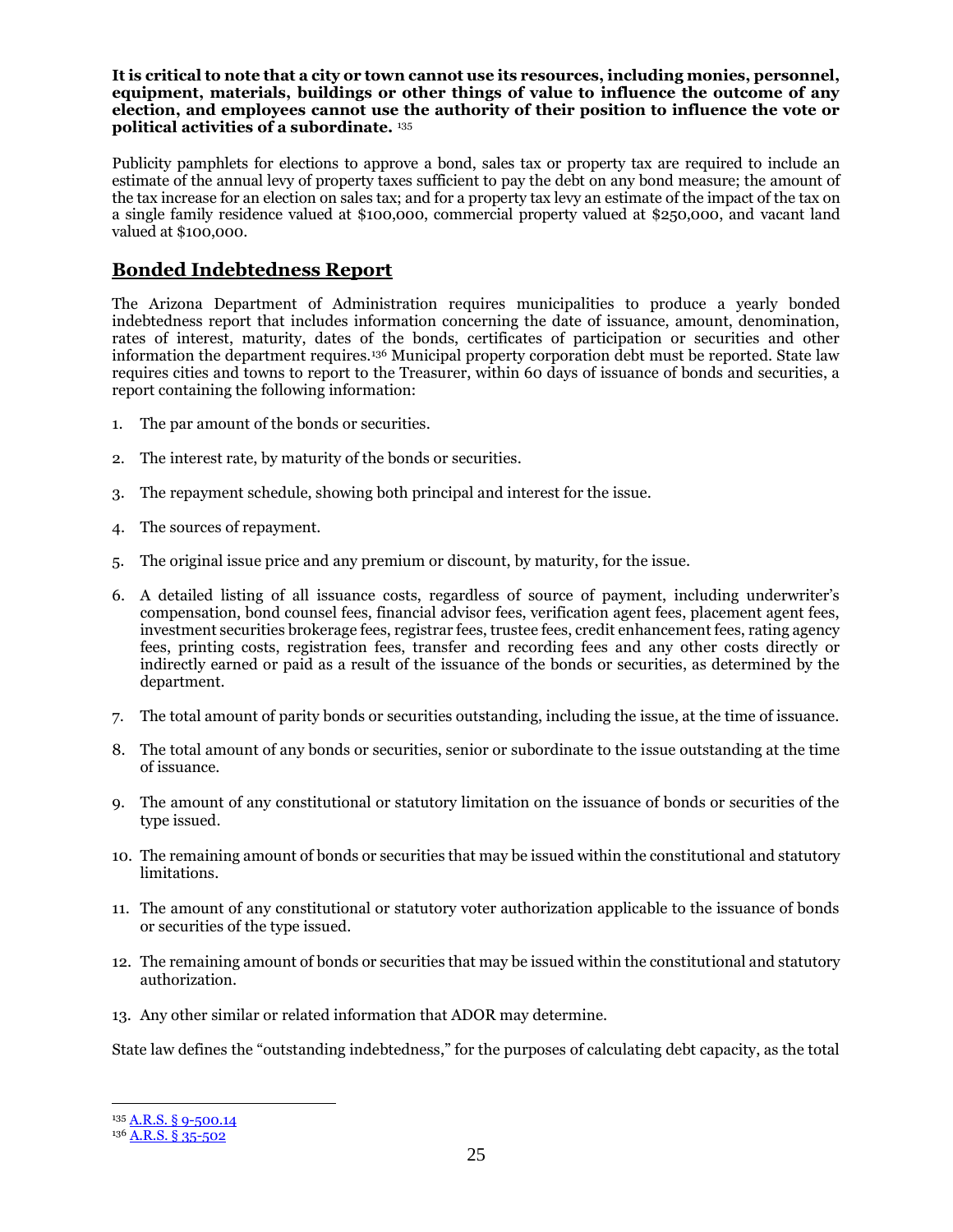principal amount of all bonds outstanding at the time of calculation exclusive of any premium or discount.<sup>137</sup> It also limits the use of premium associated with original issue and refunding bonds and requires net premium not used to pay the costs of the bond issue to be deposited in a debt service fund and used to pay interest on the bonds.<sup>138</sup>

## **BUDGET DEVELOPMENT AND ADOPTION**

The preparation of a municipal budget is a long and detailed process. The council and staff will undoubtedly have to set a number of administrative deadlines to make sure that the budget has been given full consideration prior to its final adoption. There are, however, a number of specific dates set in state law with which a city or town must comply when preparing a budget [\(Exhibit](http://leagueaz.org/publications/budg_fin/2015/EXHIBIT_D.pdf) D). In this section the most important dates are outlined.

## **Developing the Budget**

The budget process is initiated by obtaining accurate estimates of incoming revenues. Estimates of projected state-shared revenues for the upcoming fiscal year are usually provided in lump sum figures from the state departments distributing the funds. If the estimates are made available in a reasonable amount of time prior to the preparation of the budget, the League will publish an estimate of revenues going to each city and town from the state sales tax, the state income tax, the highway user revenue fund and the vehicle license tax. Estimates of revenues raised from local sources will have to be developed by each city or town. Historical revenue collections can be used as the basis for next year's revenue projections.

Once the finance officer is confident of the revenue estimates, the next step is to analyze the anticipated expenditures for the upcoming year. These estimates should have been developed in the budget preparation phase and will be based on some of the following considerations:

- 1. The variety, type and level of services that the city or town wants to provide. This would include the maintenance or abandonment of current programs as well as the initiation of any new services. This is an area where the city or town council should play a significant role.
- 2. The cost of employee salaries is one of the largest if not the largest expenditure in the city or town budget. Therefore, careful attention should be given to any cost-of-living, or merit increases or any other major change in the employee salary schedule such as position additions or deletions.
- 3. Known cost factors associated with employee salaries include such items as Social Security costs, contribution rates to employee pension and retirement funds, industrial compensation rates and other similar costs.
- 4. Insurance costs have been steadily increasing for city and town governments. Your insurance agents should be able to provide reasonable estimates of anticipated costs for insurance.
- 5. Changes in employee benefits would include any modifications to vacation policy, overtime, holidays, uniform allowances, health insurance and sick leave.
- 6. A fairly comprehensive price list should be developed for anticipated costs on items in the general category of supplies and contractual services. This list should include costs for any anticipated major capital expenditures because expenditures of this nature usually require a considerable amount of budget planning. Cost factors in this area tend to be more susceptible to inflation, and this should be anticipated when making estimates.
- 7. General economic fluctuations will be one of the most difficult considerations when preparing a budget. The most sophisticated economists in the world have difficulty predicting slow-downs and upswings in the economy. This consideration is mentioned only as a precaution and while economic fluctuations cannot be calculated accurately, administrators should be aware of the potential impact of general economic conditions on the local budget. Also, any local events impacting significantly on the local economy should be taken into consideration.

<sup>137</sup> [A.R.S. § 35-503](https://www.azleg.gov/viewdocument/?docName=https://www.azleg.gov/ars/35/00503.htm)

<sup>138</sup> [A.R.S. § 35-473.01 \(H\)](https://www.azleg.gov/viewdocument/?docName=https://www.azleg.gov/ars/35/00473-01.htm)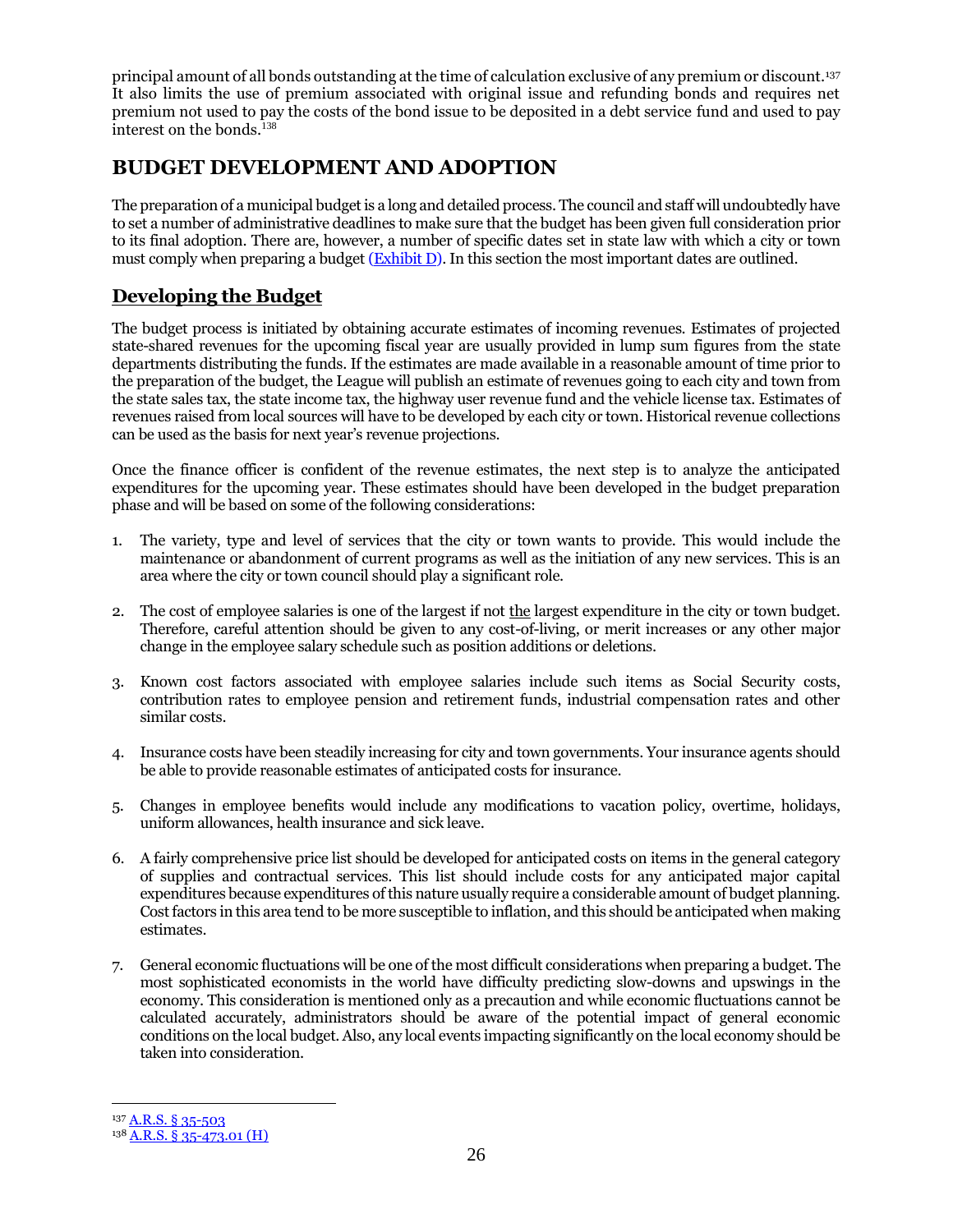Once all anticipated expenditures have been taken into consideration, the problem then becomes adjusting the expenditures to the available revenues. This process may involve cutting some expenditure appropriations while expanding others. Again, this is a policy area where the city or town council must provide active leadership.

Some municipalities prepare a budget report on a regular basis throughout the fiscal year that gives a current comparison of incoming revenues and expenditures. The budget report is mentioned i[n Chapter Three](#page-32-0) and an example of the form to use for this report is included in **Exhibit E**. This type of document is one of the most useful monitoring tools for detecting any trends in collection totals that might affect revenues during the upcoming year. Monitoring would be particularly helpful on local sales tax, building permits and other revenue sources that are highly dependent on the state of the economy. Local revenue estimates or any other revenue estimates that turn out to be too generous can come back to haunt city and town administrators. This is why it is extremely important that estimates be reasonably accurate or even conservative.

## **Auditor General Forms and Budget Adoption**

State law requires that on or before the third Monday in July of each fiscal year, the city or town council must adopt a tentative budget.<sup>139</sup> Once this tentative budget has been adopted, the expenditures may not be increased upon final adoption; however, they may be decreased.<sup>140</sup> With the adoption of the tentative budget, the council has set its maximum "limits" for expenditure, but these limits may be reduced upon final adoption. The tentative budget must be fully itemized in conformance with forms supplied by the Auditor General and entered upon the council meeting minutes.<sup>141</sup> Copies of the Auditor General budget forms required by law are available on the Auditor General's website, [\(http://www.azauditor.gov\)](http://www.azauditor.gov/). These budget forms include schedules A through G and provide a framework for the development of a city or town budget.

Once the tentative budget has been adopted, it is required that a city or town publish in a local newspaper either Schedule A of the auditor general forms or a summary of those forms once a week for two consecutive weeks.<sup>142</sup> Of these options, it is recommended that cities and towns use Schedule A because it includes the sources and uses of funds, along with consolidated revenues and expenditures by category, department and fund as required by state statute. <sup>143</sup> It must also include truth in taxation calculations and primary and secondary property tax levies. Along with publication of the tentative budget summary as outlined, notices of the final budget adoption meeting and the public hearing to hear taxpayers on any proposed expenditure or tax levy should also be published. The public hearing must be held on or before 14 days before taxes are levied. 144

A complete copy of the estimates of revenues and expenses (the adopted tentative budget which includes Auditor General Forms - Schedules A through G) must be made available at the city or town library and at city/town hall. In addition, this tentative budget must be posted in a prominent location on the official city/town website within seven business days after adoption. Once the final budget (which includes Auditor General Forms – Schedules A through G) is adopted, it must be posted on the website no later than seven business day after final adoption. Both versions, tentative and final, must be retained and accessible in a prominent location on the website for at least 60 months. (This is true even if there was no change made between adoption of the tentative and final budgets.)

If a truth in taxation notice and hearing is required, the city or town may combine the budget hearing notice with the truth in taxation notice. Details of truth in taxation can be found i[n Chapter One.](#page-4-0)

## **Final Budget Adoption**

There is no specific date set by state law for adoption of the final budget, but we recommend that the final budget is adopted prior to the beginning of the fiscal year. However, for cities and towns with a property tax, there is a deadline for adoption of the property tax levy - the third Monday in August. Since state law requires a period of at least 14 days between adoption of the final budget and adoption of the tax levy, the deadline becomes the first Monday in August.<sup>145</sup> The adoption of the final budget may take place through a simple motion approved by the council. Both the tentative budget and final budget from the past five fiscal years must be posted prominently on

<sup>139</sup> [A.R.S. § 42-17101](https://www.azleg.gov/viewdocument/?docName=https://www.azleg.gov/ars/42/17101.htm)

<sup>140</sup> [A.R.S. § 42-17105 \(C\)](https://www.azleg.gov/viewdocument/?docName=https://www.azleg.gov/ars/42/17105.htm) <sup>141</sup> [A.R.S. § 42-17102 \(B\)](https://www.azleg.gov/viewdocument/?docName=https://www.azleg.gov/ars/42/17102.htm) and [A.R.S. § 42-17105](https://www.azleg.gov/viewdocument/?docName=https://www.azleg.gov/ars/42/17105.htm)

<sup>142</sup> [A.R.S. § 42-17103 \(C\)](https://www.azleg.gov/viewdocument/?docName=https://www.azleg.gov/ars/42/17103.htm)

<sup>143</sup> [A.R.S. § 42-17103 \(A\)](https://www.azleg.gov/viewdocument/?docName=https://www.azleg.gov/ars/42/17103.htm)

<sup>144</sup> [A.R.S. § 42-17104](https://www.azleg.gov/viewdocument/?docName=https://www.azleg.gov/ars/42/17104.htm)

<sup>145</sup> [A.R.S. § 42-17151](https://www.azleg.gov/viewdocument/?docName=https://www.azleg.gov/ars/42/17151.htm)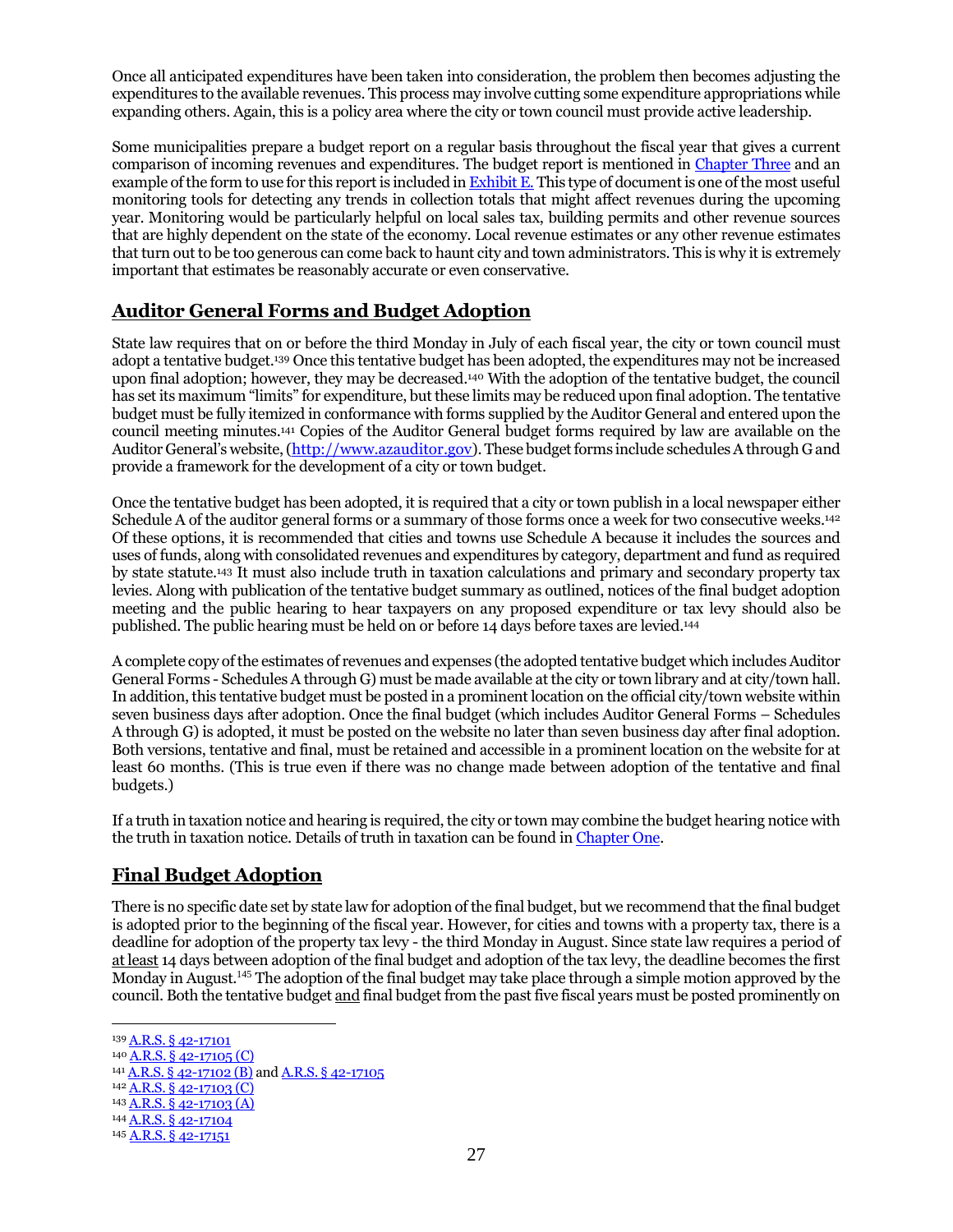<span id="page-31-0"></span>your website.

#### **Encumbrances**

Occasionally there are costs that are still outstanding at the end of a fiscal year. Cities and towns now have the authority to encumber funds for any of these costs that are incurred during the fiscal year but are still outstanding after the fiscal year closes.<sup>146</sup> Encumbering is an accounting tool which is required pursuant to generally accepted accounting principles (GAAP). This tool provides a uniform procedure for handling expenses that are incurred toward the end of a budget year, but may not be paid until after the fiscal year closes. Payments may be made from encumbered funds for a period of 60 days following the close of the fiscal year.<sup>147</sup>

<sup>146</sup> [A.R.S. § 42-17108 \(A\)](https://www.azleg.gov/viewdocument/?docName=https://www.azleg.gov/ars/42/17108.htm)

<sup>147</sup> [A.R.S. § 42-17108 \(B\)](https://www.azleg.gov/viewdocument/?docName=https://www.azleg.gov/ars/42/17108.htm)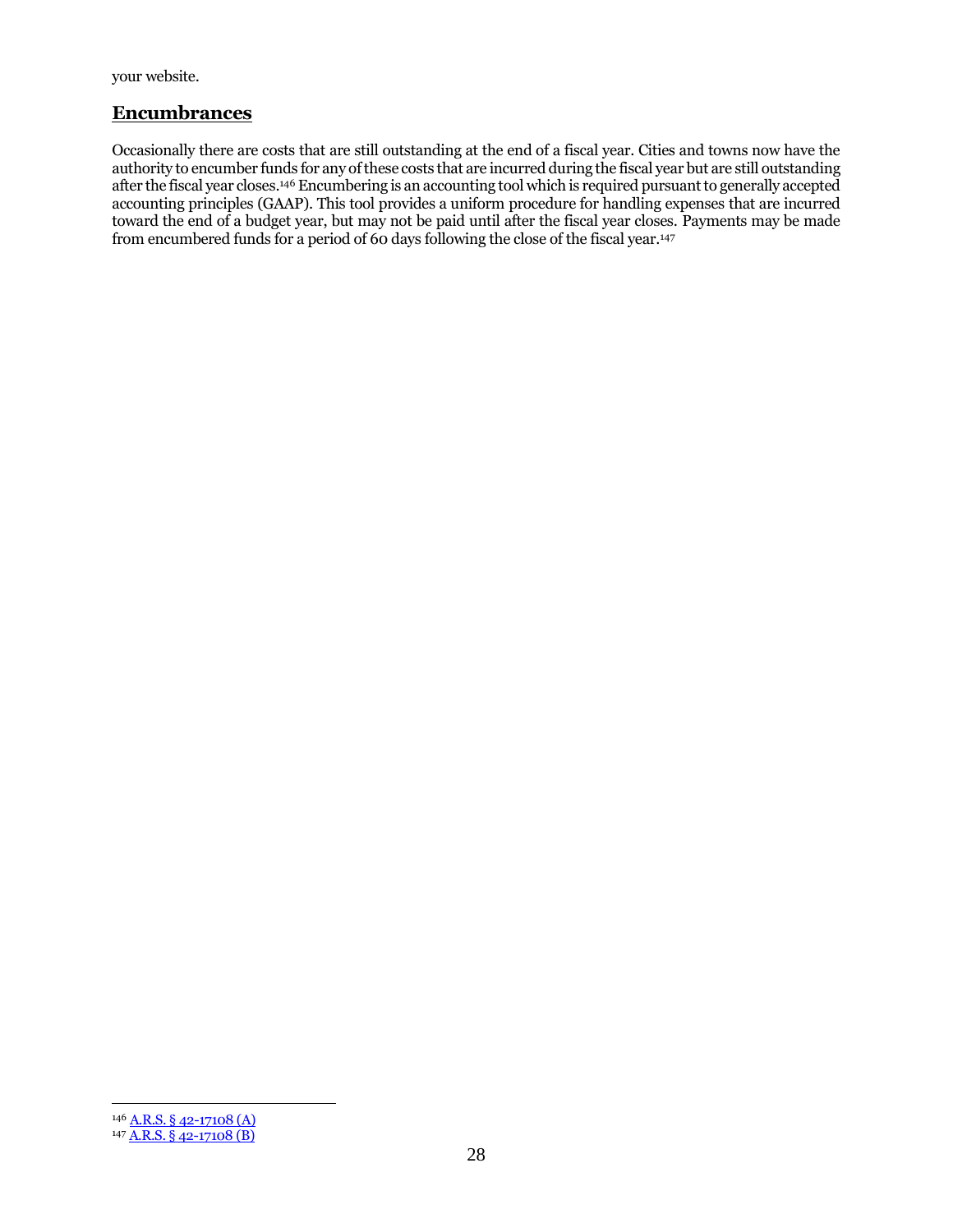## **CHAPTER THREE**

## **FINANCIAL MANAGEMENT**

<span id="page-32-0"></span>Once the city or town budget has been adopted, the municipality's finance officer must continue to manage the receipts and expenditures of the municipality throughout the fiscal year. While the task of administering the budget involves a wide variety of activities, this chapter of the manual will discuss the functions of accounting, audits, investment of public funds and purchasing.

## **ACCOUNTING**

This publication does not include an analysis of accounting procedures or recommend one particular method over another. However, there are a number of general points to remember throughout the fiscal year.

## **Control of Expenditures**

Arizona state law stipulates that no expenditures may be made for a purpose not authorized in the annual budget.<sup>148</sup> This makes it extremely important for the budget to be closely monitored to ensure that expenditures do not exceed the amount budgeted.

On occasion, it may be necessary to increase an expenditure in the budget above what was approved in the final budget, provided that a corresponding decrease is made in another budget expenditure and all of the following conditions apply:

- 1. The monies are available.
- 2. The transfer is in the public interest and based on a demonstrated need.
- 3. The transfer does not result in exceeding the community's expenditure limitation (state imposed limit or home rule option)
- 4. The majority of the members of the governing body vote affirmatively on the transfer at a public meeting.<sup>149</sup>

In addition, certain expenditures, notably capital expenditures, should be timed to coincide with the receipt of revenues from specific sources. As an example, it is a common practice to schedule major purchases, such as motor vehicles, to coincide with the receipt of property tax revenues. This type of budget planning can avoid cash flow problems.

The budget merely sets forth the purposes for which specific amounts of money may be expended, if and when the funds become available. Good budget administration ensures that no financial obligations are incurred until there is money in hand, and the budget has allocated the amount to be expended.

## **Financial Reports**

The budget contains estimates on revenues to be received as well as anticipated expenditures. Revenues should be constantly monitored throughout the fiscal year to detect any fluctuations in the receipts. This practice is especially true of some excise taxes that are dependent upon the economy. The actual income derived from the various revenue sources should then be compared to the budget estimates to obtain a true picture of the city or town's financial condition at any point in time.

If, upon close examination of the budget, it is found that revenues are not sufficient to support planned activities, the finance officer of the city or town should promptly make recommendations to the governing body for dealing with the situation. There may be unforeseen expenditures that arise during the budget year, which will cause considerable problems even in a well-planned budget. Any problem that arises should be handled immediately

<sup>148</sup> [A.R.S. § 42-17106](https://www.azleg.gov/viewdocument/?docName=https://www.azleg.gov/ars/42/17106.htm)

<sup>149</sup> [A.R.S. § 42-17106 \(B\)](https://www.azleg.gov/viewdocument/?docName=https://www.azleg.gov/ars/42/17106.htm)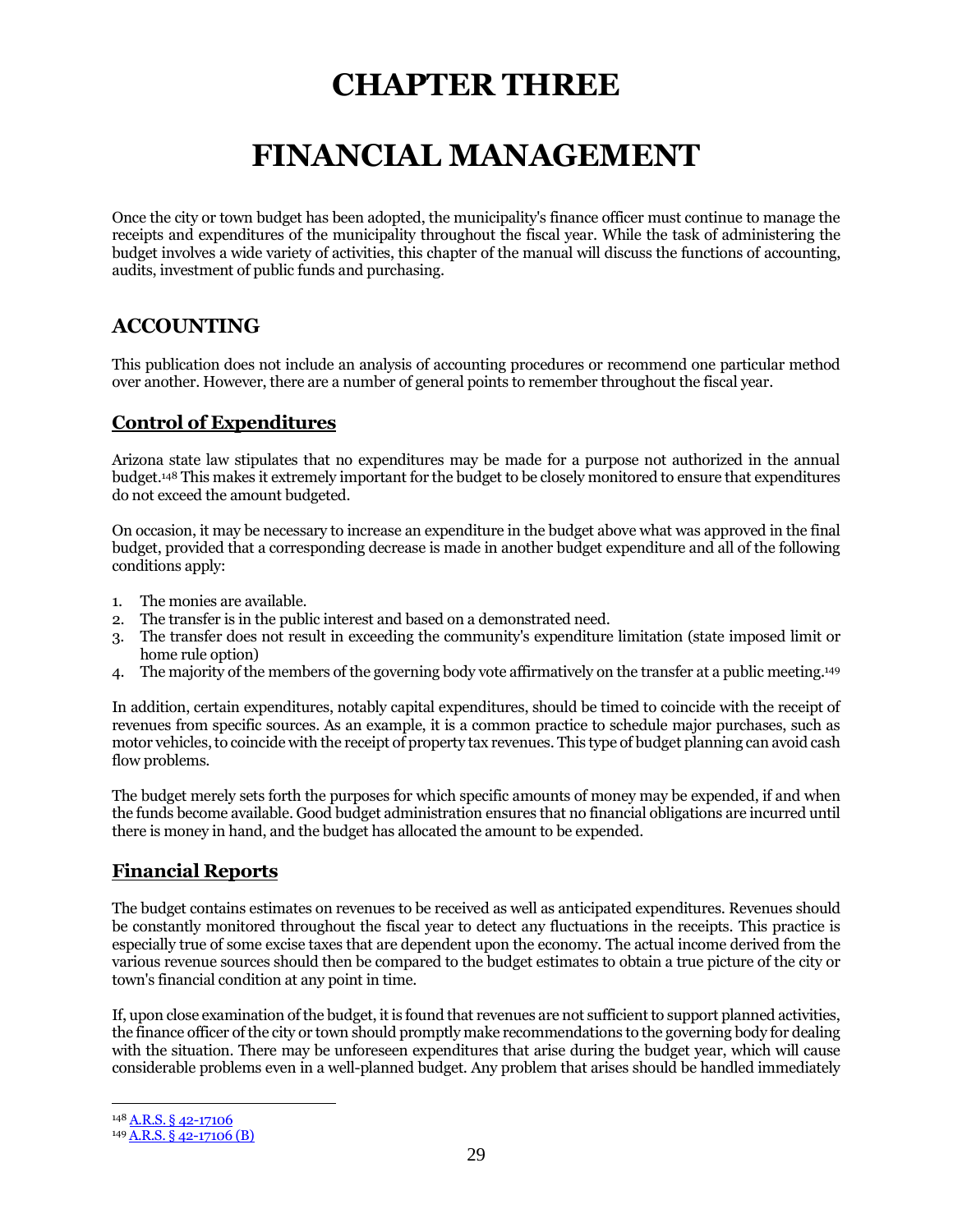as financial problems have a way of escalating rapidly.

One helpful administrative tool in many cities and towns is a budget report prepared monthly by the clerk or finance officer to provide the council with current information regarding the collection and expenditure of funds. The report is usually organized to clearly present the budget items and reflect the condition of budgetary accounting funds.

In addition to the basic financial report, whenever there is an unusually large amount of money collected or expended during a particular month, a brief narrative is sometimes attached to the statement describing the nature of the transaction.

[Exhibit E](http://leagueaz.org/publications/budg_fin/2015/EXHIBIT_E.pdf) is an example of the format, which may be used for a budget report. This is only a suggested format and, of course, must be adapted to conform to your accounting format.

### **AUDITS**

State law requires an audit of municipal operations to be made by a certified public accountant or a public accountant currently licensed by the Arizona State Board of Accountancy.<sup>150</sup> The audit is required each fiscal year for cities and at least once every two fiscal years for towns.<sup>151</sup>

The audit, as required by the uniform expenditure reporting system and Arizona state law, must include a financial statement of all accounts and funds of the municipality.<sup>152</sup> Audits must be conducted in accordance with generally accepted auditing standards.<sup>153</sup> This report must include the professional opinion of the auditor regarding the financial statements of the city or town, or a declaration of why such an opinion cannot be expressed.

The audit report must include a "determination" that HURF monies and other dedicated state transportation revenues received by the city or town were used solely for authorized purposes.<sup>154</sup> The Auditor General's office requires that the auditor specifically report this determination in the auditor's opinion on the financial statements or a separate report of the auditor within the city or town's audit report. All cities and towns will need to ensure the required determination is included in their annual fiscal audit report.

Not less than four copies of the audit report are to be signed by the auditor and filed with the city or town. One copy of the annual audit report must be filed with the Auditor General within nine months after the close of each fiscal year.<sup>155</sup> The city or town must immediately make one copy of the report a public record, open to the public for inspection. All cities and towns are required to publish the audit report in a prominent location on their official website within seven days of filing it with the Auditor General, as well as the annual alternative expenditure report (UERS). These reports must be maintained for not less than five years on the website. 156

Also, one additional copy of the audit must be filed with the Arizona Secretary of State. <sup>157</sup> Since the deadline to file was lengthened to nine months, the Auditor General's Office is no longer authorized to grant extensions.<sup>158</sup> If financial statements are not filed on time, the city or town is required to post a form prescribed by the Auditor General stating the financial statements are pending, the reasons for the delay, and the estimated date of completion. This form must also be filed with the Auditor General, The Speaker of the State House of Representatives and the President of the State Senate.<sup>159</sup>

More detailed instructions on audit requirements are contained in the [AELR Manual](https://www.azauditor.gov/reports-publications/cities-and-towns/manuals-memorandums) prepared by the Auditor General.

- $152$  [A.R.S. § 9-481 \(B\)](https://www.azleg.gov/viewdocument/?docName=https://www.azleg.gov/ars/9/00481.htm)
- $153 \overline{A.R.S. \S 9 481 \(S)}$  $154$  A,R,S, § 9-481 (B)(2)
- 

 $156$  A.R.S. §9-481 (E)

<sup>150</sup> [A.R.S. § 9-481 \(A\)](https://www.azleg.gov/viewdocument/?docName=https://www.azleg.gov/ars/9/00481.htm)

 $151 A.R.S. \S 9 - 481 (A)$ 

<sup>155</sup> [A.R.S.](https://www.azleg.gov/viewdocument/?docName=https://www.azleg.gov/ars/9/00481.htm) § 9-481 (C) and A.R.S. § [41-1279.07](https://www.azleg.gov/viewdocument/?docName=https://www.azleg.gov/ars/41/01279-07.htm) (C)

 $157 \underline{A.R.S.}$  § 9-481 (D) (3) 158 A.R.S. § [41-1279.07](https://www.azleg.gov/viewdocument/?docName=https://www.azleg.gov/ars/41/01279-07.htm) (C)

<sup>159</sup> A.R.S. § [41-1279.07](https://www.azleg.gov/viewdocument/?docName=https://www.azleg.gov/ars/41/01279-07.htm)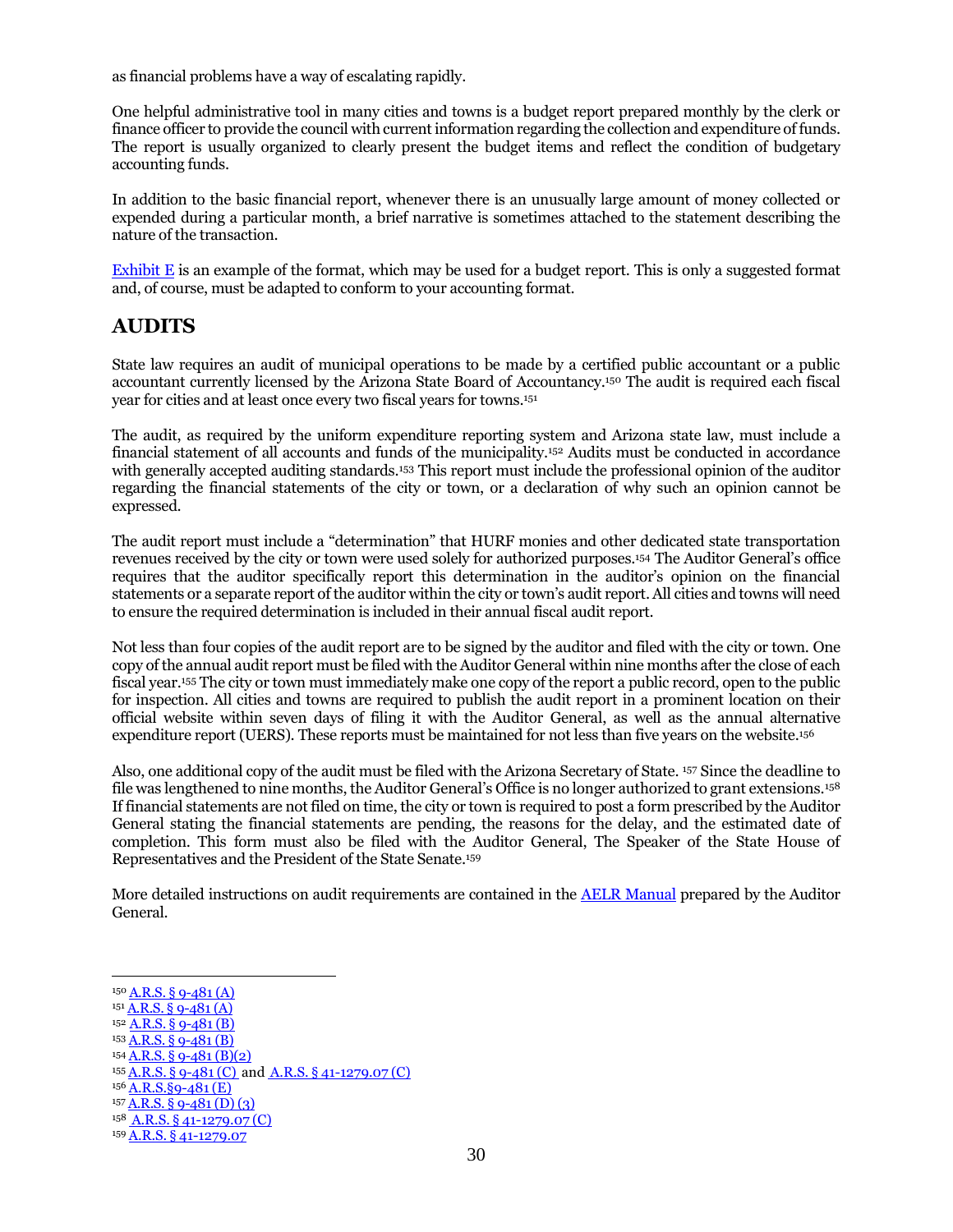## **FEDERAL SINGLE AUDIT ACT**

Several years ago, Congress enacted the [Federal Single Audit Act](http://www.ecfr.gov/cgi-bin/text-idx?node=2:1.1.2.2.1) that imposes minimum federal audit requirements for organization-wide audits of state and local governments that receive \$500,000 or more in federal financial assistance. The purpose of the act was to improve financial accountability of state and local governments with respect to federal financial assistance programs.

On December 26, 2013, the Office of Management and Budget (OMB) published new guidance for Federal award programs, OMB Uniform Guidance: Administrative Requirements, Cost Principles, and Audit Requirements for Federal Awards (Guidance). The Guidance supersedes and streamlines requirements from OMB Circulars A-21, A-87, A-110, A-122, A-89, A-102 and A-133 and the guidance in Circular A-50 on Single Audit Act follow-up. This OMB Uniform Standards (Title 2, Subtitle A, Chapter 2, Part 200) establishes the principles and standards for determining both direct and indirect costs as well as audit requirements applicable to Federal awards. The new standards raise increase the amount of award from federal assistance for audit requirements from \$500,000 to \$750,000 for federal assistance awards after December 26, 2014. Existing awards and incremental amounts to existing awards will continue to be governed by the award terms and conditions prior to December 26, 2014 (\$500,000). The audit requirements went into effect as of July 1, 2015 which will be the fiscal year 2016 audit for cities and towns.

If your city or town falls under the requirements of this act, you need to arrange for the performance of a single audit for the present fiscal year and all future years in which your city or town receives federal funds as outlined in the OMB Uniform Guidance. Those of you that must conduct such an audit should include requirements for a single audit in your contract with your auditor.

In past years, biennial audits were an option; however, this option was discontinued with the Single Audit Act Amendments of 1996, and all Arizona cities and towns subject to this act are to have the single audit performed annually.

## **INVESTMENT OF PUBLIC FUNDS**

The public deposit law applies to all "general law" cities and towns in the state. Charter cities are excluded from the coverage of this law, except that charter city funds are subject to the collateral requirements in state law. <sup>160</sup>

The procedures to be followed in complying with the public deposit law depend on how much money is available for investment. Funds of \$100,000 or more must be invested according to the procedures specified in State law. For deposits of less than \$100,000, there are procedures as specified by local ordinance or resolution that must be followed [\(Exhibit F\)](http://leagueaz.org/publications/budg_fin/2015/EXHIBIT_F.pdf).

#### **Public Deposits of \$100,000 or More**

State law governs the investment of city and town funds in excess of \$100,000 through bidding procedures, a list of eligible investments, minimum interest requirements on certificates of deposit, collateral and record keeping requirements. 161

#### **Eligible Investments**

The following forms of investment with a five-year maximum maturity are specified as eligible investments:

- 1. Certificates of deposit in eligible depositories if the interest rate bid is 103 percent or more of the equivalent bond yield of the offer side of treasury bills. Eligible depositories include: banks insured by the Federal Deposit Insurance Corporation (FDIC); savings and loan institutions insured by the Federal Savings and Loan Insurance Corporation (FSLIC); and credit unions insured by the national credit union administration (NCUA). The banks and savings and loan institutions must have either a branch or its principal place of business in Arizona.
- 2. Certificates of deposit in one or more federally insured banks or savings and loan institutions in accordance

<sup>160</sup> [A.R.S. § 35-329](https://www.azleg.gov/viewdocument/?docName=https://www.azleg.gov/ars/35/00329.htm)

<sup>161</sup> [A.R.S. § 35-323](https://www.azleg.gov/viewdocument/?docName=https://www.azleg.gov/ars/35/00323.htm)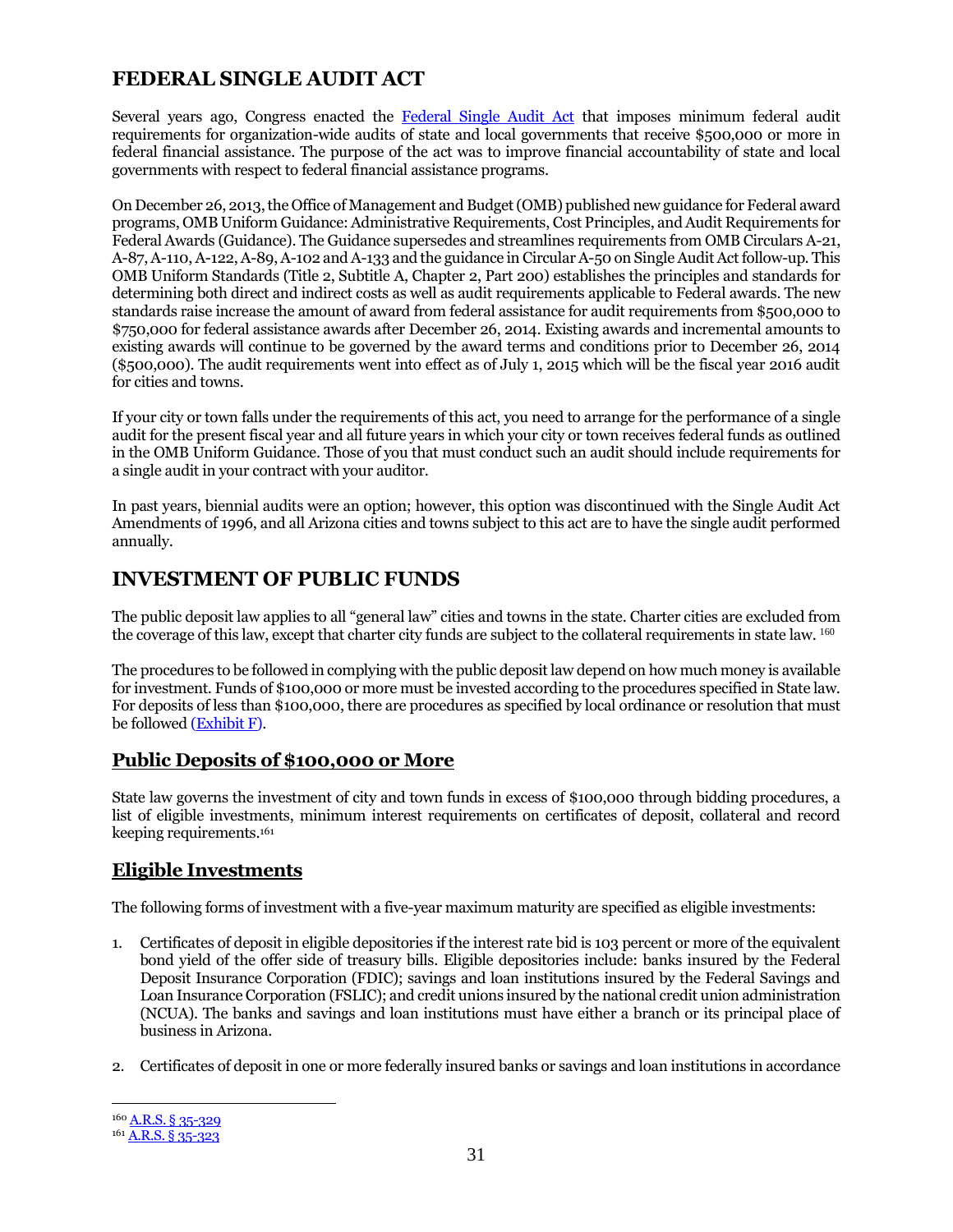with the following procedures:

- The monies are initially invested through an eligible depository in this state selected by the investing entity.
- The selected eligible depository arranges for the deposit of the monies in one or more federally insured banks or savings and loan institutions wherever located, for the account of the investing entity.
- The full amount of principal and any accrued interest of each such deposit is insured by the FDIC.
- The selected eligible depository acts as custodian for the investing entity with respect to such deposits.
- On the same date that the investing entity's monies are deposited, the selected eligible depository receives an amount of federally insured deposits from customers of other financial institutions equal to or greater than the amount of the monies initially invested by the investing entity through the selected eligible depository.
- Monies invested in accordance with all of the conditions prescribed in this section are not subject to any security or collateral requirements.
- 3. Interest bearing saving accounts in qualified banks and savings and loan institutions.
- 4. Repurchase agreements with maximum maturity of 180 days.
- 5. The pooled investment funds established by the state treasurer.<sup>162</sup>
- 6. Obligations issued or guaranteed by the United States or any of the senior debt of its agencies, corporations or instrumentalities.
- 7. Bonds or other evidences of indebtedness of this state, any county, city, town, special district or school district in Arizona.
- 8. Bonds, notes or evidences of indebtedness of any county, municipal or municipal district utility within this state that are payable from revenues or earnings specifically pledged for the payment of the principal and interest on the obligations, if they meet certain criteria as specified in state law.<sup>163</sup>
- 9. Bonds, notes or evidences of indebtedness issued by any county or municipal improvement district in this state to finance local improvements authorized by law, if the principal and interest of the obligations are payable from assessments on real property within the local improvement district. Once again certain criteria are established in state law for such investments to be eligible.
- 10. Commercial paper of prime quality that is rated "P1" by Moody's Investors Service or rated "A1" or better by Standard and Poor's rating service or their successors. All commercial paper must be issued by corporations organized and doing business in the United States.
- 11. Bonds, debentures and notes or other evidences of indebtedness denominated in United States dollars and that are rated "A" or better at the time of purchase by at least two nationally recognized rating services.
- 12. Negotiable or brokered certificates of deposit issued by a national or state chartered bank or savings and loan association.
- 13. Securities of or any other interests in any open-end or closed-end management type investment company or investment trust, including exchange traded funds whose underlying investments are invested in securities allowed by state law, registered under the investment company act of 1940.

<sup>162</sup> [A.R.S. § 35-323](https://www.azleg.gov/viewdocument/?docName=https://www.azleg.gov/ars/35/00323.htm) an[d A.R.S. § 35-326 \(B\)](https://www.azleg.gov/viewdocument/?docName=https://www.azleg.gov/ars/35/00326.htm)

<sup>163</sup> [A.R.S. § 35-323 \(A\)\(7-9\)](https://www.azleg.gov/viewdocument/?docName=https://www.azleg.gov/ars/35/00323.htm)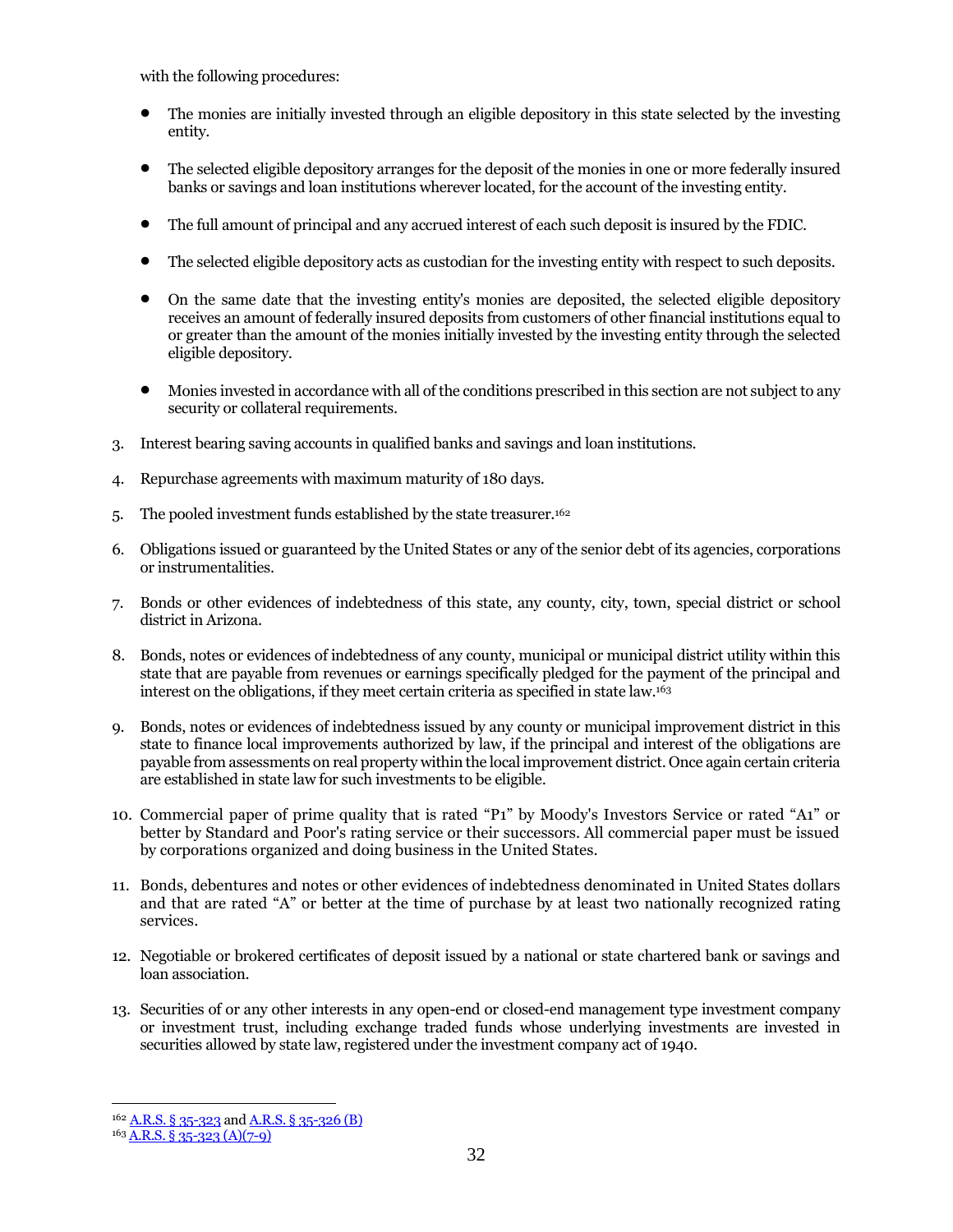## **Collateral**

For any deposit over \$100,000, the bank or other depository must provide a surety bond, certain securities or if eligible, a safekeeping receipt as collateral to equal at least 100 percent of the deposit or a letter of credit issued by a federal home loan bank if it has been delivered to the statewide collateral pool administrator.Public deposits up to and including \$100,000 are insured by the FDIC, FSLIC or NCUA. 164

The Office of the Arizona State Treasurer administers a Pooled Collateral Program to ensure all taxpayer funds on deposit with any federally insured depository in excess of any insurance is backed with 102% of eligible collateral and provide an efficient means for eligible depositories to aggregate collateral for public deposits. Under the Pooled Collateral Program, each financial institution with public deposits pledges a pool of collateral against all of the public deposits it holds for the state and local governments of the State of Arizona except as provided by law. That collateral is pledged to the pooled collateral administrator who is responsible for monitoring the collateral on behalf of all public depositors. 165

#### **Restrictions**

- 1. A city or town may not award any bids for certificates of deposit for less than 103 percent of the equivalent yield of the offer side of U.S. Treasury bills.
- 2. Operating fund monies may not be invested for more than five years. <sup>166</sup>

#### **Trust Funds and Sinking Funds**

Procedures for investment of trust funds are also specified in state law.<sup>167</sup>

#### **Pooled Investment Funds**

The state treasurer maintains several pooled investment funds for collective investment of public funds.<sup>168</sup> Cities and towns may participate in these funds. Cities and towns making deposits into this fund must specify the period of time that the funds will remain on deposit.

For more detailed information on these funds, such as monthly earning rates, types of investments involved and other characteristics of the various pools, contact the Office of the State Treasurer [\(http://www.aztreasury.gov/\)](http://www.aztreasury.gov/).

## **PURCHASING**

## **Bidding Procedures For Municipal Purchasing**

In general, municipal purchasing procedures are an issue of local concern. However, in a few situations, state law dictates specific competitive bidding procedures. These situations are as follows:

- 1. State law dictates what construction projects cities and towns can complete with their own regularly employed personnel or with volunteer labor and which projects are subject to a state-mandated competitive bidding procedure. The law includes the following provisions:<sup>169</sup>
	- A city or town may complete a project that it believes can be advantageously done by its own employees provided that the total cost of the work, excluding materials and equipment previously acquired by bid, does not exceed a threshold amount that is adjusted annually for inflation. The threshold amount for FY2017-18 is \$21,471, FY2018-19 is \$21,983, FY2019-20 is \$22,506 and FY2020-21 is \$23,072. 170

<sup>&</sup>lt;sup>164</sup> [A.R.S. § 35-323](https://www.azleg.gov/viewdocument/?docName=https://www.azleg.gov/ars/35/00323.htm)

<sup>165</sup> A.R.S. § [35-1202](https://www.azleg.gov/viewdocument/?docName=https://www.azleg.gov/ars/35/01202.htm)

<sup>166</sup> [A.R.S. § 35-323](https://www.azleg.gov/viewdocument/?docName=https://www.azleg.gov/ars/35/00323.htm)

<sup>167</sup> [A.R.S. §](https://www.azleg.gov/viewdocument/?docName=https://www.azleg.gov/ars/35/00324.htm) 35-324[, A.R.S. §](https://www.azleg.gov/viewdocument/?docName=https://www.azleg.gov/ars/35/00327.htm) 35-327 and [A.R.S. § 35-328](https://www.azleg.gov/viewdocument/?docName=https://www.azleg.gov/ars/35/00328.htm)

<sup>168</sup> [A.R.S. § 35-326](https://www.azleg.gov/viewdocument/?docName=https://www.azleg.gov/ars/35/00326.htm)

<sup>169</sup> [A.R.S. § 34-201](https://www.azleg.gov/viewdocument/?docName=https://www.azleg.gov/ars/34/00201.htm)

 $170$  [A.R.S. § 34-201 \(C\)\(1\)](https://www.azleg.gov/viewdocument/?docName=https://www.azleg.gov/ars/34/00201.htm)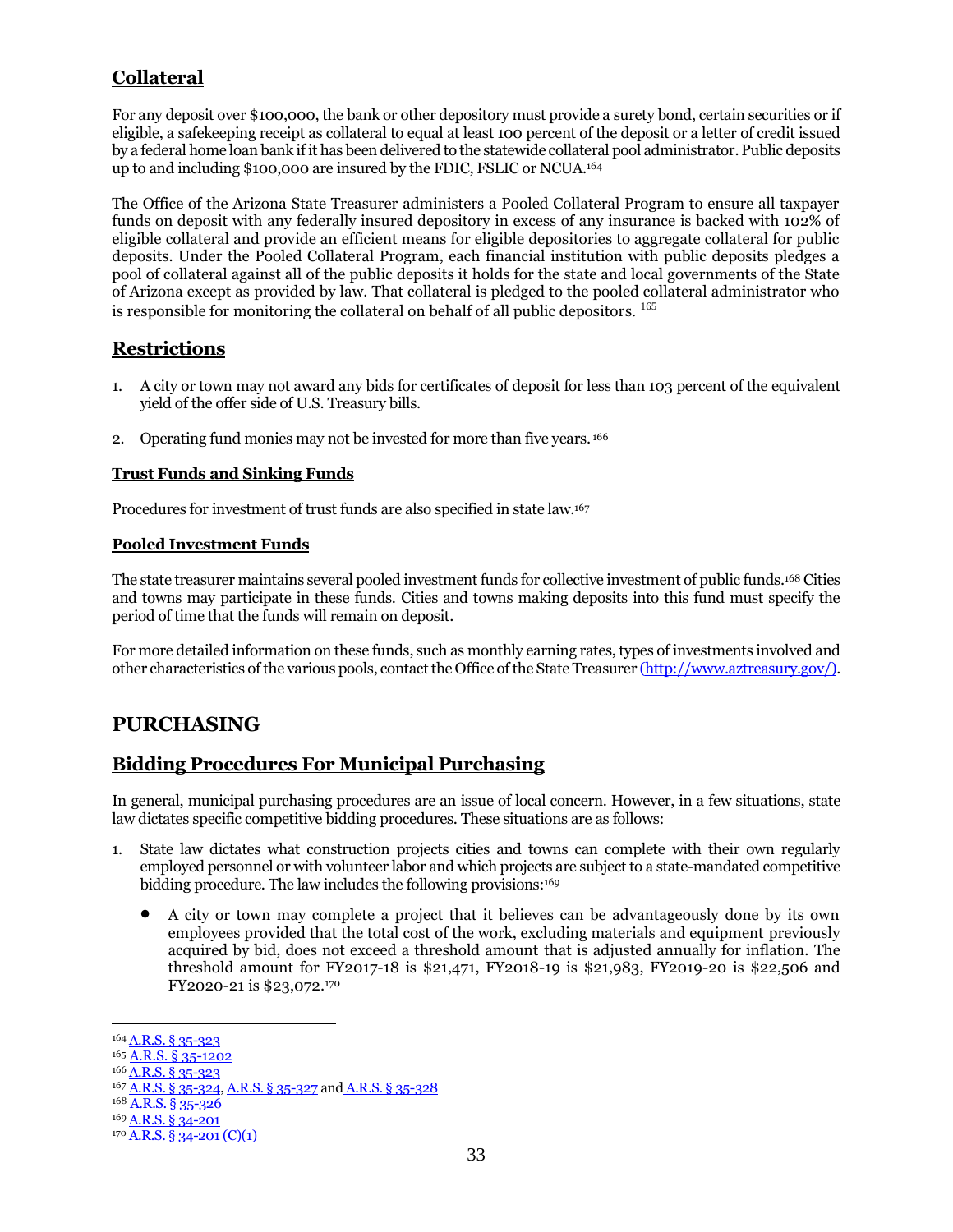- A city or town may use its own employees for street, road, bridge, water or sewer work, other than a water or sewer treatment plant or building, without advertising for bids if the total cost of the project does not exceed a threshold amount that is adjusted annually for inflation. The threshold amount for FY2017-18 is \$230,055, FY2018-19 is \$235,530, FY2019-20 is \$241,140 and FY2020- 21 is \$247,200. 171
- A city or town may construct, reconstruct, install or repair a natural gas or electric utility and distribution system, owned and operated by the city or town, with their employees without going to bid unless otherwise prohibited by charter or ordinance.<sup>172</sup>
- A city or town, without going to bid, may make a contribution for the financing of public infrastructure pursuant to a development agreement up to a threshold amount that is adjusted annually for inflation. The threshold amount for FY2017-18 is \$153,370, FY2018-19 is \$157,200, FY2019-20 is \$160,760, and FY2020-21 is \$164,800. 173
- A city or town without going to bid, may construct recreational projects, including trails, playgrounds, ballparks and other similar facilities excluding buildings, structures, or additions or alterations to structures or buildings, with volunteer workers or workers provided by a nonprofit organization without advertising for bids for labor and materials provided that the total cost of the work does not exceed a threshold amount which is adjusted annually for inflation. The threshold amount for FY2017-18 is \$203,550 FY2018-19 is \$208,395, FY2019-20 is \$213,345 and FY2020- 21 is \$218,715<sup>174</sup>

The penalty for violating the aforementioned bid procedures is \$5,000 for each violation!

- A city or town is required to submit plans and specifications to any construction news reporting service that files an annual request with the city or town.
- Any construction done by a city or town under this section of law must comply with generally accepted accounting principles.
- 2. State law requires a city or town to use competitive bids in an improvement district.<sup>175</sup> Under this bidding procedure, however, the governing body of a city or town may reject any or all bids when deemed for the public good.<sup>176</sup> In this situation, the law requires that the invitation for bids be published twice in one or more daily newspapers or once in a weekly or semi-weekly newspaper that is published and circulated in the city or town.<sup>177</sup> Additionally, there is a requirement that a copy of the notice be posted for five days on or near the door of the meeting place of the city or town council. <sup>178</sup>
- 3. In addition to the above requirements for municipal purchasing, state law requires a formal bid process for the sale of any real or personal property by a general law city or town unless the property is sold to another political subdivision. State law allows an exchange of property for property of substantially equal value.<sup>179</sup>

#### **Procuring Professional Services**

One other area of purchasing where there are state regulations is in the area of contracting for professional services (architects, engineers, etc.). Some of these specifics include the opportunity to use alternative forms of contracting, e.g. design-build, construction manager at-risk, etc. If you are interested in how these alternatives might be used, please consult [A.R.S. Title 34, Chapter 6.](https://www.azleg.gov/arsDetail/?title=34)

The preceding paragraphs specify formal bid requirements as set forth in the Arizona Revised Statutes. However, this section of the manual is not intended as a substitute for the advice of counsel, and it is suggested that in any specific situation the city or town attorney be consulted with regard to the application of statutes and local charter or ordinance requirements.

 $172$   $\overline{A.R.S. \S 34-201 (F)(1)}$ 

 $174$  A,R,S, § 34-201 (F)(2)

 $176$  A.R.S. § 48-584 (B)

 $171$  [A.R.S. § 34-201 \(D\)\(1\)](https://www.azleg.gov/viewdocument/?docName=https://www.azleg.gov/ars/34/00201.htm)

 $173$   $\overline{A.R.S.}$  § 34-201 (G)(1)

<sup>175</sup> [A.R.S. § 48-581](https://www.azleg.gov/viewdocument/?docName=https://www.azleg.gov/ars/48/00581.htm)

<sup>177</sup> [A.R.S. § 48-584 \(D\)](https://www.azleg.gov/viewdocument/?docName=https://www.azleg.gov/ars/48/00584.htm)

<sup>178</sup> [A.R.S. § 48-581](https://www.azleg.gov/viewdocument/?docName=https://www.azleg.gov/ars/48/00581.htm)

<sup>&</sup>lt;sup>179</sup> [A.R.S. Title 9, Chapter](https://www.azleg.gov/arsDetail/?title=9) 4, Article 1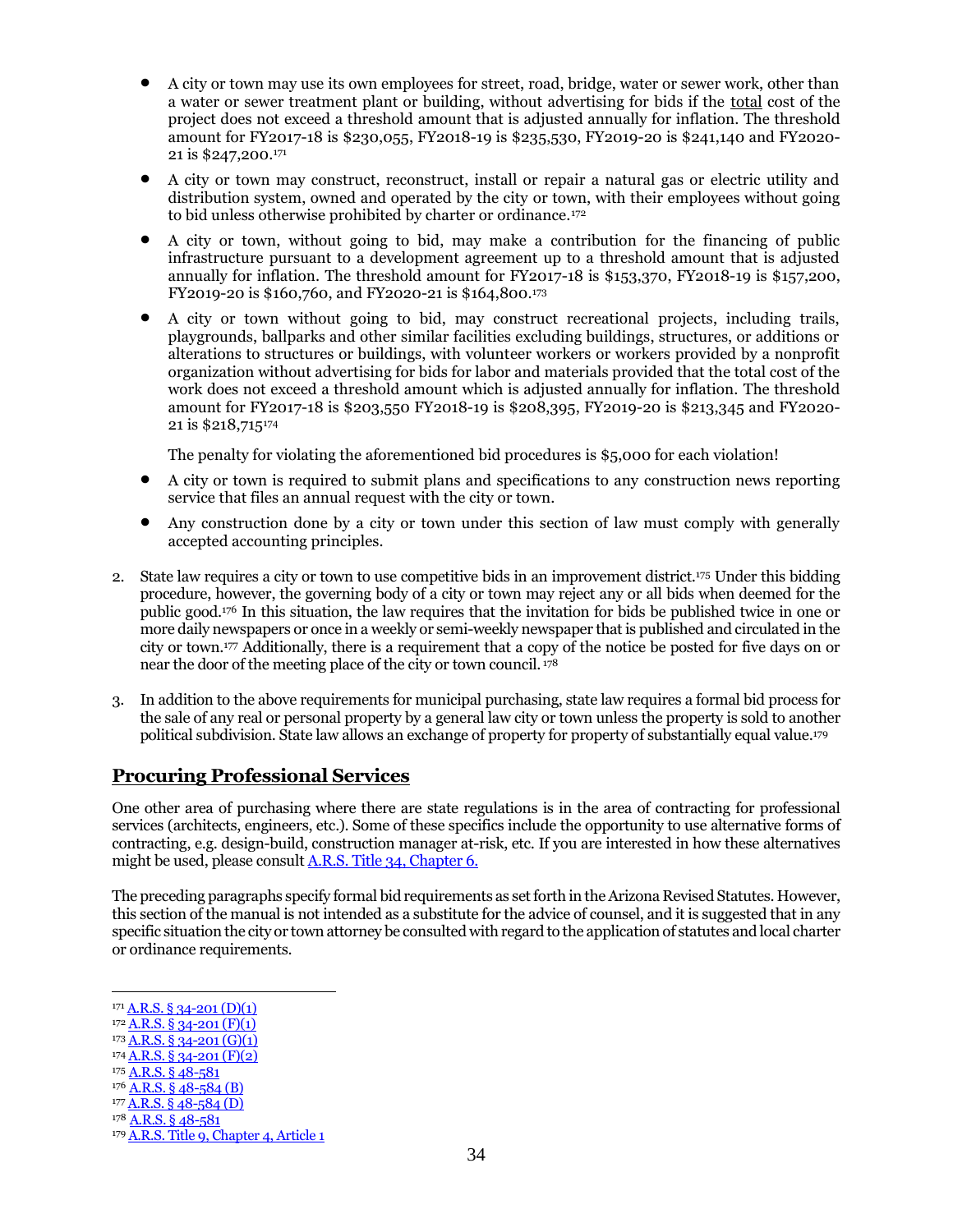It should be noted that the practice of requiring competitive bidding in the letting of municipal contracts is generally for the purposes of inviting competition, guarding against favoritism, and to secure the best work or supplies at the lowest price practicable.In this regard, most municipalities require either by charter provision or by ordinance that purchases over a specified dollar amount be handled with a formal bidding procedure while lesser purchases are handled through an informal bidding process. We recommend consideration of such a local ordinance.

We also suggest consideration of centralized control of municipal purchasing procedures. Although centralized control of purchasing is not required, it is a good method to ensure sound budget control. Because a department has authority in the budget to purchase items does not mean that expected revenues are forthcoming. This payas-you-go budget control provides a more precise way to time your expenditures upon the receipt of revenue.

Developing an effective centralized purchasing program should begin with the authorizing of a purchasing officer to be responsible for the scheduling and making of purchases. The purchasing officer is also responsible for developing standard purchasing procedures and seeing that the purchasing schedule and procedures are followed. To ensure that the best products are obtained for the least price, it is essential to maintain a current list of qualified suppliers. Inventory and surplus goods may also be controlled with this program. Therefore, we suggest that such control, along with up-to-date information, may assist you in this budget related area.

## **DAVIS-BACON ACT**

If federal funds are used in construction projects, federal requirements from the Davis-Bacon Act regarding prevailing wages in construction contracts may apply. For example, if federal funds are used to finance or help finance a contracted construction project costing more than \$2,000, then the city or town must ensure compliance with the prevailing wage rate and labor standards established by the Davis-Bacon Act. This act is administered by the U.S. Department of Labor. We suggest your local city or town attorney be consulted on any construction project that will be paid for, either fully or partially, by federal funds.